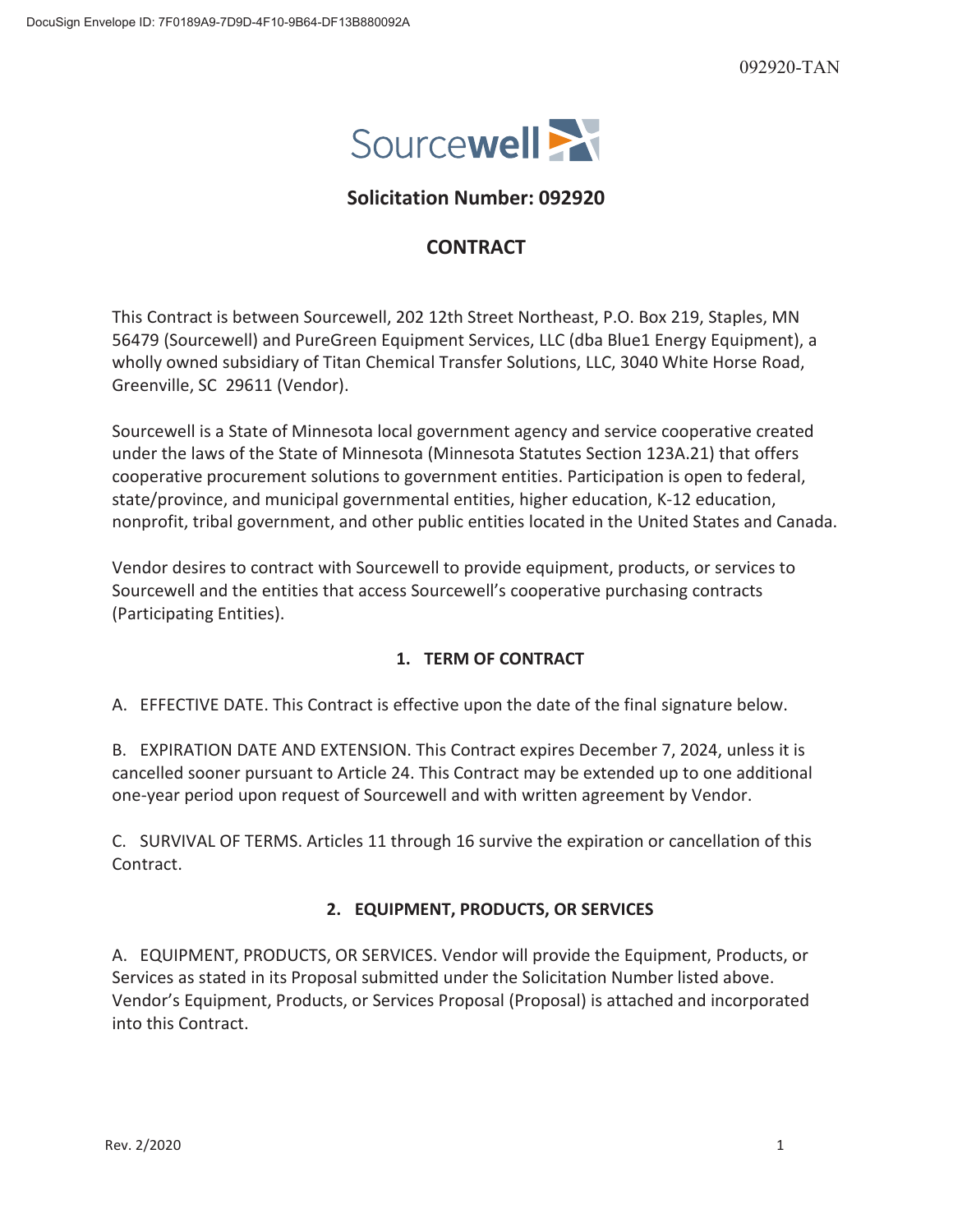All Equipment and Products provided under this Contract must be new/current model. Vendor may offer close-out or refurbished Equipment or Products if they are clearly indicated in Vendor's product and pricing list. Unless agreed to by the Participating Entities in advance, Equipment or Products must be delivered as operational to the Participating Entity's site.

This Contract offers an indefinite quantity of sales, and while substantial volume is anticipated, sales and sales volume are not guaranteed.

B. WARRANTY. Vendor warrants that all Equipment, Products, and Services furnished are free from liens and encumbrances, and are free from defects in design, materials, and workmanship. In addition, Vendor warrants the Equipment, Products, and Services are suitable for and will perform in accordance with the ordinary use for which they are intended. Vendor's dealers and distributors must agree to assist the Participating Entity in reaching a resolution in any dispute over warranty terms with the manufacturer. Any manufacturer's warranty that is effective past the expiration of the Vendor's warranty will be passed on to the Participating Entity.

C. DEALERS, DISTRIBUTORS, AND/OR RESELLERS. Upon Contract execution, Vendor will make available to Sourcewell a means to validate or authenticate Vendor's authorized dealers, distributors, and/or resellers relative to the Equipment, Products, and Services related to this Contract. This list may be updated from time-to-time and is incorporated into this Contract by reference. It is the Vendor's responsibility to ensure Sourcewell receives the most current version of this list.

## **3. PRICING**

All Equipment, Products, or Services under this Contract will be priced as stated in Vendor's Proposal.

When providing pricing quotes to Participating Entities, all pricing quoted must reflect a Participating Entity's total cost of acquisition. This means that the quoted cost is for delivered Equipment, Products, and Services that are operational for their intended purpose, and includes all costs to the Participating Entity's requested delivery location.

Regardless of the payment method chosen by the Participating Entity, the total cost associated with any purchase option of the Equipment, Products, or Services must always be disclosed in the pricing quote to the applicable Participating Entity at the time of purchase.

A. SHIPPING AND SHIPPING COSTS. All delivered Equipment and Products must be properly packaged. Damaged Equipment and Products may be rejected. If the damage is not readily apparent at the time of delivery, Vendor must permit the Equipment and Products to be returned within a reasonable time at no cost to Sourcewell or its Participating Entities. Participating Entities reserve the right to inspect the Equipment and Products at a reasonable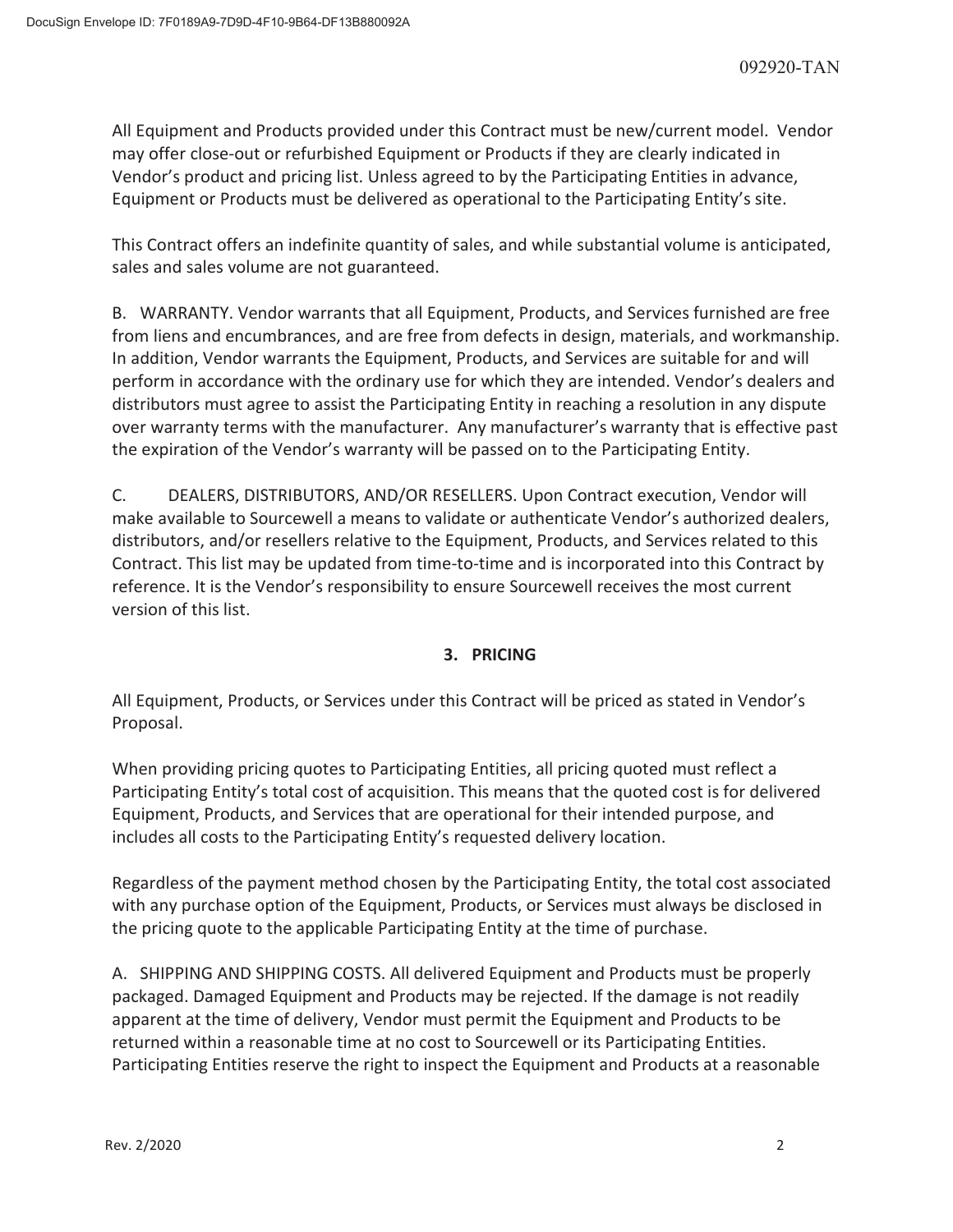time after delivery where circumstances or conditions prevent effective inspection of the Equipment and Products at the time of delivery.

Vendor must arrange for and pay for the return shipment on Equipment and Products that arrive in a defective or inoperable condition.

Sourcewell may declare the Vendor in breach of this Contract if the Vendor intentionally delivers substandard or inferior Equipment or Products. In the event of the delivery of nonconforming Equipment and Products, the Participating Entity will notify the Vendor as soon as possible and the Vendor will replace nonconforming Equipment and Products with conforming Equipment and Products that are acceptable to the Participating Entity.

B. SALES TAX. Each Participating Entity is responsible for supplying the Vendor with valid taxexemption certification(s). When ordering, a Participating Entity must indicate if it is a taxexempt entity.

C. HOT LIST PRICING. At any time during this Contract, Vendor may offer a specific selection of Equipment, Products, or Services at discounts greater than those listed in the Contract. When Vendor determines it will offer Hot List Pricing, it must be submitted electronically to Sourcewell in a line-item format. Equipment, Products, or Services may be added or removed from the Hot List at any time through a Sourcewell Price and Product Change Form as defined in Article 4 below.

Hot List program and pricing may also be used to discount and liquidate close-out and discontinued Equipment and Products as long as those close-out and discontinued items are clearly identified as such. Current ordering process and administrative fees apply. Hot List Pricing must be published and made available to all Participating Entities.

## **4. PRODUCT AND PRICING CHANGE REQUESTS**

Vendor may request Equipment, Product, or Service changes, additions, or deletions at any time. All requests must be made in writing by submitting a signed Sourcewell Price and Product Change Request Form to the assigned Sourcewell Contract Administrator. This form is available from the assigned Sourcewell Contract Administrator. At a minimum, the request must:

- Identify the applicable Sourcewell contract number;
- Clearly specify the requested change;
- Provide sufficient detail to justify the requested change;
- Individually list all Equipment, Products, or Services affected by the requested change, along with the requested change (e.g., addition, deletion, price change); and
- Include a complete restatement of pricing documentation in Microsoft Excel with the effective date of the modified pricing, or product addition or deletion. The new pricing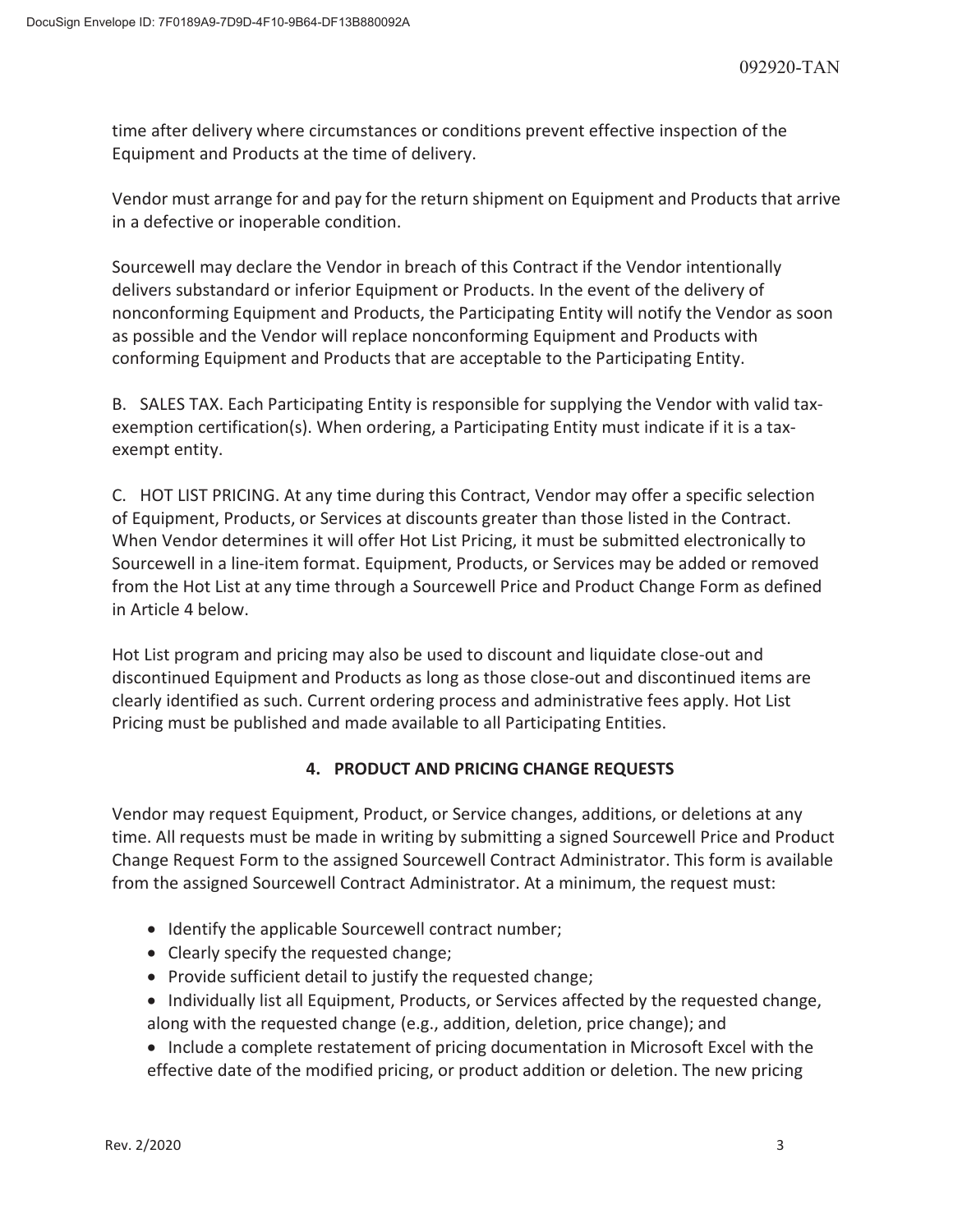restatement must include all Equipment, Products, and Services offered, even for those items where pricing remains unchanged.

A fully executed Sourcewell Price and Product Request Form will be become an amendment to this Contract and be incorporated by reference.

## **5. PARTICIPATION, CONTRACT ACCESS, AND PARTICIPATING ENTITY REQUIREMENTS**

A. PARTICIPATION. Sourcewell's cooperative contracts are available and open to public and nonprofit entities across the United States and Canada; such as federal, state/province, municipal, K-12 and higher education, tribal government, and other public entities.

The benefits of this Contract should be available to all Participating Entities that can legally access the Equipment, Products, or Services under this Contract. A Participating Entity's authority to access this Contract is determined through its cooperative purchasing, interlocal, or joint powers laws. Any entity accessing benefits of this Contract will be considered a Service Member of Sourcewell during such time of access. Vendor understands that a Participating Entity's use of this Contract is at the Participating Entity's sole convenience and Participating Entities reserve the right to obtain like Equipment, Products, or Services from any other source.

Vendor is responsible for familiarizing its sales and service forces with Sourcewell contract use eligibility requirements and documentation and will encourage potential members to join Sourcewell. Sourcewell reserves the right to add and remove Participating Entities to its roster during the term of this Contract.

B. PUBLIC FACILITIES. Vendor's employees may be required to perform work at governmentowned facilities, including schools. Vendor's employees and agents must conduct themselves in a professional manner while on the premises, and in accordance with Participating Entity policies and procedures, and all applicable laws.

# **6. PARTICIPATING ENTITY USE AND PURCHASING**

A. ORDERS AND PAYMENT. To access the contracted Equipment, Products, or Services under this Contract, a Participating Entity must clearly indicate to Vendor that it intends to access this Contract; however, order flow and procedure will be developed jointly between Sourcewell and Vendor. Typically, a Participating Entity will issue an order directly to Vendor. If a Participating Entity issues a purchase order, it may use its own forms, but the purchase order should clearly note the applicable Sourcewell contract number. All Participating Entity orders under this Contract must be issued prior to expiration of this Contract; however, Vendor performance, Participating Entity payment, and any applicable warranty periods or other Vendor or Participating Entity obligations may extend beyond the term of this Contract.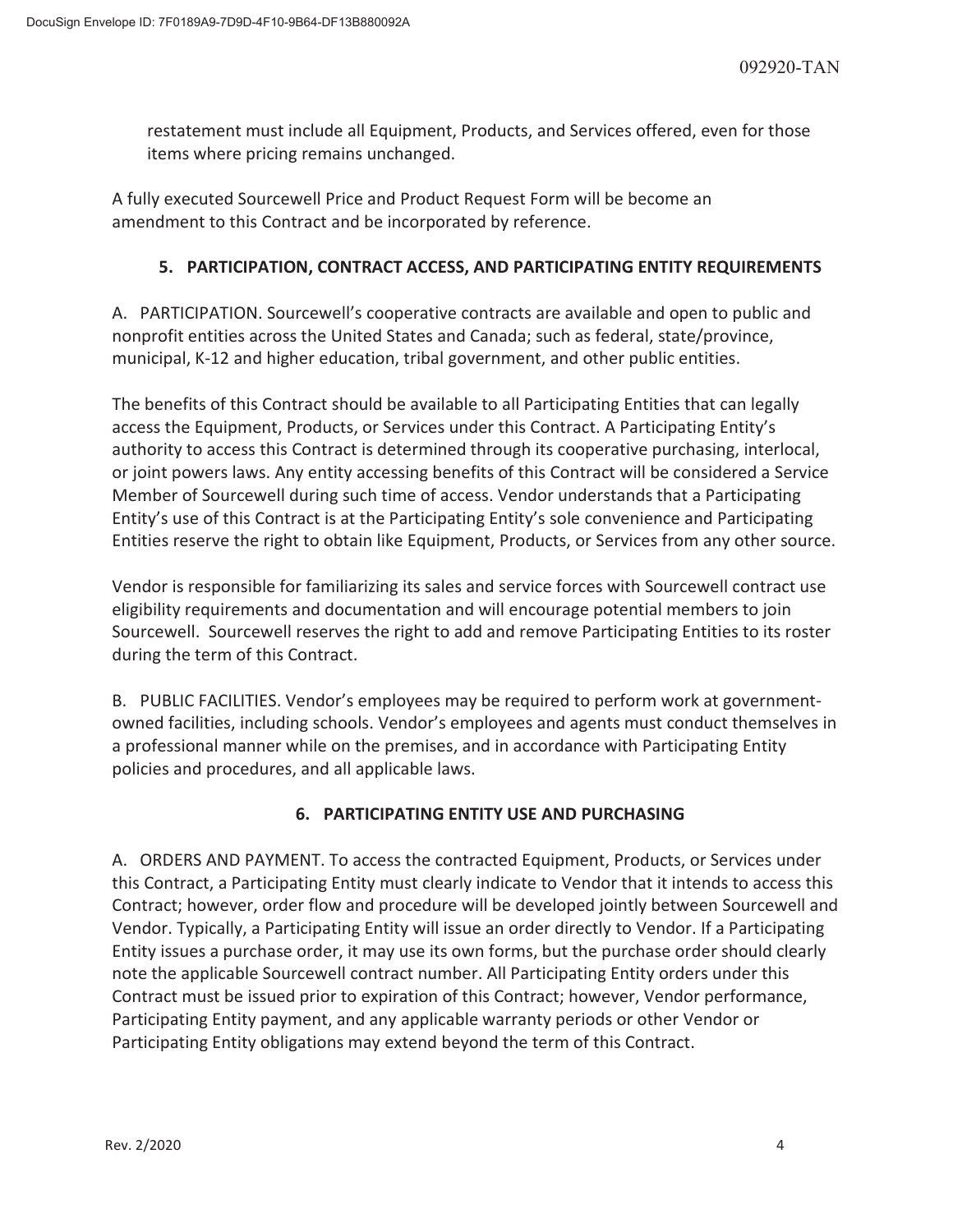Vendor's acceptable forms of payment are included in Attachment A. Participating Entities will be solely responsible for payment and Sourcewell will have no liability for any unpaid invoice of any Participating Entity.

B. ADDITIONAL TERMS AND CONDITIONS/PARTICIPATING ADDENDUM. Additional terms and conditions to a purchase order may be negotiated between a Participating Entity and Vendor, such as job or industry-specific requirements, legal requirements (e.g., affirmative action or immigration status requirements), or specific local policy requirements. Some Participating Entitles may require the use of a Participating Addendum; the terms of which will be worked out directly between the Participating Entity and the Vendor. Any negotiated additional terms and conditions must never be less favorable to the Participating Entity than what is contained in this Contract.

C. PERFORMANCE BOND. If requested by a Participating Entity, Vendor will provide a performance bond that meets the requirements set forth in the Participating Entity's order.

D. SPECIALIZED SERVICE REQUIREMENTS. In the event that the Participating Entity requires service or specialized performance requirements (such as e-commerce specifications, specialized delivery requirements, or other specifications and requirements) not addressed in this Contract, the Participating Entity and the Vendor may enter into a separate, standalone agreement, apart from this Contract. Sourcewell, including its agents and employees, will not be made a party to a claim for breach of such agreement.

E. TERMINATION OF ORDERS. Participating Entities may terminate an order, in whole or in part, immediately upon notice to Vendor in the event of any of the following events:

1. The Participating Entity fails to receive funding or appropriation from its governing body at levels sufficient to pay for the goods to be purchased;

2. Federal, state, or provincial laws or regulations prohibit the purchase or change the Participating Entity's requirements; or

3. Vendor commits any material breach of this Contract or the additional terms agreed to between the Vendor and a Participating Entity.

F. GOVERNING LAW AND VENUE. The governing law and venue for any action related to a Participating Entity's order will be determined by the Participating Entity making the purchase.

# **7. CUSTOMER SERVICE**

A. PRIMARY ACCOUNT REPRESENTATIVE. Vendor will assign an Account Representative to Sourcewell for this Contract and must provide prompt notice to Sourcewell if that person is changed. The Account Representative will be responsible for: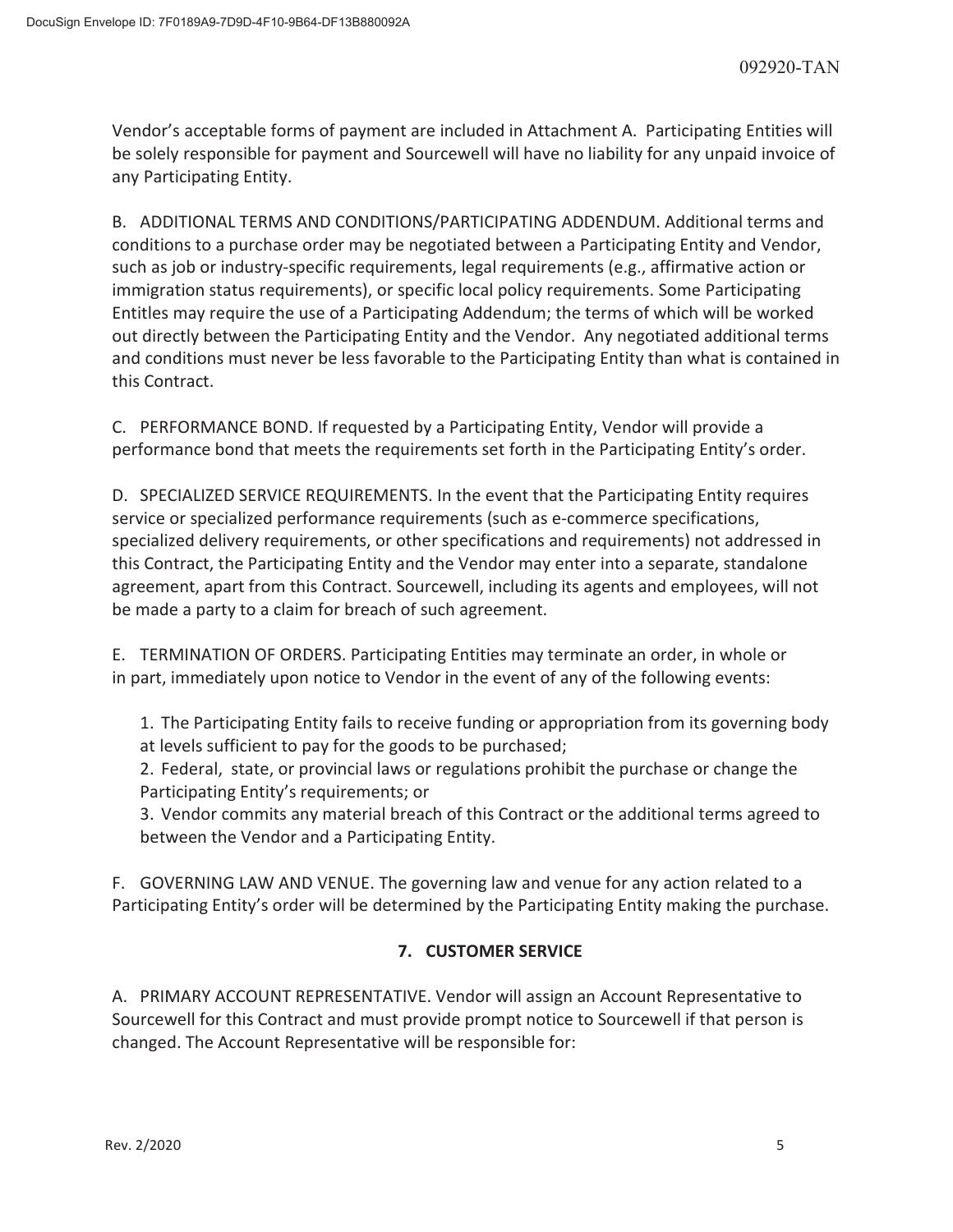- Maintenance and management of this Contract;
- Timely response to all Sourcewell and Participating Entity inquiries; and
- Business reviews to Sourcewell and Participating Entities, if applicable.

B. BUSINESS REVIEWS. Vendor must perform a minimum of one business review with Sourcewell per contract year. The business review will cover sales to Participating Entities, pricing and contract terms, administrative fees, supply issues, customer issues, and any other necessary information.

## **8. REPORT ON CONTRACT SALES ACTIVITY AND ADMINISTRATIVE FEE PAYMENT**

A. CONTRACT SALES ACTIVITY REPORT. Each calendar quarter, Vendor must provide a contract sales activity report (Report) to the Sourcewell Contract Administrator assigned to this Contract. A Report must be provided regardless of the number or amount of sales during that quarter (i.e., if there are no sales, Vendor must submit a report indicating no sales were made).

The Report must contain the following fields:

- Customer Name (e.g., City of Staples Highway Department);
- Customer Physical Street Address;
- Customer City;
- Customer State/Province;
- Customer Zip Code;
- Customer Contact Name:
- Customer Contact Email Address:
- Customer Contact Telephone Number;
- Sourcewell Assigned Entity/Participating Entity Number;
- Item Purchased Description;
- Item Purchased Price:
- Sourcewell Administrative Fee Applied; and
- Date Purchase was invoiced/sale was recognized as revenue by Vendor.

B. ADMINISTRATIVE FEE. In consideration for the support and services provided by Sourcewell, the Vendor will pay an administrative fee to Sourcewell on all Equipment, Products, and Services provided to Participating Entities. The Administrative Fee must be included in, and not added to, the pricing. Vendor may not charge Participating Entities more than the contracted price to offset the Administrative Fee.

The Vendor will submit a check payable to Sourcewell for the percentage of administrative fee stated in the Proposal multiplied by the total sales of all Equipment, Products, and Services purchased by Participating Entities under this Contract during each calendar quarter. Payments should note the Sourcewell-assigned contract number in the memo and must be mailed to the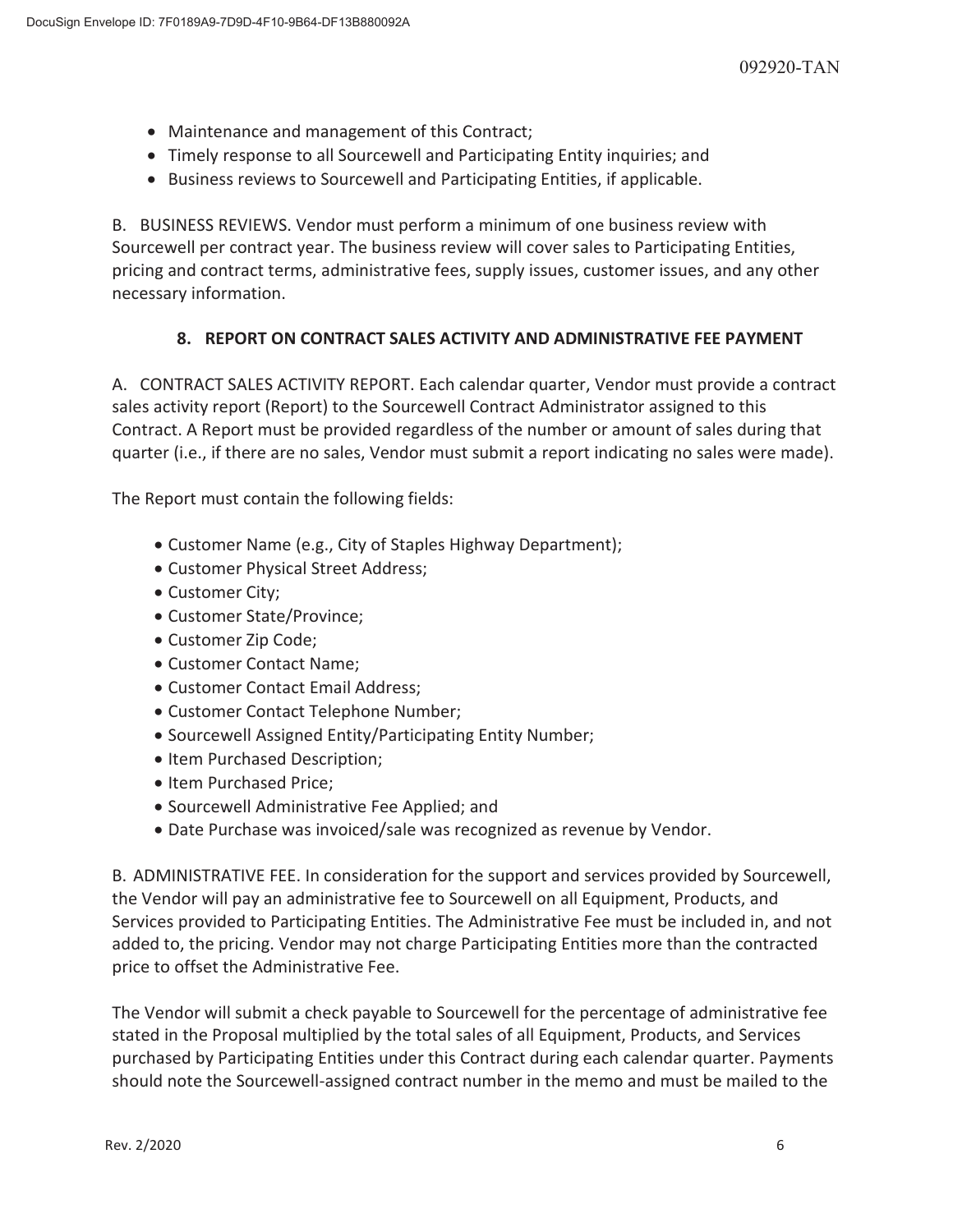address above "Attn: Accounts Receivable." Payments must be received no later than 45 calendar days after the end of each calendar quarter.

Vendor agrees to cooperate with Sourcewell in auditing transactions under this Contract to ensure that the administrative fee is paid on all items purchased under this Contract.

In the event the Vendor is delinquent in any undisputed administrative fees, Sourcewell reserves the right to cancel this Contract and reject any proposal submitted by the Vendor in any subsequent solicitation. In the event this Contract is cancelled by either party prior to the Contract's expiration date, the administrative fee payment will be due no more than 30 days from the cancellation date.

## **9. AUTHORIZED REPRESENTATIVE**

Sourcewell's Authorized Representative is its Chief Procurement Officer.

Vendor's Authorized Representative is the person named in the Vendor's Proposal. If Vendor's Authorized Representative changes at any time during this Contract, Vendor must promptly notify Sourcewell in writing.

## **10. ASSIGNMENT, AMENDMENTS, WAIVER, AND CONTRACT COMPLETE**

A. ASSIGNMENT. Neither the Vendor nor Sourcewell may assign or transfer any rights or obligations under this Contract without the prior consent of the parties and a fully executed assignment agreement. Such consent will not be unreasonably withheld.

B. AMENDMENTS. Any amendment to this Contract must be in writing and will not be effective until it has been fully executed by the parties.

C. WAIVER. If either party fails to enforce any provision of this Contract, that failure does not waive the provision or the right to enforce it.

D. CONTRACT COMPLETE. This Contract contains all negotiations and agreements between Sourcewell and Vendor. No other understanding regarding this Contract, whether written or oral, may be used to bind either party.

E. RELATIONSHIP OF THE PARTIES. The relationship of the parties is one of independent contractors, each free to exercise judgment and discretion with regard to the conduct of their respective businesses. This Contract does not create a partnership, joint venture, or any other relationship such as master-servant, or principal-agent.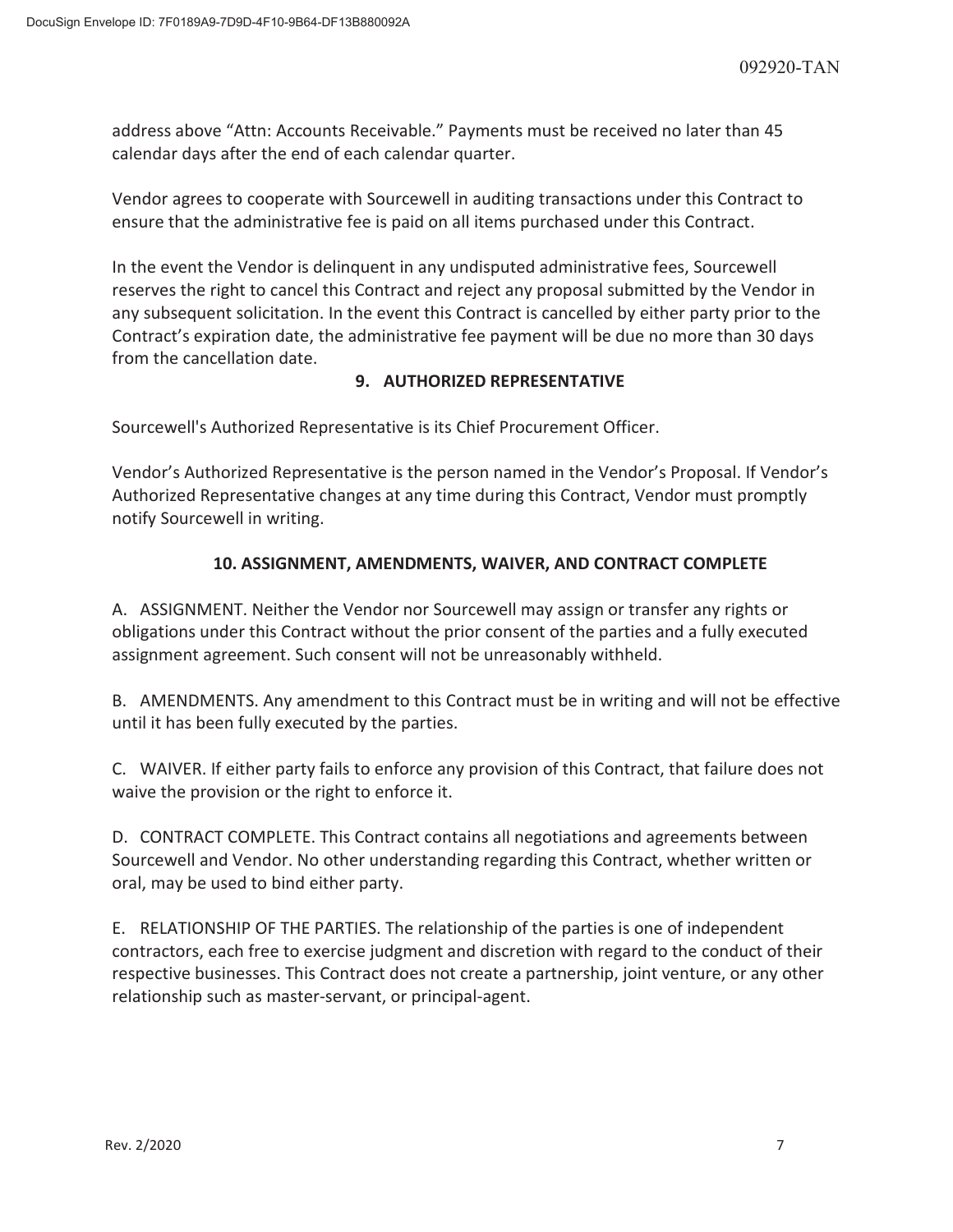## **11. LIABILITY**

Vendor must indemnify, save, and hold Sourcewell and its Participating Entities, including their agents and employees, harmless from any claims or causes of action, including attorneys' fees, arising out of the performance of this Contract by the Vendor or its agents or employees; this indemnification includes injury or death to person(s) or property alleged to have been caused by some defect in the Equipment, Products, or Services under this Contract to the extent the Equipment, Product, or Service has been used according to its specifications.

## **12. AUDITS**

Sourcewell reserves the right to review the books, records, documents, and accounting procedures and practices of the Vendor relevant to this Contract for a minimum of 6 years from the end of this Contract. This clause extends to Participating Entities as it relates to business conducted by that Participating Entity under this Contract.

## **13. GOVERNMENT DATA PRACTICES**

Vendor and Sourcewell must comply with the Minnesota Government Data Practices Act, Minnesota Statutes Chapter 13, as it applies to all data provided by or provided to Sourcewell under this Contract and as it applies to all data created, collected, received, stored, used, maintained, or disseminated by the Vendor under this Contract.

If the Vendor receives a request to release the data referred to in this article, the Vendor must immediately notify Sourcewell and Sourcewell will assist with how the Vendor should respond to the request.

## **14. INDEMNIFICATION**

As applicable, Vendor agrees to indemnify and hold harmless Sourcewell and its Participating Entities against any and all suits, claims, judgments, and costs instituted or recovered against Sourcewell or Participating Entities by any person on account of the use of any Equipment or Products by Sourcewell or its Participating Entities supplied by Vendor in violation of applicable patent or copyright laws.

## **15. INTELLECTUAL PROPERTY, PUBLICITY, MARKETING, AND ENDORSEMENT**

## A. INTELLECTUAL PROPERTY

1. *Grant of License.* During the term of this Contract:

a. Sourcewell grants to Vendor a royalty-free, worldwide, non-exclusive right and license to use theTrademark(s) provided to Vendor by Sourcewell in advertising and promotional materials for the purpose of marketing Sourcewell's relationship with Vendor.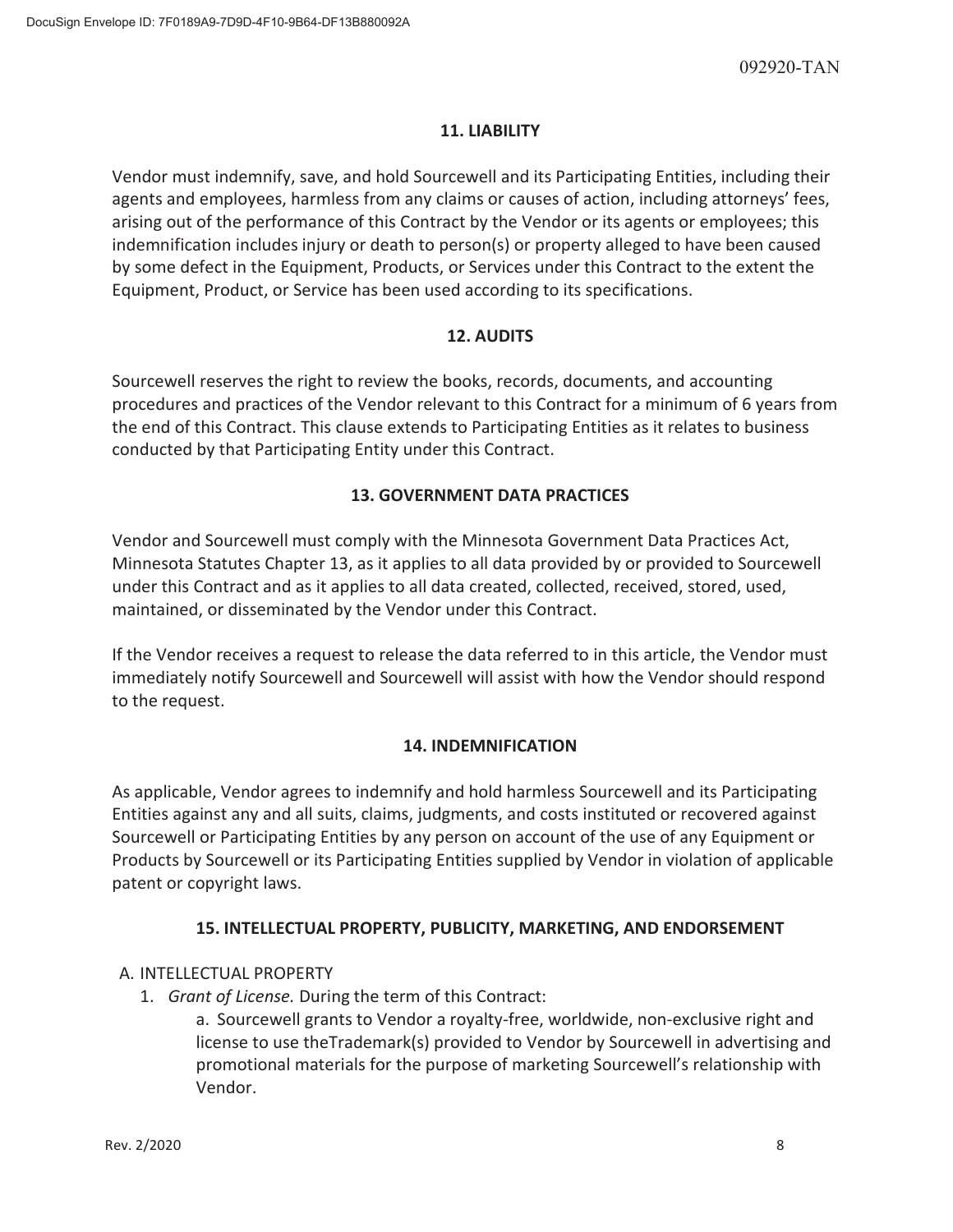b. Vendor grants to Sourcewell a royalty-free, worldwide, non-exclusive right and license to use Vendor's Trademarks in advertising and promotional materials for the purpose of marketing Vendor's relationship with Sourcewell.

2. *Limited Right of Sublicense*. The right and license granted herein includes a limited right of each party to grant sublicenses to its and their respective distributors, marketing representatives, and agents (collectively "Permitted Sublicensees") in advertising and promotional materials for the purpose of marketing the Parties' relationship to Participating Entities. Any sublicense granted will be subject to the terms and conditions of this Article. Each party will be responsible for any breach of this Article by any of their respective sublicensees.

3. *Use; Quality Control.* 

a. Sourcewell must not alter Vendor's Trademarks from the form provided by Vendor and must comply with Vendor's removal requests as to specific uses of its trademarks or logos.

b. Vendor must not alter Sourcewell's Trademarks from the form provided by Sourcewell and must comply with Sourcewell's removal requests as to specific uses of its trademarks or logos.

c. Each party agrees to use, and to cause its Permitted Sublicensees to use, the other party's Trademarks only in good faith and in a dignified manner consistent with such party's use of the Trademarks. Upon written notice to the breaching party, the breaching party has 30 days of the date of the written notice to cure the breach or the license will be terminated.

4. *Termination*. Upon the termination of this Contract for any reason, each party, including Permitted Sublicensees, will have 30 days to remove all Trademarks from signage, websites, and the like bearing the other party's name or logo (excepting Sourcewell's pre-printed catalog of vendors which may be used until the next printing). Vendor must return all marketing and promotional materials, including signage, provided by Sourcewell, or dispose of it according to Sourcewell's written directions.

B. PUBLICITY. Any publicity regarding the subject matter of this Contract must not be released without prior written approval from the Authorized Representatives. Publicity includes notices, informational pamphlets, press releases, research, reports, signs, and similar public notices prepared by or for the Vendor individually or jointly with others, or any subcontractors, with respect to the program, publications, or services provided resulting from this Contract.

C. MARKETING. Any direct advertising, marketing, or offers with Participating Entities must be approved by Sourcewell. Materials should be sent to the Sourcewell Contract Administrator assigned to this Contract.

D. ENDORSEMENT. The Vendor must not claim that Sourcewell endorses its Equipment, Products, or Services.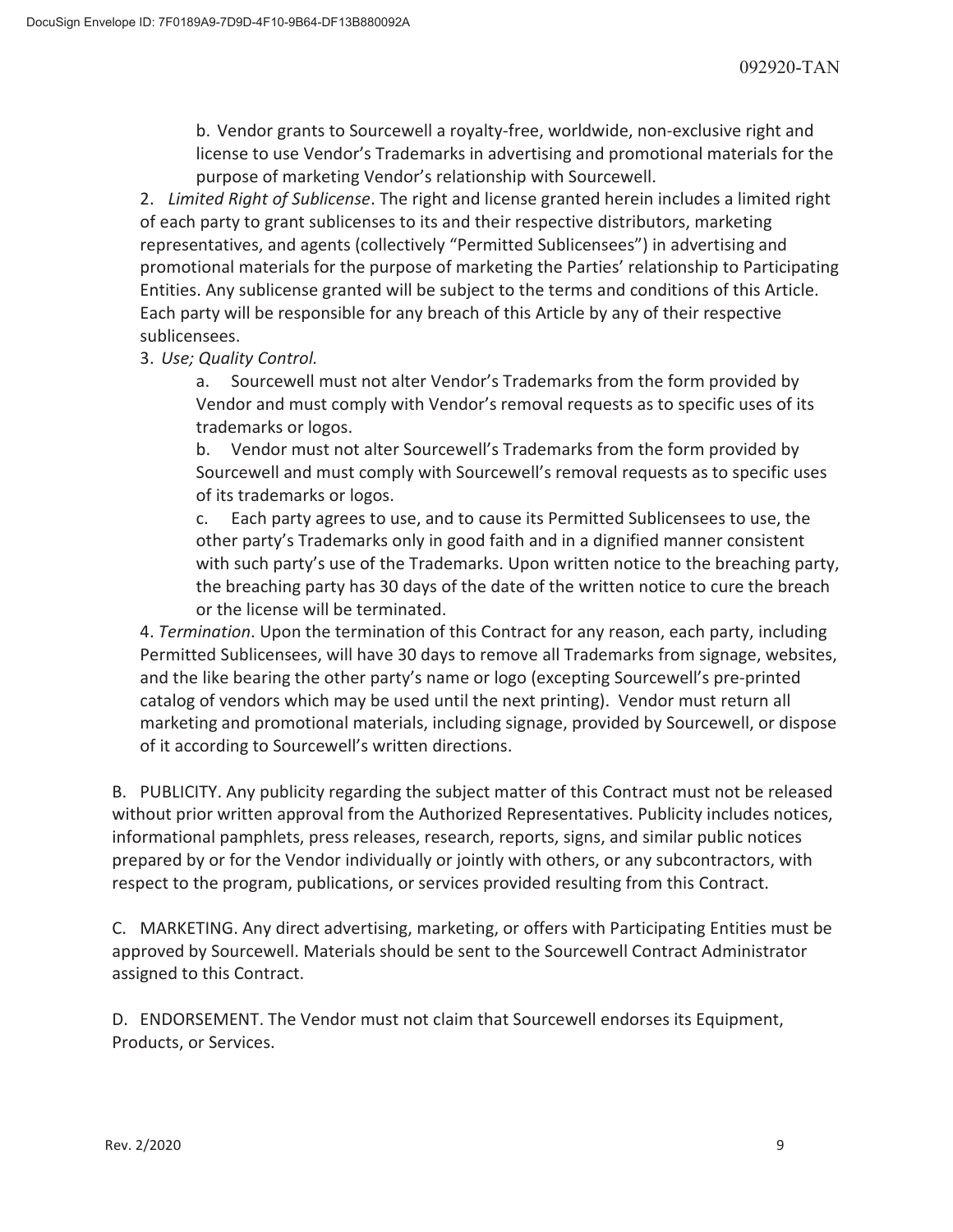## **16. GOVERNING LAW, JURISDICTION, AND VENUE**

Minnesota law governs this Contract. Venue for all legal proceedings out of this Contract, or its breach, must be in the appropriate state court in Todd County or federal court in Fergus Falls, Minnesota.

## **17. FORCE MAJEURE**

Neither party to this Contract will be held responsible for delay or default caused by acts of God or other conditions that are beyond that party's reasonable control. A party defaulting under this provision must provide the other party prompt written notice of the default.

## **18. SEVERABILITY**

If any provision of this Contract is found to be illegal, unenforceable, or void then both Sourcewell and Vendor will be relieved of all obligations arising under such provisions. If the remainder of this Contract is capable of performance, it will not be affected by such declaration or finding and must be fully performed.

## **19. PERFORMANCE, DEFAULT, AND REMEDIES**

A. PERFORMANCE. During the term of this Contract, the parties will monitor performance and address unresolved contract issues as follows:

1. *Notification.* The parties must promptly notify each other of any known dispute and work in good faith to resolve such dispute within a reasonable period of time. If necessary, Sourcewell and the Vendor will jointly develop a short briefing document that describes the issue(s), relevant impact, and positions of both parties.

2. *Escalation.* If parties are unable to resolve the issue in a timely manner, as specified above, either Sourcewell or Vendor may escalate the resolution of the issue to a higher level of management. The Vendor will have 30 calendar days to cure an outstanding issue. 3. *Performance while Dispute is Pending*. Notwithstanding the existence of a dispute, the Vendor must continue without delay to carry out all of its responsibilities under the Contract that are not affected by the dispute. If the Vendor fails to continue without delay to perform its responsibilities under the Contract, in the accomplishment of all undisputed work, any additional costs incurred by Sourcewell and/or its Participating Entities as a result of such failure to proceed will be borne by the Vendor.

B. DEFAULT AND REMEDIES. Either of the following constitutes cause to declare this Contract, or any Participating Entity order under this Contract, in default:

- 1. Nonperformance of contractual requirements, or
- 2. A material breach of any term or condition of this Contract.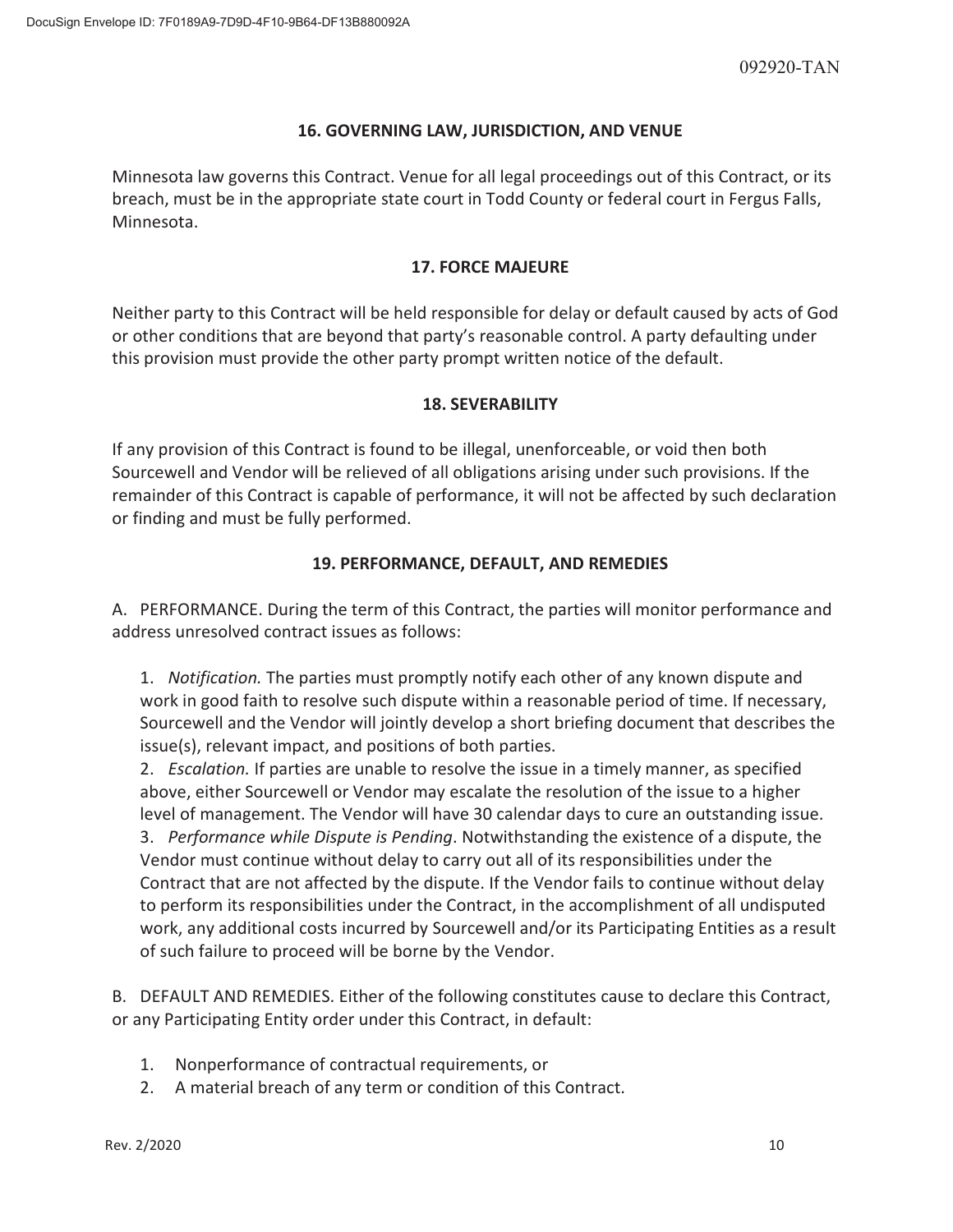Written notice of default and a reasonable opportunity to cure must be issued by the party claiming default. Time allowed for cure will not diminish or eliminate any liability for liquidated or other damages. If the default remains after the opportunity for cure, the non-defaulting party may:

- **Exercise any remedy provided by law or equity, or**
- Terminate the Contract or any portion thereof, including any orders issued against the Contract.

## **20. INSURANCE**

A. REQUIREMENTS. At its own expense, Vendor must maintain insurance policy(ies) in effect at all times during the performance of this Contract with insurance company(ies) licensed or authorized to do business in the State of Minnesota having an "AM BEST" rating of A- or better, with coverage and limits of insurance not less than the following:

1. *Workers' Compensation and Employer's Liability.*

Workers' Compensation: As required by any applicable law or regulation. Employer's Liability Insurance: must be provided in amounts not less than listed below:

Minimum limits:

\$500,000 each accident for bodily injury by accident \$500,000 policy limit for bodily injury by disease \$500,000 each employee for bodily injury by disease

2. *Commercial General Liability Insurance.* Vendor will maintain insurance covering its operations, with coverage on an occurrence basis, and must be subject to terms no less broad than the Insurance Services Office ("ISO") Commercial General Liability Form CG0001 (2001 or newer edition), or equivalent. At a minimum, coverage must include liability arising from premises, operations, bodily injury and property damage, independent contractors, products-completed operations including construction defect, contractual liability, blanket contractual liability, and personal injury and advertising injury. All required limits, terms and conditions of coverage must be maintained during the term of this Contract.

 Minimum Limits: \$1,000,000 each occurrence Bodily Injury and Property Damage \$1,000,000 Personal and Advertising Injury \$2,000,000 aggregate for Products-Completed operations \$2,000,000 general aggregate

3. *Commercial Automobile Liability Insurance.* During the term of this Contract, Vendor will maintain insurance covering all owned, hired, and non-owned automobiles in limits of liability not less than indicated below. The coverage must be subject to terms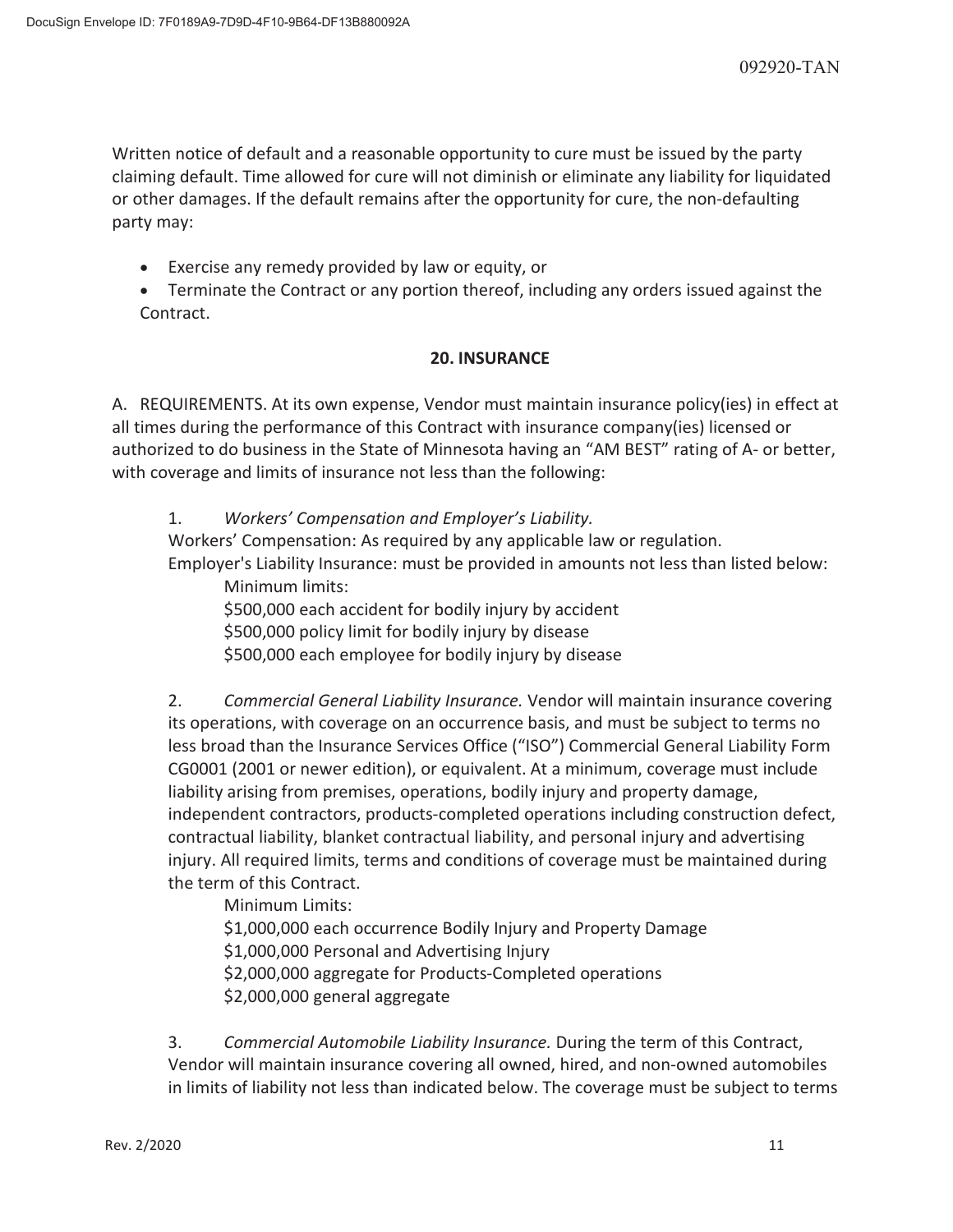no less broad than ISO Business Auto Coverage Form CA 0001 (2010 edition or newer), or equivalent.

 Minimum Limits: \$1,000,000 each accident, combined single limit

4. *Umbrella Insurance*. During the term of this Contract, Vendor will maintain umbrella coverage over Workers' Compensation, Commercial General Liability, and Commercial Automobile.

 Minimum Limits: \$2,000,000

5. *Network Security and Privacy Liability Insurance*. During the term of this Contract, Vendor will maintain coverage for network security and privacy liability. The coverage may be endorsed on another form of liability coverage or written on a standalone policy. The insurance must cover claims which may arise from failure of Vendor's security resulting in, but not limited to, computer attacks, unauthorized access, disclosure of not public data – including but not limited to, confidential or private information, transmission of a computer virus, or denial of service.

 Minimum limits: \$2,000,000 per occurrence \$2,000,000 annual aggregate

Failure of Vendor to maintain the required insurance will constitute a material breach entitling Sourcewell to immediately terminate this Contract for default.

B. CERTIFICATES OF INSURANCE. Prior to commencing under this Contract, Vendor must furnish to Sourcewell a certificate of insurance, as evidence of the insurance required under this Contract. Prior to expiration of the policy(ies), renewal certificates must be mailed to Sourcewell, 202 12th Street Northeast, P.O. Box 219, Staples, MN 56479 or sent to the Sourcewell Contract Administrator assigned to this Contract. The certificates must be signed by a person authorized by the insurer(s) to bind coverage on their behalf. All policies must include there will be no cancellation, suspension, non-renewal, or reduction of coverage without 30 days' prior written notice to the Vendor.

Upon request, Vendor must provide to Sourcewell copies of applicable policies and endorsements, within 10 days of a request. Failure to request certificates of insurance by Sourcewell, or failure of Vendor to provide certificates of insurance, in no way limits or relieves Vendor of its duties and responsibilities in this Contract.

C. ADDITIONAL INSURED ENDORSEMENT AND PRIMARY AND NON-CONTRIBUTORY INSURANCE CLAUSE. Vendor agrees to list Sourcewell and its Participating Entities, including their officers, agents, and employees, as an additional insured under the Vendor's commercial general liability insurance policy with respect to liability arising out of activities, "operations," or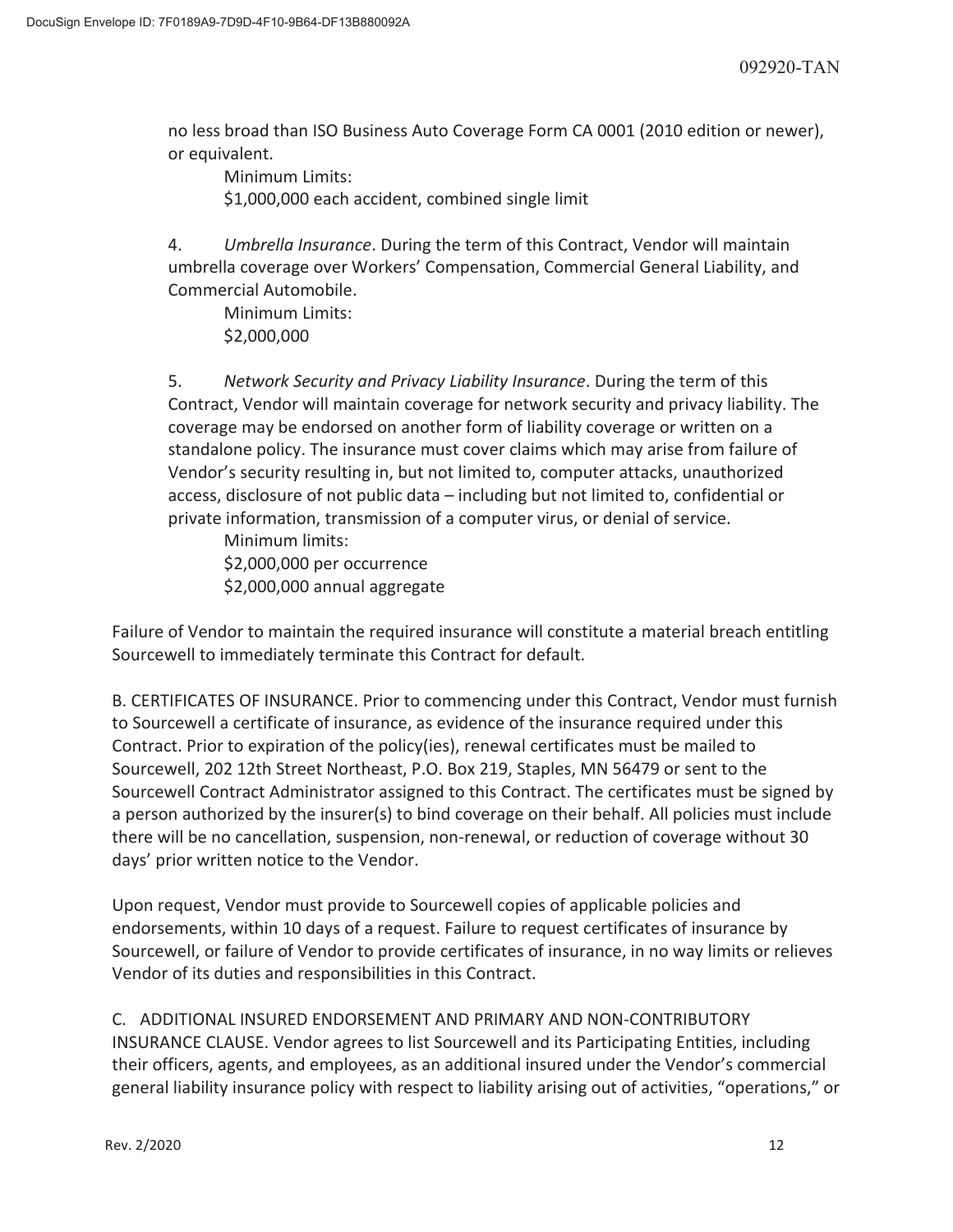"work" performed by or on behalf of Vendor, and products and completed operations of Vendor. The policy provision(s) or endorsement(s) must further provide that coverage is primary and not excess over or contributory with any other valid, applicable, and collectible insurance or self-insurance in force for the additional insureds.

D. WAIVER OF SUBROGATION. Vendor waives and must require (by endorsement or otherwise) all its insurers to waive subrogation rights against Sourcewell and other additional insureds for losses paid under the insurance policies required by this Contract or other insurance applicable to the Vendor or its subcontractors. The waiver must apply to all deductibles and/or self-insured retentions applicable to the required or any other insurance maintained by the Vendor or its subcontractors. Where permitted by law, Vendor must require similar written express waivers of subrogation and insurance clauses from each of its subcontractors.

E. UMBRELLA/EXCESS LIABILITY. The limits required by this Contract can be met by either providing a primary policy or in combination with umbrella/excess liability policy(ies).

F. SELF-INSURED RETENTIONS. Any self-insured retention in excess of \$10,000 is subject to Sourcewell's approval.

## **21. COMPLIANCE**

A. LAWS AND REGULATIONS. All Equipment, Products, or Services provided under this Contract must comply fully with applicable federal laws and regulations, and with the laws in the states and provinces in which the Equipment, Products, or Services are sold.

B. LICENSES. Vendor must maintain a valid and current status on all required federal, state/provincial, and local licenses, bonds, and permits required for the operation of the business that the Vendor conducts with Sourcewell and Participating Entities.

## **22. BANKRUPTCY, DEBARMENT, OR SUSPENSION CERTIFICATION**

Vendor certifies and warrants that it is not in bankruptcy or that it has previously disclosed in writing certain information to Sourcewell related to bankruptcy actions. If at any time during this Contract Vendor declares bankruptcy, Vendor must immediately notify Sourcewell in writing.

Vendor certifies and warrants that neither it nor its principals are presently debarred, suspended, proposed for debarment, declared ineligible, or voluntarily excluded from programs operated by the State of Minnesota; the United States federal government or the Canadian government, as applicable; or any Participating Entity. Vendor certifies and warrants that neither it nor its principals have been convicted of a criminal offense related to the subject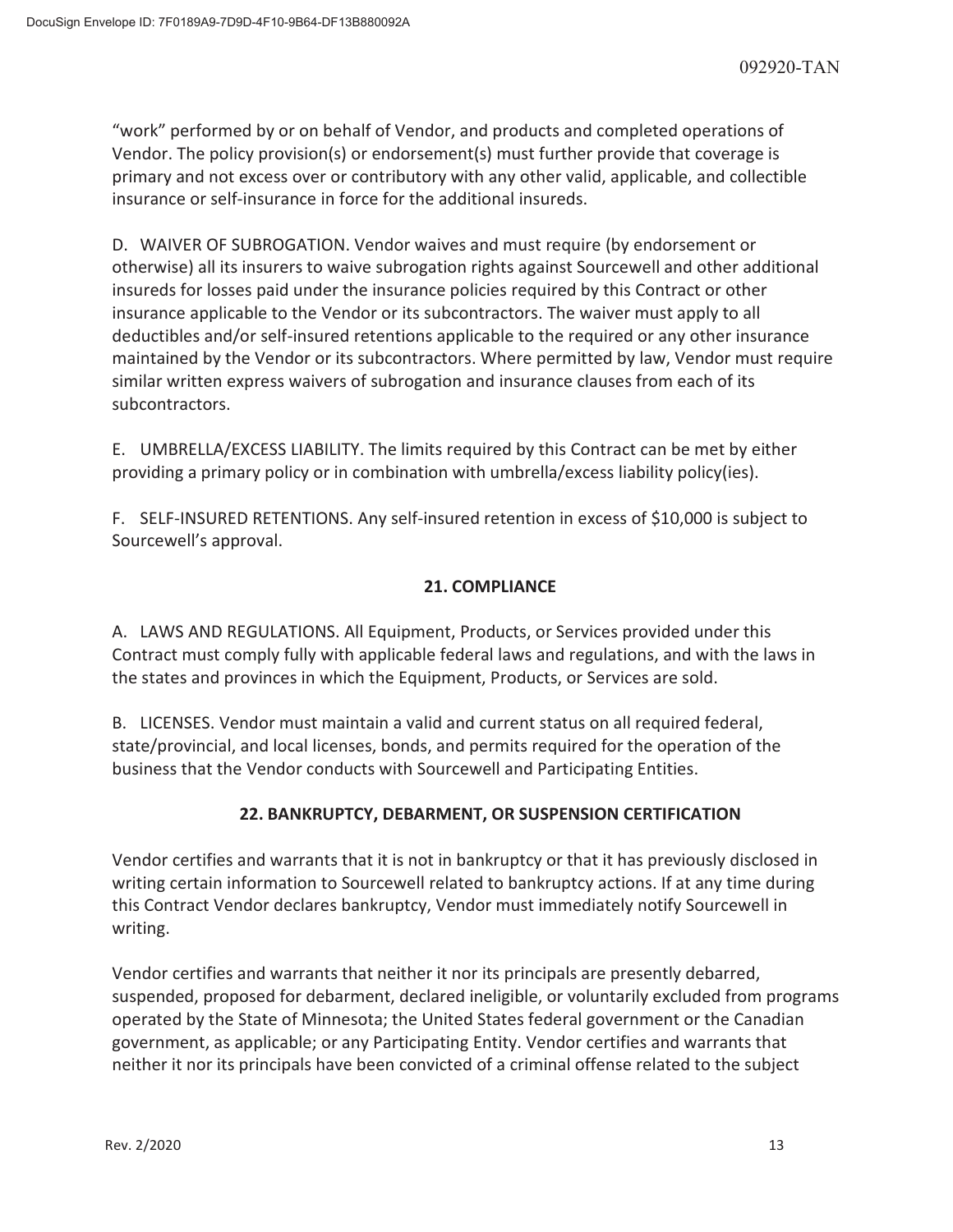matter of this Contract. Vendor further warrants that it will provide immediate written notice to Sourcewell if this certification changes at any time.

## **23. PROVISIONS FOR NON-UNITED STATES FEDERAL ENTITY PROCUREMENTS UNDER UNITED STATES FEDERAL AWARDS OR OTHER AWARDS**

Participating Entities that use United States federal grant or FEMA funds to purchase goods or services from this Contract may be subject to additional requirements including the procurement standards of the Uniform Administrative Requirements, Cost Principles and Audit Requirements for Federal Awards, 2 C.F.R. § 200. Participating Entities may also require additional requirements based on specific funding specifications. Within this Article, all references to "federal" should be interpreted to mean the United States federal government. The following list only applies when a Participating Entity accesses Vendor's Equipment, Products, or Services with United States federal funds.

A. EQUAL EMPLOYMENT OPPORTUNITY. Except as otherwise provided under 41 C.F.R. § 60, all contracts that meet the definition of "federally assisted construction contract" in 41 C.F.R. § 60- 1.3 must include the equal opportunity clause provided under 41 C.F.R. §60-1.4(b), in accordance with Executive Order 11246, "Equal Employment Opportunity" (30 FR 12319, 12935, 3 C.F.R. §, 1964-1965 Comp., p. 339), as amended by Executive Order 11375, "Amending Executive Order 11246 Relating to Equal Employment Opportunity," and implementing regulations at 41 C.F.R. § 60, "Office of Federal Contract Compliance Programs, Equal Employment Opportunity, Department of Labor." The equal opportunity clause is incorporated herein by reference.

B. DAVIS-BACON ACT, AS AMENDED (40 U.S.C. § 3141-3148). When required by federal program legislation, all prime construction contracts in excess of \$2,000 awarded by nonfederal entities must include a provision for compliance with the Davis-Bacon Act (40 U.S.C. § 3141-3144, and 3146-3148) as supplemented by Department of Labor regulations (29 C.F.R. § 5, "Labor Standards Provisions Applicable to Contracts Covering Federally Financed and Assisted Construction"). In accordance with the statute, contractors must be required to pay wages to laborers and mechanics at a rate not less than the prevailing wages specified in a wage determination made by the Secretary of Labor. In addition, contractors must be required to pay wages not less than once a week. The non-federal entity must place a copy of the current prevailing wage determination issued by the Department of Labor in each solicitation. The decision to award a contract or subcontract must be conditioned upon the acceptance of the wage determination. The non-federal entity must report all suspected or reported violations to the federal awarding agency. The contracts must also include a provision for compliance with the Copeland "Anti-Kickback" Act (40 U.S.C. § 3145), as supplemented by Department of Labor regulations (29 C.F.R. § 3, "Contractors and Subcontractors on Public Building or Public Work Financed in Whole or in Part by Loans or Grants from the United States"). The Act provides that each contractor or subrecipient must be prohibited from inducing, by any means, any person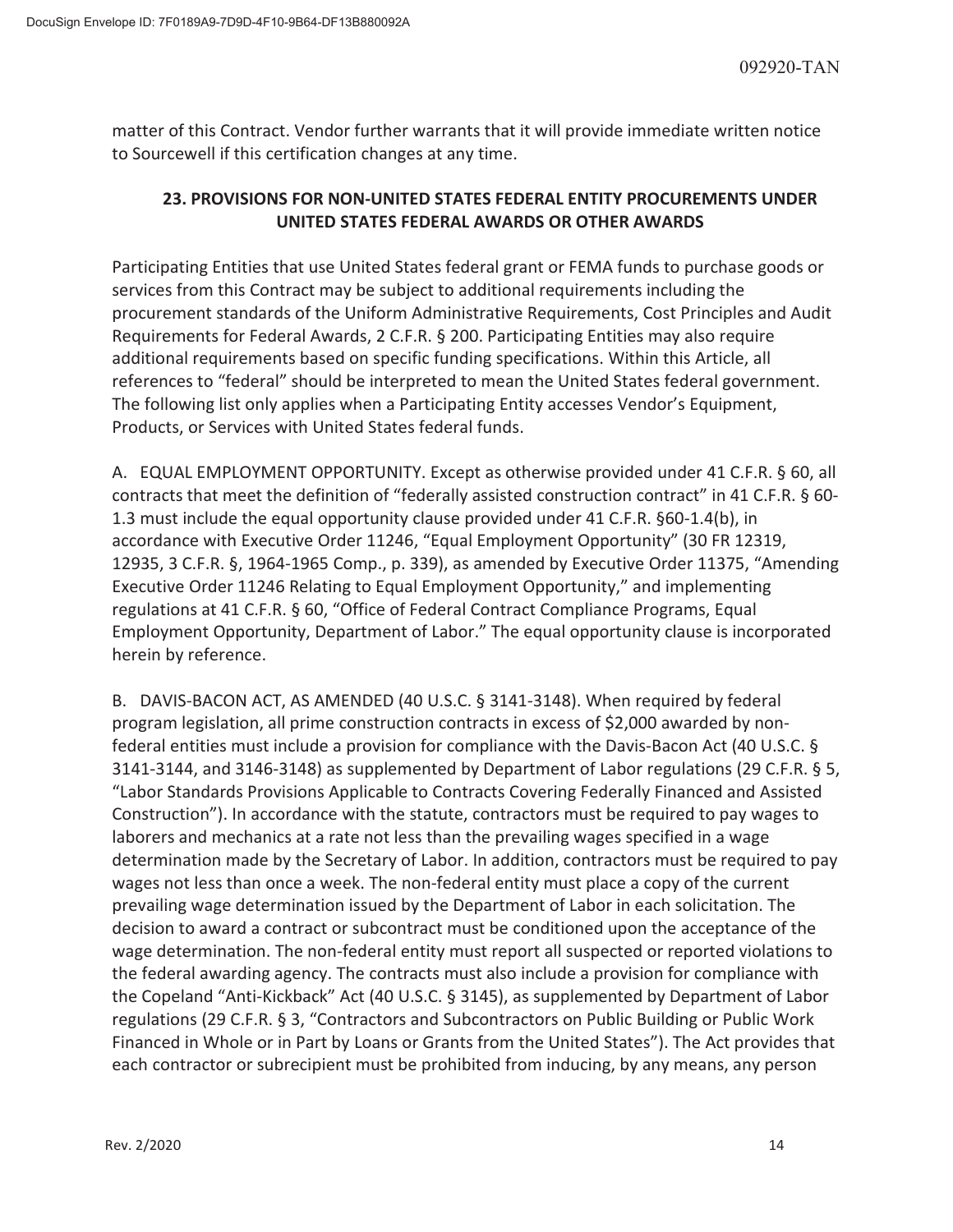employed in the construction, completion, or repair of public work, to give up any part of the compensation to which he or she is otherwise entitled. The non-federal entity must report all suspected or reported violations to the federal awarding agency. Vendor must be in compliance with all applicable Davis-Bacon Act provisions.

C. CONTRACT WORK HOURS AND SAFETY STANDARDS ACT (40 U.S.C. § 3701-3708). Where applicable, all contracts awarded by the non-federal entity in excess of \$100,000 that involve the employment of mechanics or laborers must include a provision for compliance with 40 U.S.C. §§ 3702 and 3704, as supplemented by Department of Labor regulations (29 C.F.R. § 5). Under 40 U.S.C. § 3702 of the Act, each contractor must be required to compute the wages of every mechanic and laborer on the basis of a standard work week of 40 hours. Work in excess of the standard work week is permissible provided that the worker is compensated at a rate of not less than one and a half times the basic rate of pay for all hours worked in excess of 40 hours in the work week. The requirements of 40 U.S.C. § 3704 are applicable to construction work and provide that no laborer or mechanic must be required to work in surroundings or under working conditions which are unsanitary, hazardous or dangerous. These requirements do not apply to the purchases of supplies or materials or articles ordinarily available on the open market, or contracts for transportation or transmission of intelligence. This provision is hereby incorporated by reference into this Contract. Vendor certifies that during the term of an award for all contracts by Sourcewell resulting from this procurement process, Vendor must comply with applicable requirements as referenced above.

D. RIGHTS TO INVENTIONS MADE UNDER A CONTRACT OR AGREEMENT. If the federal award meets the definition of "funding agreement" under 37 C.F.R. § 401.2(a) and the recipient or subrecipient wishes to enter into a contract with a small business firm or nonprofit organization regarding the substitution of parties, assignment or performance of experimental, developmental, or research work under that "funding agreement," the recipient or subrecipient must comply with the requirements of 37 C.F.R. § 401, "Rights to Inventions Made by Nonprofit Organizations and Small Business Firms Under Government Grants, Contracts and Cooperative Agreements," and any implementing regulations issued by the awarding agency. Vendor certifies that during the term of an award for all contracts by Sourcewell resulting from this procurement process, Vendor must comply with applicable requirements as referenced above.

E. CLEAN AIR ACT (42 U.S.C. § 7401-7671Q.) AND THE FEDERAL WATER POLLUTION CONTROL ACT (33 U.S.C. § 1251-1387). Contracts and subgrants of amounts in excess of \$150,000 require the non-federal award to agree to comply with all applicable standards, orders or regulations issued pursuant to the Clean Air Act (42 U.S.C. § 7401- 7671q) and the Federal Water Pollution Control Act as amended (33 U.S.C. § 1251- 1387). Violations must be reported to the Federal awarding agency and the Regional Office of the Environmental Protection Agency (EPA). Vendor certifies that during the term of this Contract will comply with applicable requirements as referenced above.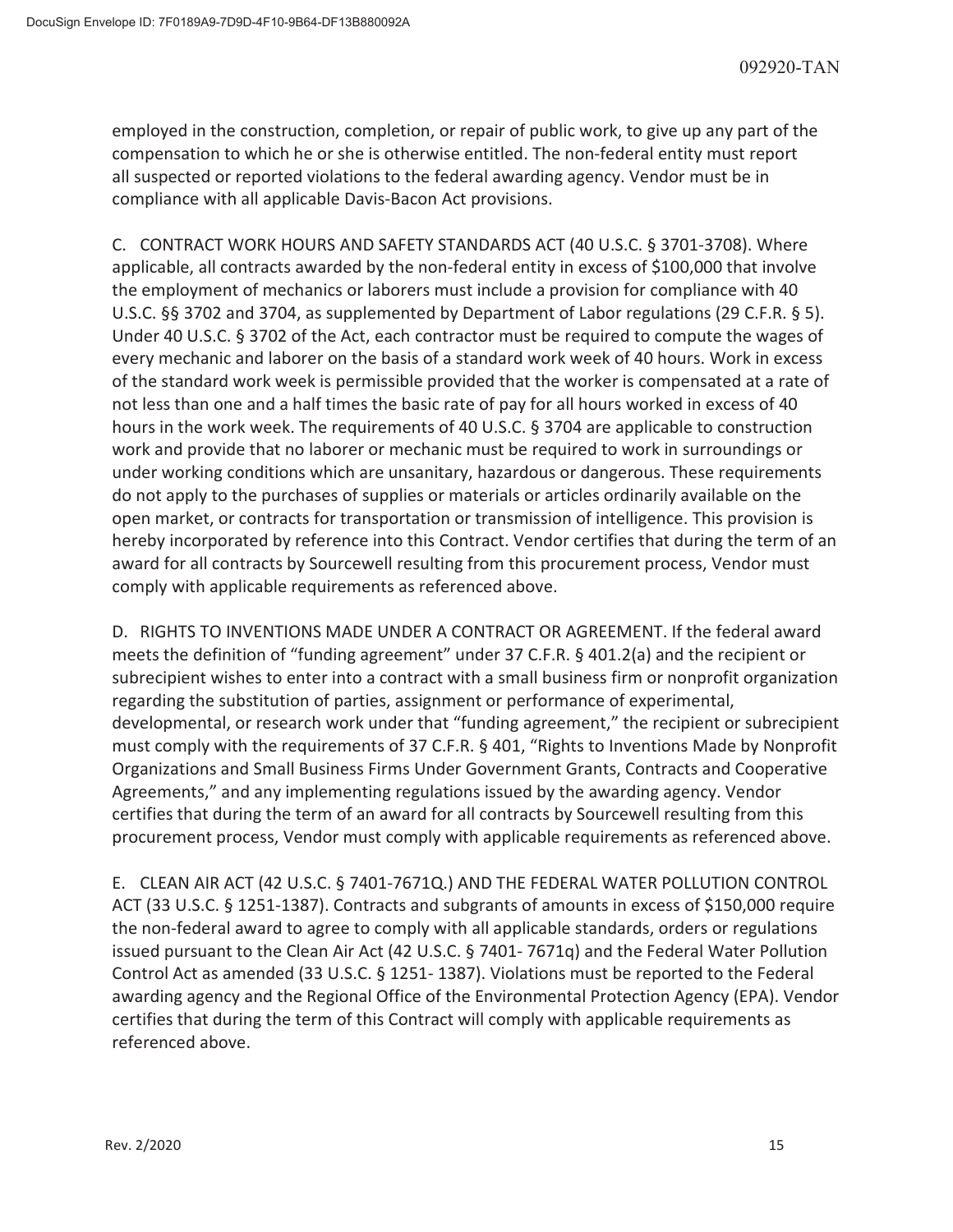F. DEBARMENT AND SUSPENSION (EXECUTIVE ORDERS 12549 AND 12689). A contract award (see 2 C.F.R. § 180.220) must not be made to parties listed on the government wide exclusions in the System for Award Management (SAM), in accordance with the OMB guidelines at 2 C.F.R. §180 that implement Executive Orders 12549 (3 C.F.R. § 1986 Comp., p. 189) and 12689 (3 C.F.R. § 1989 Comp., p. 235), "Debarment and Suspension." SAM Exclusions contains the names of parties debarred, suspended, or otherwise excluded by agencies, as well as parties declared ineligible under statutory or regulatory authority other than Executive Order 12549. Vendor certifies that neither it nor its principals are presently debarred, suspended, proposed for debarment, declared ineligible, or voluntarily excluded from participation by any federal department or agency.

G. BYRD ANTI-LOBBYING AMENDMENT, AS AMENDED (31 U.S.C. § 1352). Vendors must file any required certifications. Vendors must not have used federal appropriated funds to pay any person or organization for influencing or attempting to influence an officer or employee of any agency, a member of Congress, officer or employee of Congress, or an employee of a member of Congress in connection with obtaining any federal contract, grant, or any other award covered by 31 U.S.C. § 1352. Vendors must disclose any lobbying with non-federal funds that takes place in connection with obtaining any federal award. Such disclosures are forwarded from tier to tier up to the non-federal award. Vendors must file all certifications and disclosures required by, and otherwise comply with, the Byrd Anti-Lobbying Amendment (31 U.S.C. § 1352).

H. RECORD RETENTION REQUIREMENTS. To the extent applicable, Vendor must comply with the record retention requirements detailed in 2 C.F.R. § 200.333. The Vendor further certifies that it will retain all records as required by 2 C.F.R. § 200.333 for a period of 3 years after grantees or subgrantees submit final expenditure reports or quarterly or annual financial reports, as applicable, and all other pending matters are closed.

I. ENERGY POLICY AND CONSERVATION ACT COMPLIANCE. To the extent applicable, Vendor must comply with the mandatory standards and policies relating to energy efficiency which are contained in the state energy conservation plan issued in compliance with the Energy Policy and Conservation Act.

J. BUY AMERICAN PROVISIONS COMPLIANCE. To the extent applicable, Vendor must comply with all applicable provisions of the Buy American Act. Purchases made in accordance with the Buy American Act must follow the applicable procurement rules calling for free and open competition.

K. ACCESS TO RECORDS (2 C.F.R. § 200.336). Vendor agrees that duly authorized representatives of a federal agency must have access to any books, documents, papers and records of Vendor that are directly pertinent to Vendor's discharge of its obligations under this Contract for the purpose of making audits, examinations, excerpts, and transcriptions. The right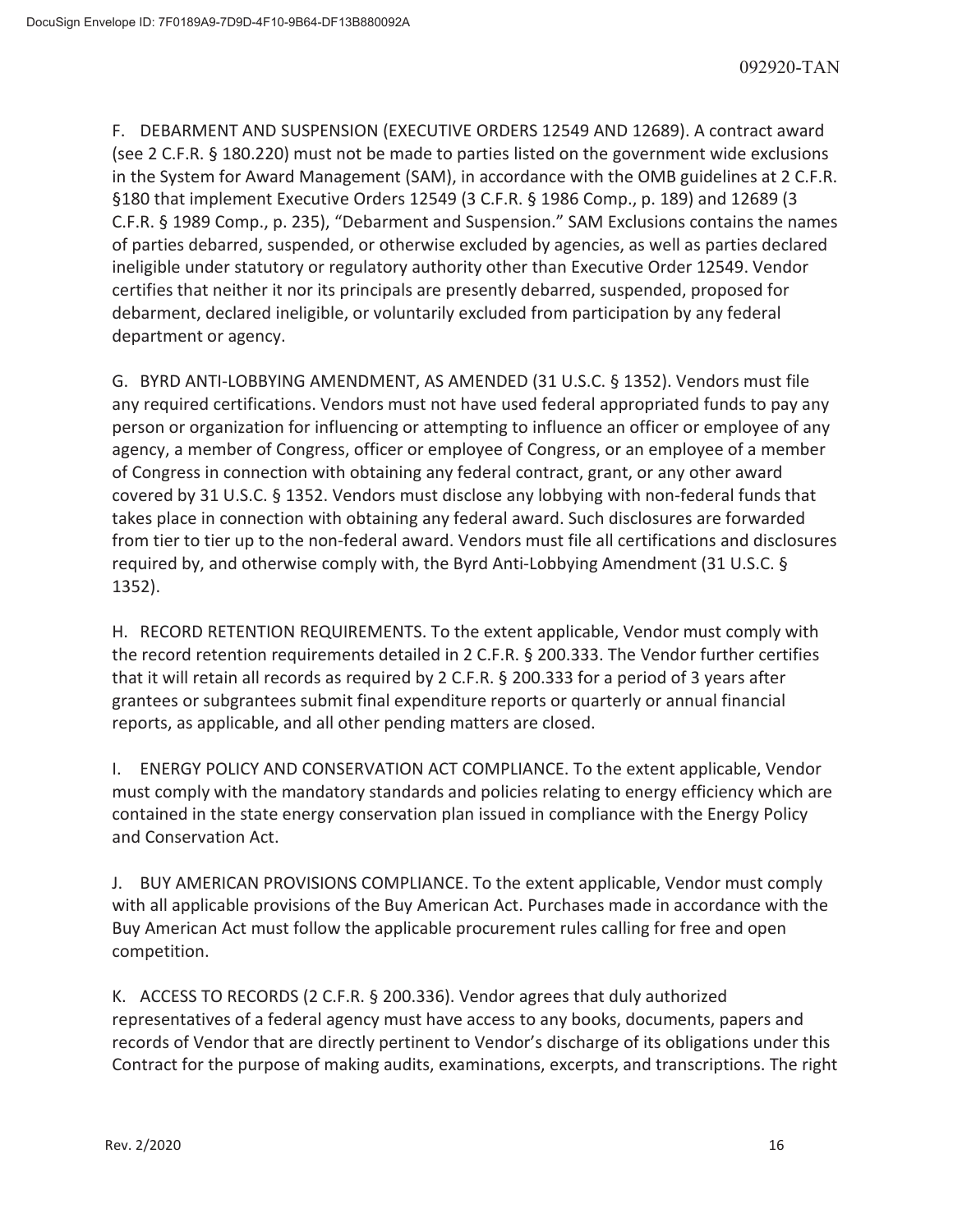also includes timely and reasonable access to Vendor's personnel for the purpose of interview and discussion relating to such documents.

L. PROCUREMENT OF RECOVERED MATERIALS (2 C.F.R. § 200.322). A non-federal entity that is a state agency or agency of a political subdivision of a state and its contractors must comply with Section 6002 of the Solid Waste Disposal Act, as amended by the Resource Conservation and Recovery Act. The requirements of Section 6002 include procuring only items designated in guidelines of the Environmental Protection Agency (EPA) at 40 C.F.R. § 247 that contain the highest percentage of recovered materials practicable, consistent with maintaining a satisfactory level of competition, where the purchase price of the item exceeds \$10,000 or the value of the quantity acquired during the preceding fiscal year exceeded \$10,000; procuring solid waste management services in a manner that maximizes energy and resource recovery; and establishing an affirmative procurement program for procurement of recovered materials identified in the EPA guidelines.

## **24. CANCELLATION**

Sourcewell or Vendor may cancel this Contract at any time, with or without cause, upon 60 days' written notice to the other party. However, Sourcewell may cancel this Contract immediately upon discovery of a material defect in any certification made in Vendor's Proposal. Cancellation of this Contract does not relieve either party of financial, product, or service obligations incurred or accrued prior to cancellation.

Sourcewell PureGreen Equipment Services, LLC (dba Blue1 Energy Equipment), a wholly owned subsidiary of Titan Chemical Transfer Solutions, LLC

| DocuSigned by: |                 |  |
|----------------|-----------------|--|
|                | Jeremy Schwartz |  |
|                | C0FD2A139D06489 |  |

Jeremy Schwartz Title: Director of Operations & Procurement/CPO

Date: 12/2/2020 | 3:37 PM CST Date: 12/2/2020 | 1:50 PM CST Date:

| DocuSigned by:                              | DocuSigned by:                           |
|---------------------------------------------|------------------------------------------|
| Jeremy Schwartz<br>- COFD2A139D06489<br>Bv: | Tom Muckolls<br>— 60967F4895B84F0<br>Bv: |
| Jeremy Schwartz                             | <b>Tom Nuckolls</b>                      |
| Title: Director of Operations &             | Title: President                         |

| na+a: | $12/2/2020$   1:50 PM CST |  |  |
|-------|---------------------------|--|--|
|       |                           |  |  |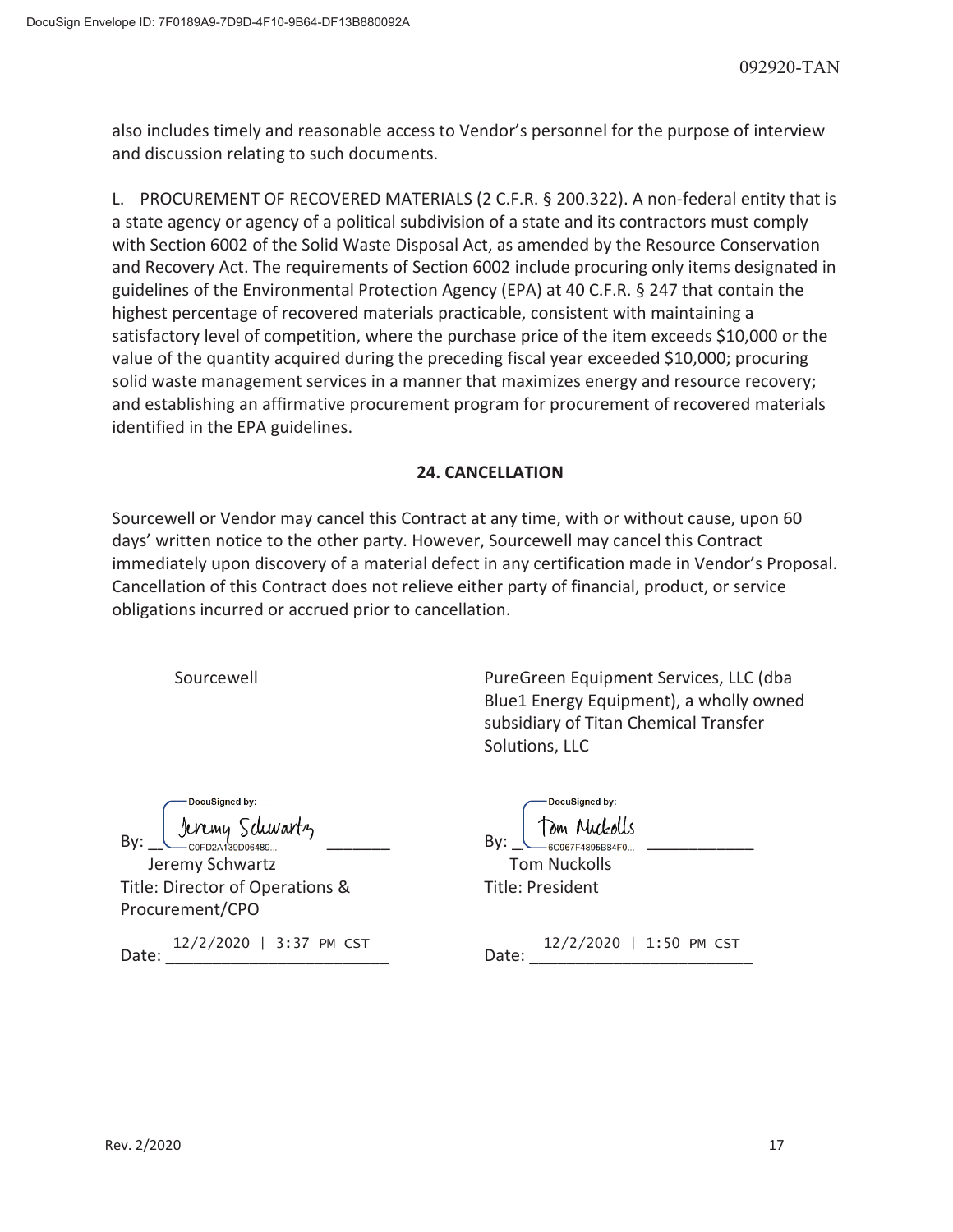092920-TAN

Approved:

DocuSigned by:  $By: \underline{\bigcup_{\mathcal{T} \in 42B8F817A64CC...}}$ Chad Coauette Title: Executive Director/CEO

Date: 12/2/2020 | 3:38 PM CST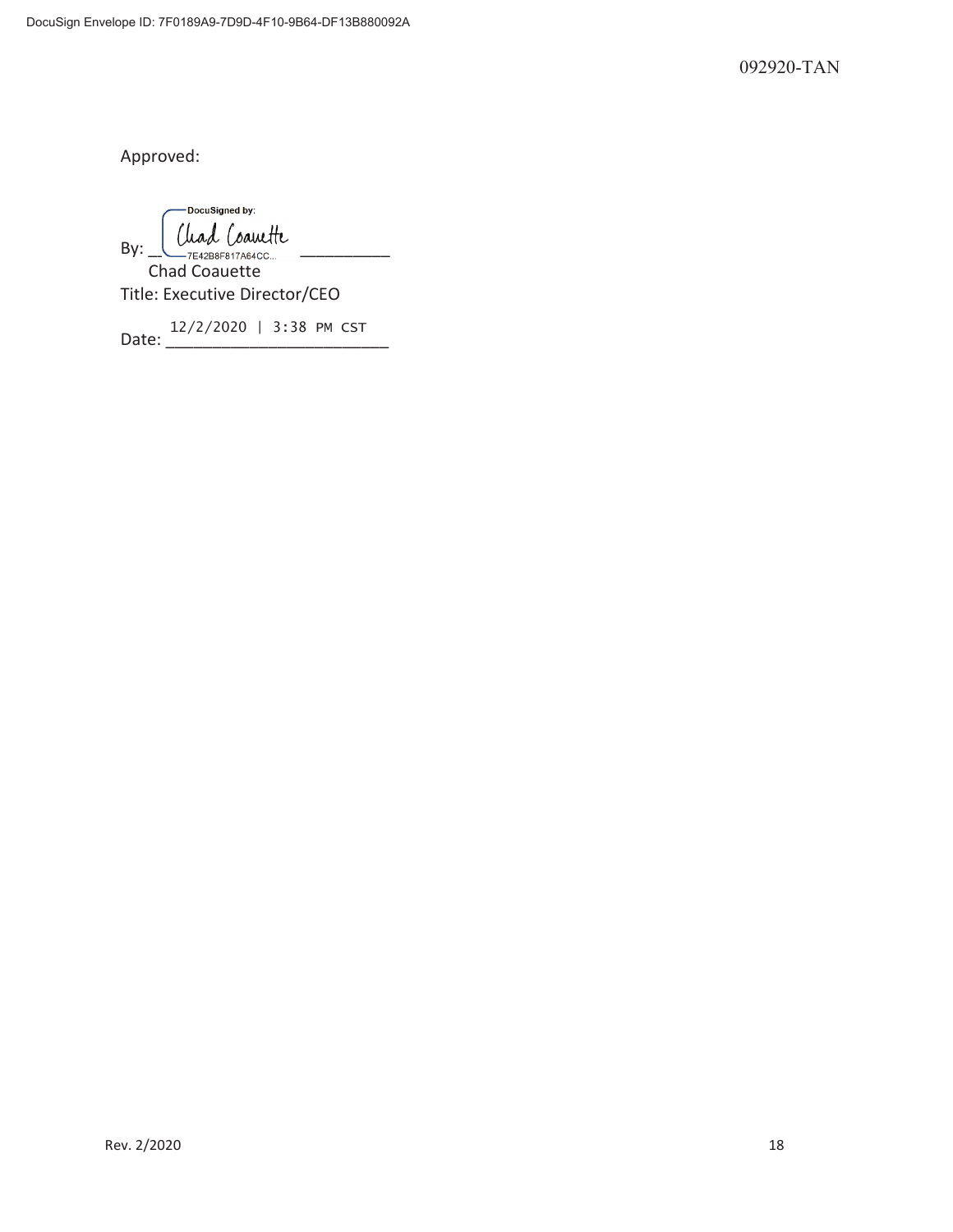# **RFP 092920 - Aboveground Fuel and Fluid Storage with Related Hardware, Software and Services**

## **Vendor Details**

| Company Name:                                   | <b>Titan Chemical Transfer Solutions, LLC</b>                                                   |
|-------------------------------------------------|-------------------------------------------------------------------------------------------------|
| Does your company conduct<br>yes, please state: | business under any other name? If PureGreen Equipment Services, LLC, dba Blue1 Energy Equipment |
|                                                 | 3040 White Horse Rd                                                                             |
| Address:                                        | Greenville, SC 29611                                                                            |
| Contact:                                        | Dave Polak                                                                                      |
| Email:                                          | dpolak@blue1energy.com                                                                          |
| Phone:                                          | 770-356-5895                                                                                    |
| Fax:                                            | 770-232-9270                                                                                    |
| HST#                                            | 26-4004695                                                                                      |
|                                                 |                                                                                                 |

#### **Submission Details**

| Created On:             | Tuesday August 25, 2020 07:45:40     |
|-------------------------|--------------------------------------|
| Submitted On:           | Monday September 28, 2020 11:50:04   |
| Submitted By:           | Dave Polak                           |
| Fmail:                  | dpolak@blue1energy.com               |
| Transaction #:          | 24e2be45-15f7-4407-b8c6-43c72ddd1f46 |
| Submitter's IP Address: | 174.130.58.12                        |
|                         |                                      |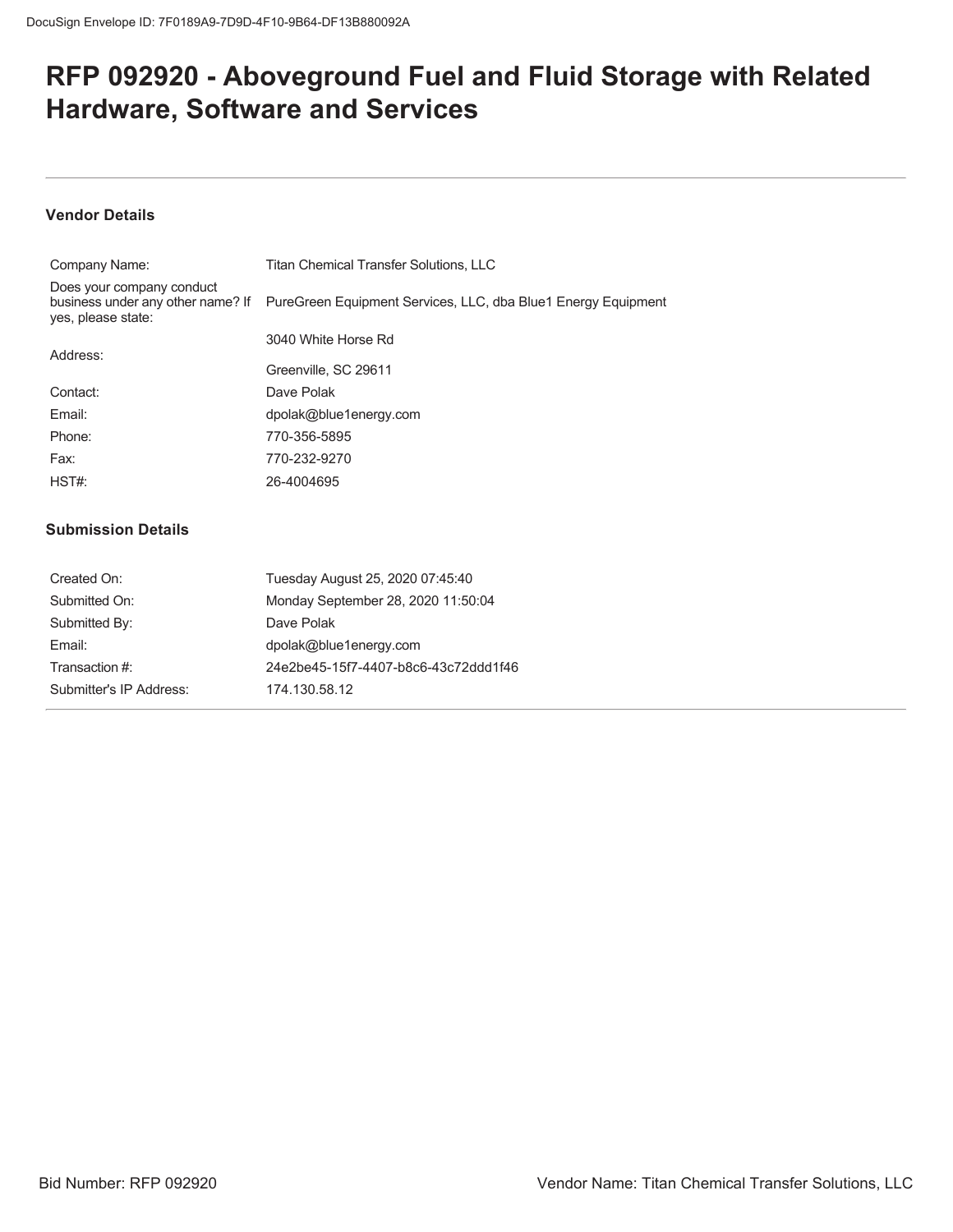#### **Specifications**

#### Table 1: Proposer Identity & Authorized Representatives

General Instructions (applies to all Tables) Sourcewell prefers a brief but thorough response to each question. Please do not merely attach additional documents to your response without also providing a substantive response. Do not leave answers blank; mark "NA" if the question does not apply to you (preferably with an explanation).

| Line<br>Item   | <b>Question</b>                                                                                                                                                                                                                                                                                                | Response*                                                                                                                                           |  |
|----------------|----------------------------------------------------------------------------------------------------------------------------------------------------------------------------------------------------------------------------------------------------------------------------------------------------------------|-----------------------------------------------------------------------------------------------------------------------------------------------------|--|
| $\vert$ 1      | Proposer Legal Name (and<br>applicable d/b/a, if any):                                                                                                                                                                                                                                                         | PureGreen Equipment Services, LLC (dba Blue1 Energy Equipment),<br>a wholly owned subsidiary of Titan Chemical Transfer Solutions, LLC              |  |
| $\overline{2}$ | Proposer Address:                                                                                                                                                                                                                                                                                              | Blue1 Energy Equipment<br>3040 White Horse Rd<br>Greenville, SC 29611                                                                               |  |
| $\sqrt{3}$     | Proposer website address:                                                                                                                                                                                                                                                                                      | www.Blue1EnergyEquipment.com                                                                                                                        |  |
| $\overline{4}$ | Proposer's Authorized<br>Representative (name, title,<br>address, email address & phone)<br>(The representative must have<br>authority to sign the "Proposer's<br>Assurance of Compliance" on<br>behalf of the Proposer and, in the<br>event of award, will be expected<br>to execute the resulting contract): | <b>Tom Nuckolls</b><br>President<br>3040 White Horse Rd<br>Greenville, SC 29611<br>864 385 7035<br>tnuckolls@Blue1Energy.com                        |  |
| 5              | Proposer's primary contact for this<br>proposal (name, title, address,<br>email address & phone):                                                                                                                                                                                                              | Curtis Mitchell<br>National Government Sales Manager<br>1650 Horizon Pkwy NE, #450<br>Buford, GA 30518<br>678 315 3029<br>cmitchell@Blue1Energy.com |  |
| 6              | Proposer's other contacts for this<br>proposal, if any (name, title,<br>address, email address & phone):                                                                                                                                                                                                       | None                                                                                                                                                |  |

#### **Table 2: Company Information and Financial Strength**

| Line<br><b>Item</b> | <b>Question</b>                                                                                                                                                                                  | <b>Response*</b>                                                                                                                                                                                                                                                                                                                                                                                                                                                                                                                                                                                                                                                                                                                                                                                                                                                                                                                         |  |
|---------------------|--------------------------------------------------------------------------------------------------------------------------------------------------------------------------------------------------|------------------------------------------------------------------------------------------------------------------------------------------------------------------------------------------------------------------------------------------------------------------------------------------------------------------------------------------------------------------------------------------------------------------------------------------------------------------------------------------------------------------------------------------------------------------------------------------------------------------------------------------------------------------------------------------------------------------------------------------------------------------------------------------------------------------------------------------------------------------------------------------------------------------------------------------|--|
| 17                  | Provide a brief history of your company,<br>including your company's core values,<br>business philosophy, and industry longevity<br>related to the requested equipment, products<br>or services. | Blue1 Energy Equipment has been an industry leading manufacturer since the<br>inception of Diesel Exhaust Fluid (DEF) in 2008. Blue1 was one of the original<br>stakeholders that helped birth a new industry of DEF storage and dispensing<br>equipment that are now required for all the SCR diesel engines and vehicles<br>worldwide.<br>The company was founded as a diesel fuel and equipment provider in 1998.<br>Utilizing our original name, EZ Fuel & Tank Solutions was a national provider of both<br>the equipment and installation services for trucking fleets that included FedEx, UPS,<br>Estes Express Lines and many others. Our broad range of petroleum, DEF and<br>propane equipment has helped Blue1 grow into one of the largest equipment<br>providers for commercial, government and retail establishments in the country.<br>In 2019, Blue1 and Titan Chemical Transfer Solutions announced the merger of both |  |
|                     |                                                                                                                                                                                                  | companies, creating the largest DEF equipment manufacturer in the United States.<br>With over 100 years of industry experience, our success is driven by the passionate<br>desire to combine the highest quality products with outstanding customer service,<br>creating the very best value in our industry.<br>Blue1 Energy Equipment is governed by our core values. They shape our culture and<br>define the character of the company, guiding our behavior and the decisions we<br>make. Our core values state:<br>Do the right thing. Be a self-starter. Stay customer focused and be a team player.                                                                                                                                                                                                                                                                                                                               |  |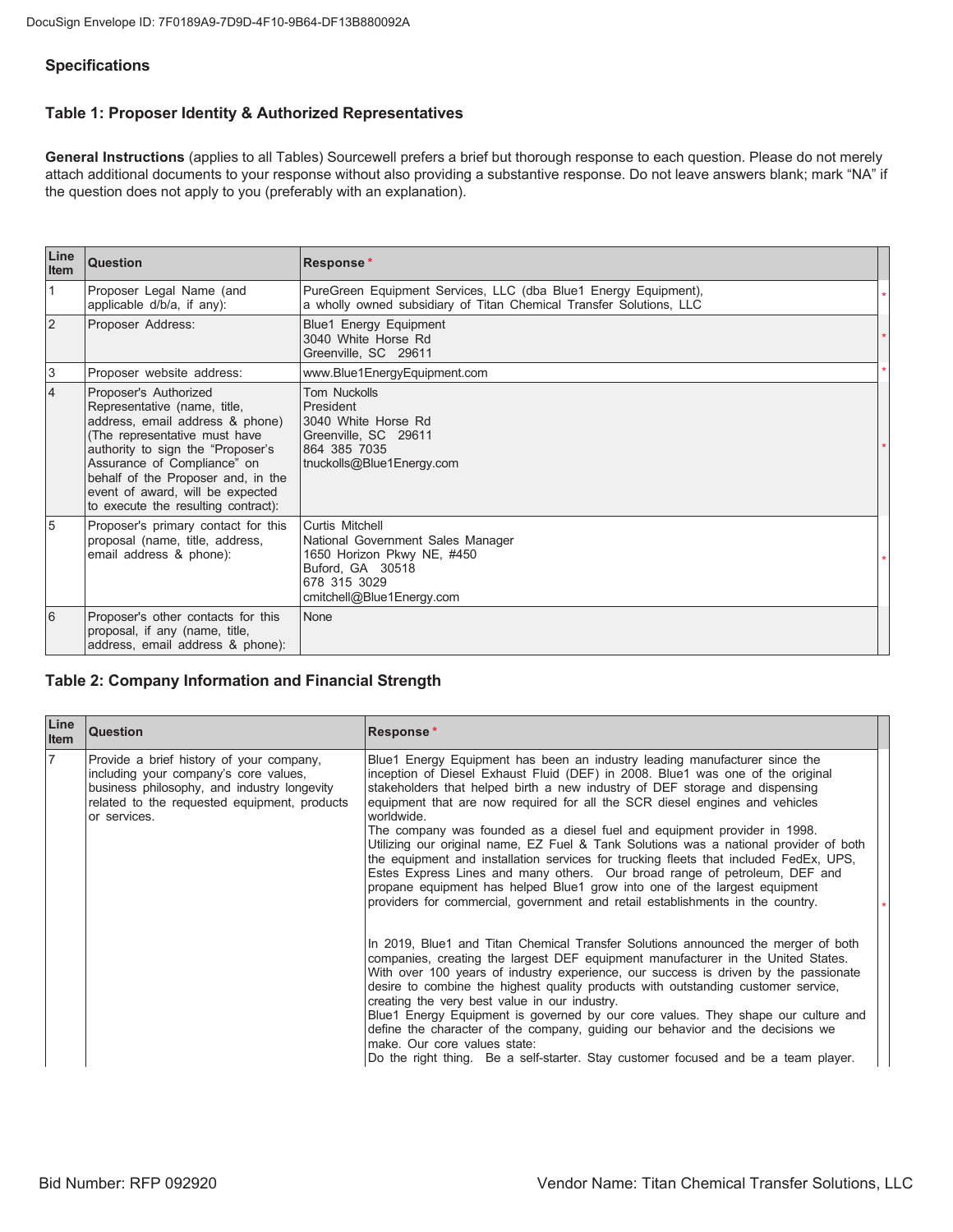DocuSign Envelope ID: 7F0189A9-7D9D-4F10-9B64-DF13B880092A

| $\overline{8}$  | What are your company's expectations in the<br>event of an award?                                                                                                                                                                                                                                                                                                                                                                                                                                                                                                                                                                                                                                                                                                                                                                                                                            | Our expectations are to continue to increase our Sourcewell revenue every year, just<br>as we have done for the past five years. We wish to penetrate to a greater degree<br>all municipal entities that include public works, utilities, fire and police departments,<br>schools, non-profits, tribal organizations and municipal bus fleets. We will continue to<br>recruit non-members to join the Sourcewell family by educating them on the benefits<br>of cooperative government purchasing.                                                                                                                                                                                                                                                                                                                                                                                                                                                                                                                                                                                                                                                                                                                                                                                                                                                                                                                                                                                                                                                       |  |
|-----------------|----------------------------------------------------------------------------------------------------------------------------------------------------------------------------------------------------------------------------------------------------------------------------------------------------------------------------------------------------------------------------------------------------------------------------------------------------------------------------------------------------------------------------------------------------------------------------------------------------------------------------------------------------------------------------------------------------------------------------------------------------------------------------------------------------------------------------------------------------------------------------------------------|----------------------------------------------------------------------------------------------------------------------------------------------------------------------------------------------------------------------------------------------------------------------------------------------------------------------------------------------------------------------------------------------------------------------------------------------------------------------------------------------------------------------------------------------------------------------------------------------------------------------------------------------------------------------------------------------------------------------------------------------------------------------------------------------------------------------------------------------------------------------------------------------------------------------------------------------------------------------------------------------------------------------------------------------------------------------------------------------------------------------------------------------------------------------------------------------------------------------------------------------------------------------------------------------------------------------------------------------------------------------------------------------------------------------------------------------------------------------------------------------------------------------------------------------------------|--|
| 9               | Demonstrate your financial strength and<br>stability with meaningful data. This could<br>include such items as financial statements,<br>SEC filings, credit and bond ratings, letters<br>of credit, and detailed reference letters.<br>Upload supporting documents (as applicable)<br>in the document upload section of your<br>response.                                                                                                                                                                                                                                                                                                                                                                                                                                                                                                                                                    | Privately-held Blue1 Energy Equipment was established in 1998 and has enjoyed<br>consistent growth and profitability since exception. Despite the Covid-19 pandemic,<br>Blue1 has remained profitable during the first half of fiscal 2020 (January-June) with<br>EBITDA of 6.7% (unaudited, GAAP basis). The company has sufficient working<br>capital, operations and staff to allow Blue1 Energy to continue to serve Sourcewell<br>members in a timely manner. The company has an open Line of Credit with South<br>States Bank, which has averaged approximately \$1.3M of available liquidity during<br>the first half of 2020. Uploaded is a reference letter from South States Bank for<br>review.                                                                                                                                                                                                                                                                                                                                                                                                                                                                                                                                                                                                                                                                                                                                                                                                                                               |  |
| 10 <sup>°</sup> | What is your US market share for the<br>solutions that you are proposing?                                                                                                                                                                                                                                                                                                                                                                                                                                                                                                                                                                                                                                                                                                                                                                                                                    | Our market share of DEF equipment is approximately 30%. Our market share of the<br>aboveground petroleum equipment industry is approximately 10%.                                                                                                                                                                                                                                                                                                                                                                                                                                                                                                                                                                                                                                                                                                                                                                                                                                                                                                                                                                                                                                                                                                                                                                                                                                                                                                                                                                                                        |  |
| 11              | What is your Canadian market share for the<br>solutions that you are proposing?                                                                                                                                                                                                                                                                                                                                                                                                                                                                                                                                                                                                                                                                                                                                                                                                              | Our Canadian market share is less than 10%                                                                                                                                                                                                                                                                                                                                                                                                                                                                                                                                                                                                                                                                                                                                                                                                                                                                                                                                                                                                                                                                                                                                                                                                                                                                                                                                                                                                                                                                                                               |  |
| 12 <sup>2</sup> | Has your business ever petitioned for<br>bankruptcy protection? If so, explain in detail.                                                                                                                                                                                                                                                                                                                                                                                                                                                                                                                                                                                                                                                                                                                                                                                                    | No.                                                                                                                                                                                                                                                                                                                                                                                                                                                                                                                                                                                                                                                                                                                                                                                                                                                                                                                                                                                                                                                                                                                                                                                                                                                                                                                                                                                                                                                                                                                                                      |  |
| 13              | How is your organization best described: is it<br>a manufacturer, a distributor/dealer/reseller, or<br>a service provider? Answer whichever<br>question (either a) or b) just below) best<br>applies to your organization.<br>If your company is best described as a<br>a)<br>distributor/dealer/reseller (or similar entity),<br>provide your written authorization to act as a<br>distributor/dealer/reseller for the manufacturer<br>of the products proposed in this RFP. If<br>applicable, is your dealer network<br>independent or company owned?<br>b)<br>If your company is best described as a<br>manufacturer or service provider, describe<br>your relationship with your sales and service<br>force and with your dealer network in<br>delivering the products and services proposed<br>in this RFP. Are these individuals your<br>employees, or the employees of a third party? | b) Blue1 Energy Equipment is a manufacturer of turn-key DEF storage and<br>dispensing systems. Our plants are located in Greenville, SC and Buford, GA. We<br>are unique within our industry because we are not only a sole source provider of<br>equipment and installation services, but we also design, engineer, and install turn-key<br>petroleum and alternative energy equipment. These systems are built to Blue1's<br>engineered specifications at numerous tank factories throughout the US.<br>All of our products and services are sold and distributed through our dealer network<br>of over three-hundred and fifty (350+) independent resellers with over four-hundred<br>(400+) service locations, each with their own full time sales representative(s). There<br>are over eight-hundred (800) full time equivalent sales reps and 6 manufacturers reps<br>that represent our products. All of these distributors and reps are affiliated with our<br>industry organization, the Petroleum Equipment Institute (PEI), who sets industry<br>standards for training, installation and service of our DEF, petroleum and propane<br>equipment.<br>Our company sales efforts are led by President, Tom Nuckolls. Our experienced<br>sales staff includes four regional sales managers and a Director of Government<br>Sales, Curtis Mitchell. These company associates all work directly with the<br>distributors and resellers mentioned above communicating, training and coordinating<br>sales efforts directly with Sourcewell members. |  |
| 14              | If applicable, provide a detailed explanation<br>outlining the licenses and certifications that<br>are both required to be held, and actually<br>held, by your organization (including third<br>parties and subcontractors that you use) in<br>pursuit of the business contemplated by this<br>RFP.                                                                                                                                                                                                                                                                                                                                                                                                                                                                                                                                                                                          | All of our DEF equipment conforms to ISO-22241-3 and 4, and PEI RP-1100. Our<br>pre-wired DEF Plantinum mini-bulk systems are all certified to UL-508 and CSA<br>C22.2 standards. Our site-specific aboveground petroleum storage tanks are UL-2085<br>certified. Every AST petroleum fuel system meets NFPA 30 and 30A fire codes and<br>all applicable NEC and UL listings. All our applicable, for-resale dispensers are<br>NTEP certified.<br>On our installation side, Blue1 and all our sub-contractors carry Pollution Liability<br>insurance, which is required for all installation, construction or service work that<br>involves petroleum equipment.<br>Other than our normal business licenses, no additional licenses or certifications are<br>required by the company in order to conduct business under the terms of this RFP.                                                                                                                                                                                                                                                                                                                                                                                                                                                                                                                                                                                                                                                                                                           |  |
| 15              | Provide all "Suspension or Debarment"<br>information that has applied to your<br>organization during the past ten years.                                                                                                                                                                                                                                                                                                                                                                                                                                                                                                                                                                                                                                                                                                                                                                     | None.                                                                                                                                                                                                                                                                                                                                                                                                                                                                                                                                                                                                                                                                                                                                                                                                                                                                                                                                                                                                                                                                                                                                                                                                                                                                                                                                                                                                                                                                                                                                                    |  |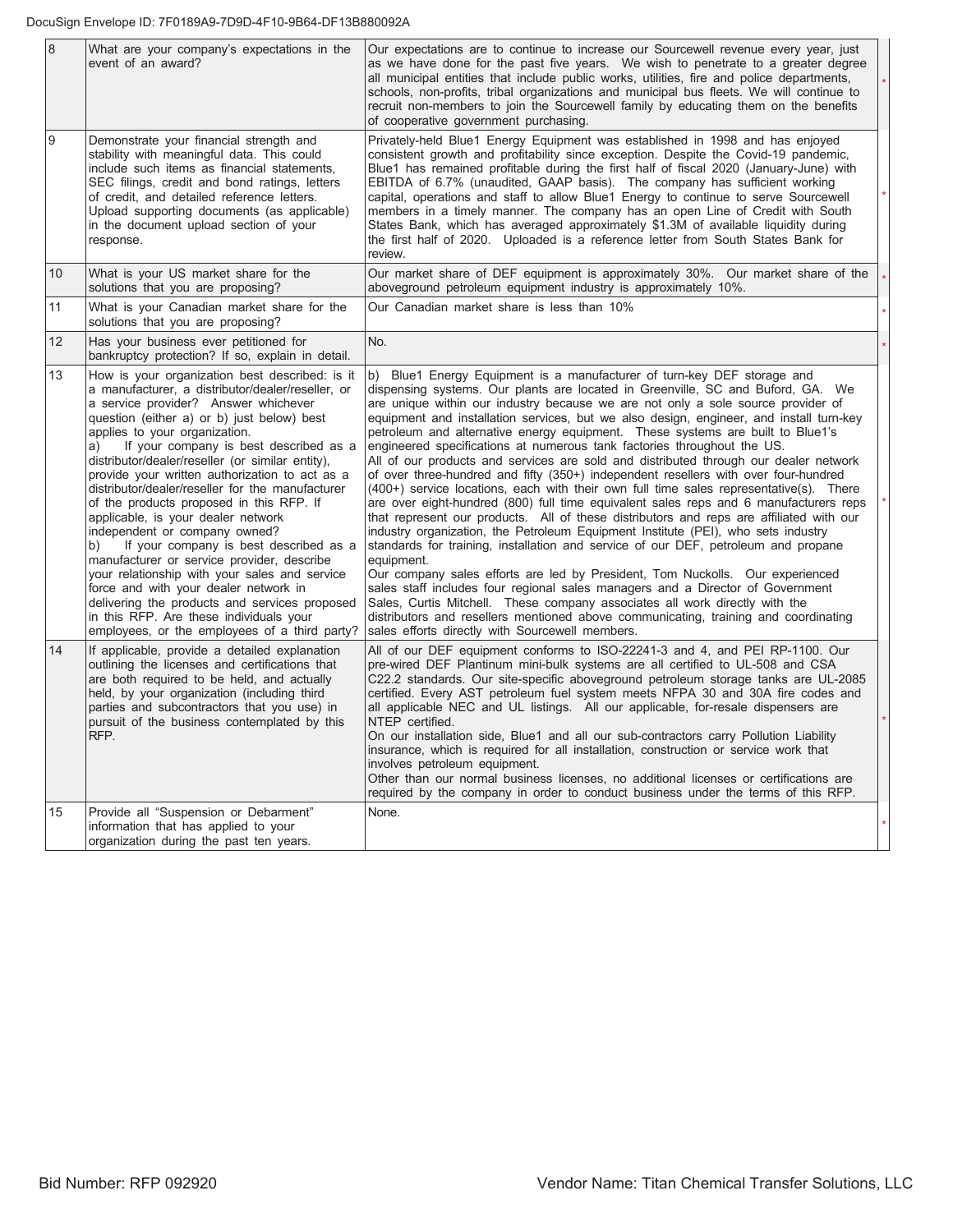#### Table 3: Industry Recognition & Marketplace Success

| Line<br><b>Item</b> | Question                                                                                                                                                                                   | Response*                                                                                                                                                                                                                                                 |  |
|---------------------|--------------------------------------------------------------------------------------------------------------------------------------------------------------------------------------------|-----------------------------------------------------------------------------------------------------------------------------------------------------------------------------------------------------------------------------------------------------------|--|
| 16                  | Describe any relevant industry awards or<br>recognition that your company has received<br>in the past five years                                                                           | Named the 2019 DEF equipment innovation manufacturer of the year by Integer<br>Research, a well respected, international research organization.<br>Recognized by Inc Magazine as one of the fastest growing private companies three<br>consecutive years. |  |
| 17                  | What percentage of your sales are to the<br>governmental sector in the past three years                                                                                                    | Approximately thirty-percent (30%) of our business the last three years has been<br>government related                                                                                                                                                    |  |
| 18                  | What percentage of your sales are to the<br>education sector in the past three years                                                                                                       | Approximately five-percent (5%) of our total sales has been in the education sector                                                                                                                                                                       |  |
| 19                  | List any state, provincial, or cooperative<br>purchasing contracts that you hold. What is<br>the annual sales volume for each of these<br>contracts over the past three years?             | Sourcewell – $$7,579,540$ + (Plus \$555,059 in Gilbarco revenue secured by B1)<br>State of Nebraska DOT - \$2,429,480 (includes \$555,059) in Gilbarco revenue<br>secured by B1)                                                                          |  |
| <b>20</b>           | List any GSA contracts or Standing Offers<br>and Supply Arrangements (SOSA) that you<br>hold. What is the annual sales volume for<br>each of these contracts over the past three<br>years? | None.                                                                                                                                                                                                                                                     |  |

#### **Table 4: References/Testimonials**

Line Item 21. Supply reference information from three customers who are eligible to be Sourcewell participating entities.

| <b>Entity Name*</b>     | <b>Contact Name*</b> | <b>IPhone Number*</b> |  |
|-------------------------|----------------------|-----------------------|--|
| Columbia County, GA     | Mark Inglett         | 706 868 3474          |  |
| Polk County Schools     | <b>Scott Reeves</b>  | 863 534 5052          |  |
| City of Gainesville, FL | Doug Weichman        | 352 393 8255          |  |
| City of Miami Beach, FL | Olga Sanchez         | 305 673 7000          |  |
| INebraska DOT           | Josh Cowan           | 402 479 3746          |  |

#### **Table 5: Top Five Government or Education Customers**

Line Item 22. Provide a list of your top five government, education, or non-profit customers (entity name is optional), including entity type, the state or province the entity is located in, scope of the project(s), size of transaction(s), and dollar volumes from the past three years.

| <b>Entity Name</b>                                           | <b>Entity Type *</b> | State /<br>Province* | Scope of Work *                                                                                               | <b>Size of Transactions *</b>                                            | <b>Dollar Volume Past Three</b><br>Years * |  |
|--------------------------------------------------------------|----------------------|----------------------|---------------------------------------------------------------------------------------------------------------|--------------------------------------------------------------------------|--------------------------------------------|--|
| Nebraska DOT                                                 | Government           | Nebraska - NE        | Supply new dispensers and card<br>reader equipment. Upgrade fuel<br>island sites                              | 85 locations                                                             | \$2,429,480                                |  |
| City of<br>Gainesville<br><b>Public Works</b><br>& Utilities | Government           | Florida - FL         | Remove underground storage<br>tanks and replace with<br>aboveground fuel systems.<br>Upgrade one fuel island. | Two aboveground fuel<br>systems and canopies at<br>two fuel island sites | \$1,329,692                                |  |
| Osceola<br>County Public<br>Works                            | Government           | Florida - FL         | Fuel island upgrades plus DEF<br>equipment                                                                    | Two new aboveground fuel<br>systems                                      | \$757,287                                  |  |
| City of<br>Oswego Public<br><b>Works</b>                     | Government           | New York - NY        | Supply and install AST's,<br>canopies & DEF equipment                                                         | Two fueling sites                                                        | \$678,837                                  |  |
| City of Miami<br>Beach Public<br>Works                       | Government           | Florida - FL         | Supply & install aboveground<br>storage systems & DEF<br>equipment.                                           | 4 of 11 locations<br>completed to date                                   | \$400,000                                  |  |

#### **Table 6: Ability to Sell and Deliver Service**

Describe your company's capability to meet the needs of Sourcewell participating entities across the US and Canada, as applicable. Your response should address in detail at least the following areas: locations of your network of sales and service providers, the number of workers (full-time equivalents) involved in each sector, whether these workers are your direct employees (or employees of a third party),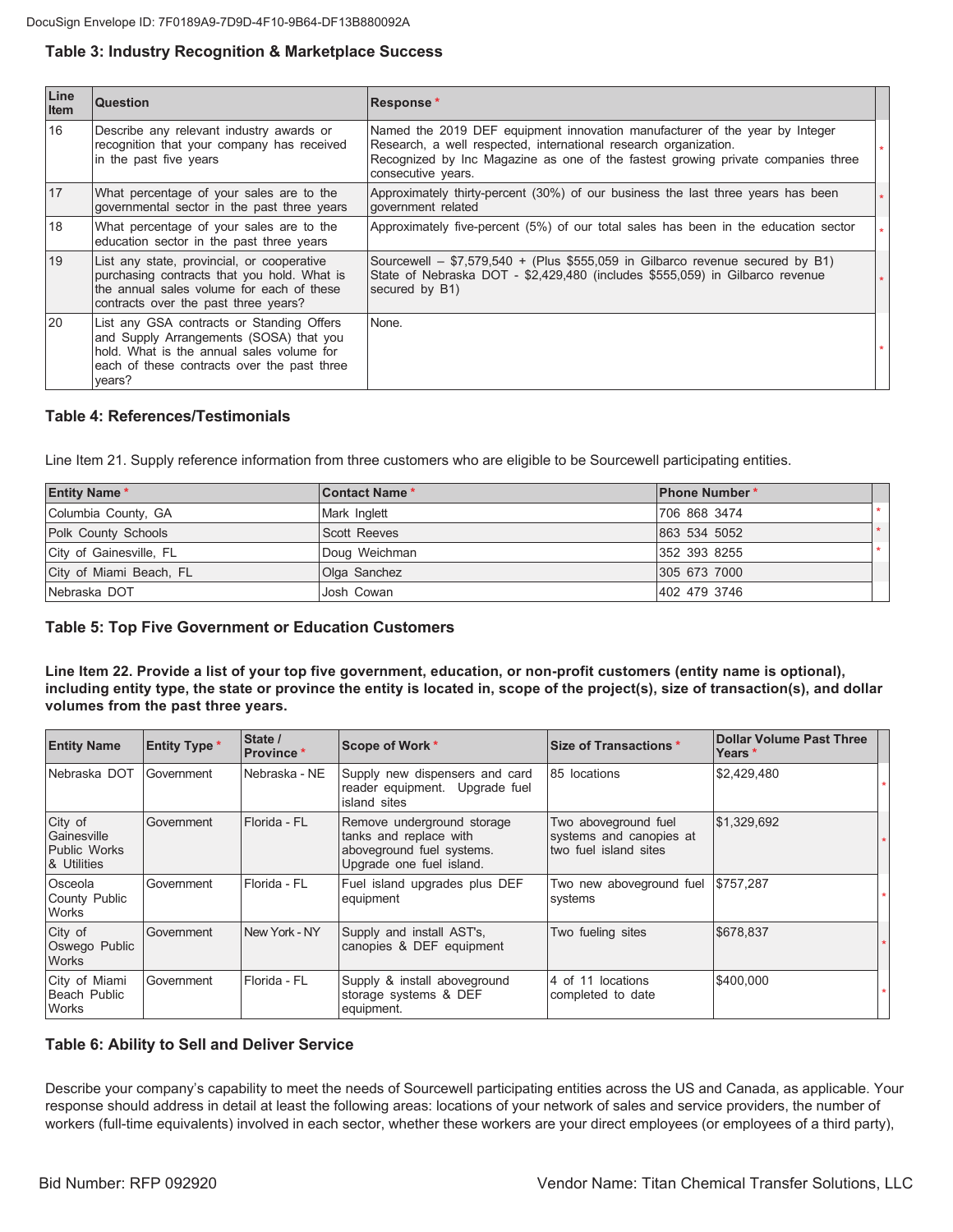and any overlap between the sales and service functions.

| Line<br>Item | <b>Question</b>                                                                                                                                                                                                                                                         | Response*                                                                                                                                                                                                                                                                                                                                                                                                                                                                                                                                                                                                                                                                                                                                                                                                                                                                                                                                                                                                                                                                                                                                                                                                                                                                                                                                                                                                                                                                                                                                                                                                                                                              |  |
|--------------|-------------------------------------------------------------------------------------------------------------------------------------------------------------------------------------------------------------------------------------------------------------------------|------------------------------------------------------------------------------------------------------------------------------------------------------------------------------------------------------------------------------------------------------------------------------------------------------------------------------------------------------------------------------------------------------------------------------------------------------------------------------------------------------------------------------------------------------------------------------------------------------------------------------------------------------------------------------------------------------------------------------------------------------------------------------------------------------------------------------------------------------------------------------------------------------------------------------------------------------------------------------------------------------------------------------------------------------------------------------------------------------------------------------------------------------------------------------------------------------------------------------------------------------------------------------------------------------------------------------------------------------------------------------------------------------------------------------------------------------------------------------------------------------------------------------------------------------------------------------------------------------------------------------------------------------------------------|--|
| 23           | Sales force.                                                                                                                                                                                                                                                            | Every one of our Blue1 associates are considered an integral part of our company<br>sales effort. Each associate is empowered to help qualify, educate, sell and support<br>our fleet customers and products. Our President, Tom Nuckolls, overseas all company<br>sales efforts. Our Sourcewell government sales efforts are led by Curtis Mitchell,<br>National Government Sales Manager. Mr. Mitchell has over twenty-five year's industry<br>experience working with both end-user fleet managers and our distributors sales staff.<br>We also have a team of four regional sales managers and a staff of customer<br>support associates. All of these company associates provide 100% blanket sales<br>coverage in all fifty states, along with every province in Canada. These full time<br>regional sales managers work direct with customers and distributors, training,<br>educating and supporting our network of over eight-hundred (800) full time equivalent<br>sales representatives. All of our sales managers make joint sales calls and conference<br>calls with Sourcewell members today. We conduct regular distributor webinars,<br>promoting, educating and training these individuals on the shared benefits of selling<br>and servicing Sourcewell members.                                                                                                                                                                                                                                                                                                                                                                                     |  |
| 24           | Dealer network or other distribution methods.                                                                                                                                                                                                                           | Our extended sales force consists of the top fuel handling and dispensing distributors<br>and manufacturer representatives in the United States and Canada. Our extended<br>sales team through these distributors and reps includes over eight-hundred (800)<br>distributor sales reps and six regional manufacturer reps. In most cases, our distributor<br>partners already have relationships with many Sourcewell members in their respective<br>markets. Our distributor sales personnel devote a majority of their time marketing and<br>selling the same equipment and storage systems that are available from Blue1<br>Energy Equipment. As such, we expect our distributor partners to continue to place a<br>high priority on the promotion of the Sourcewell contract. In addition, our six<br>manufacturer reps work directly with many of these same distributors educating,<br>training and supporting our products. These five new manufacturer representatives<br>give Blue1 additional daily exposure to our extensive distributor sales network.                                                                                                                                                                                                                                                                                                                                                                                                                                                                                                                                                                                                     |  |
| 25           | Service force.                                                                                                                                                                                                                                                          | Our dedicated, company service team is located in both our Greenville corporate<br>office and our Buford, Georgia plant. We have a total of nine experienced associates<br>who speak directly with customers concerning service, installation, trouble shooting and<br>other local issues. These include our CEO, President, COO, Project Manager, Director<br>of Operations, Director of R&D, Plant Engineer, Customer Service (Greenville) and<br>Customer Service (Buford).<br>In addition, our extensive network of distributors include over six-hundred (600) certified<br>technicians who can be dispatched to any area in the US or Canada to address any<br>issue that may arise. Our experience has shown that having local market knowledge<br>offers many benefits to our customers and Sourcewell members. (a) Our distributors<br>have specific knowledge relative to site specific geographic conditions that require<br>certain product specifications; (b) They have relationships with local inspectors and<br>outstanding knowledge of local codes and ordinances, which result in more effective<br>planning to ensure a smooth installation; (c) Many of our distributors already have<br>relationships with both current members who have previously utilized our Sourcewell<br>contract and new members of which they can help us secure when they discuss the<br>benefits of Blue1 and Sourcewell.<br>With over four-hundred (400+) branches and over six-hundred (600) service technicians<br>within 100 miles of any member in North America, Blue1 has been able to service<br>every fuel site within 24 hours of any issue that may arise. |  |
| 26           | Describe in detail the process and<br>procedure of your customer service<br>program, if applicable. Include your<br>response-time capabilities and<br>commitments, as well as any incentives that<br>help your providers meet your stated<br>service goals or promises. | For all member installations sold directly by Blue1, we have a support team to<br>diagnose and respond to any service inquiries. Our customer support staff has over<br>100 years of industry experience. Our website and customer support phone number<br>is prominently displayed on all of our equipment. Customer service calls are routed<br>through our technical support team, then escalated, if necessary, to operation manager<br>for final diagnosis and support. If the customer issue cannot be resolved immediately,<br>we will open a formal trouble-shooting ticket then mobilize the appropriate internal<br>resources that may include one or more of our technical support staff, engineering<br>and/or even escalated to our chief operating officer until a resolution is reached to the<br>complete satisfaction of the Sourcewell customer. Both our Buford, GA and Greenville,<br>SC offices observe normal business hours from 8 AM to 5 PM, Eastern Time. After<br>hour calls are routed to our designated operations or technical support associate, who<br>are on call 24/7, 365 days per year. If a problem cannot be resolved on the phone,<br>then we will dispatch one of our distributor's certified technician to the site.                                                                                                                                                                                                                                                                                                                                                                                                          |  |
| 27           | Identify your ability and willingness to<br>provide your products and services to<br>Sourcewell participating entities in the<br>United States.                                                                                                                         | Through both our company sales staff and national dealer network, Blue1 has the<br>proven ability to provide products and services to members in every state in the<br>United States.                                                                                                                                                                                                                                                                                                                                                                                                                                                                                                                                                                                                                                                                                                                                                                                                                                                                                                                                                                                                                                                                                                                                                                                                                                                                                                                                                                                                                                                                                  |  |
| 28           | Identify your ability and willingness to<br>provide your products and services to<br>Sourcewell participating entities in Canada.                                                                                                                                       | We sell and service customers in every province in Canada through our five distributor<br>partners. These partners have a total of 24 branches and 31 full time equivalent<br>sales reps.                                                                                                                                                                                                                                                                                                                                                                                                                                                                                                                                                                                                                                                                                                                                                                                                                                                                                                                                                                                                                                                                                                                                                                                                                                                                                                                                                                                                                                                                              |  |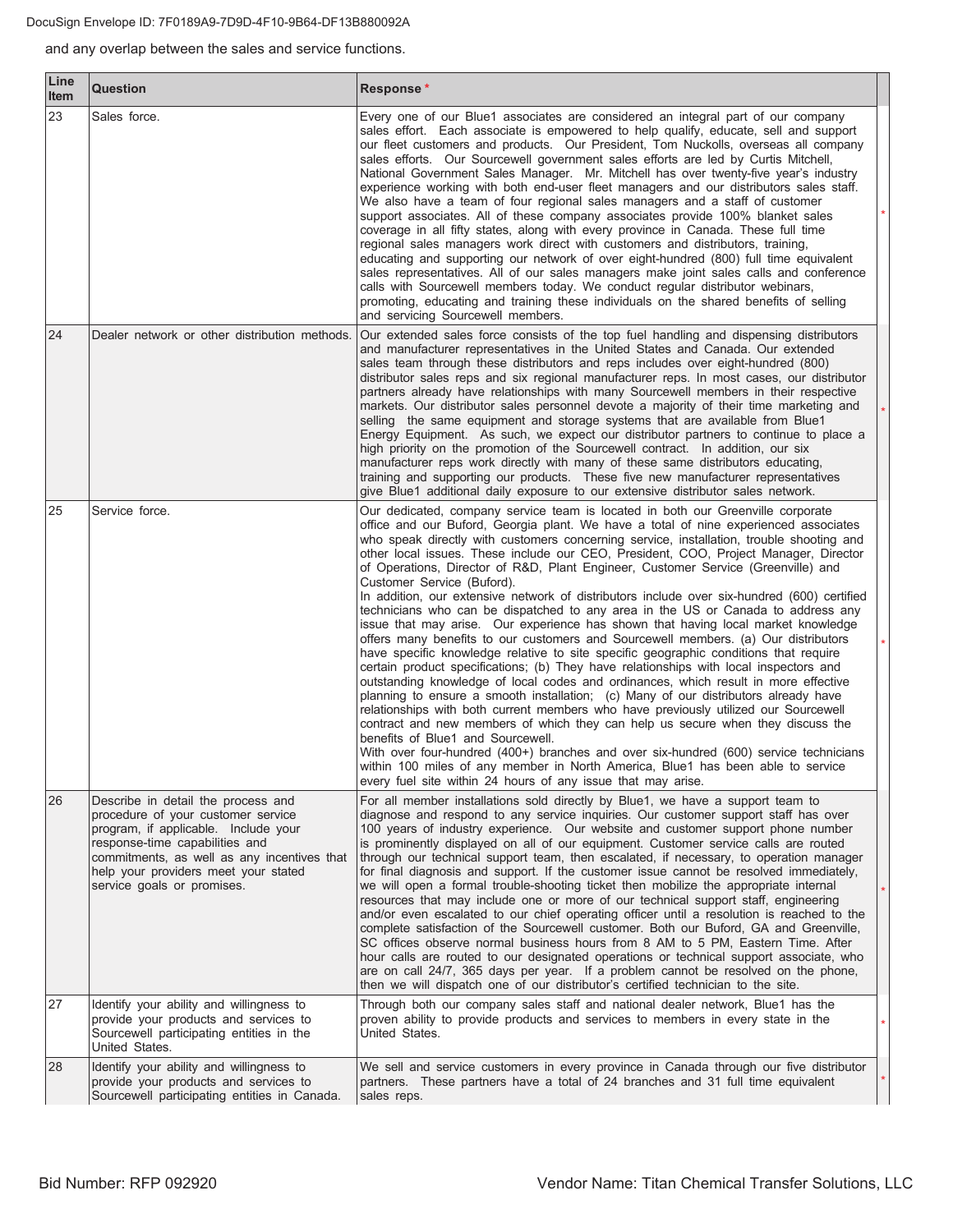DocuSign Envelope ID: 7F0189A9-7D9D-4F10-9B64-DF13B880092A

| 29  | Identify any geographic areas of the United<br>States or Canada that you will NOT be fully<br>serving through the proposed contract.                                                                                                                                                                                                                                     | Blue1 Energy Equipment can service all Sourcewell members in North America.    |  |
|-----|--------------------------------------------------------------------------------------------------------------------------------------------------------------------------------------------------------------------------------------------------------------------------------------------------------------------------------------------------------------------------|--------------------------------------------------------------------------------|--|
| l30 | Identify any Sourcewell participating entity<br>sectors (i.e., government, education, not-for-<br>profit) that you will NOT be fully serving<br>through the proposed contract. Explain in<br>detail. For example, does your company<br>have only a regional presence, or do other<br>cooperative purchasing contracts limit your<br>ability to promote another contract? | There is NO Sourcewell sector that we cannot service.                          |  |
| 31  | Define any specific contract requirements or<br>restrictions that would apply to our<br>participating entities in Hawaii and Alaska<br>land in US Territories.                                                                                                                                                                                                           | No restrictions would apply to SW members in Hawaii, Alaska or US Territories. |  |

# **Table 7: Marketing Plan**

| Line<br><b>Item</b> | <b>Question</b>                                                                                                                                                                                                     | Response*                                                                                                                                                                                                                                                                                                                                                                                                                                                                                                                                                                                                                                                                                                                                                                                                                                                                                                                                                                                                                                                                                                                                                                                                                                                                                                                                                                                                                                                                                                                                                                                                                                                                                                                                                                                                                                                                                                                                                                                                                                                                                                                                                                                                                                                                                                                                                                                                                                                                                                                                                                                                                                                                                                                       |  |
|---------------------|---------------------------------------------------------------------------------------------------------------------------------------------------------------------------------------------------------------------|---------------------------------------------------------------------------------------------------------------------------------------------------------------------------------------------------------------------------------------------------------------------------------------------------------------------------------------------------------------------------------------------------------------------------------------------------------------------------------------------------------------------------------------------------------------------------------------------------------------------------------------------------------------------------------------------------------------------------------------------------------------------------------------------------------------------------------------------------------------------------------------------------------------------------------------------------------------------------------------------------------------------------------------------------------------------------------------------------------------------------------------------------------------------------------------------------------------------------------------------------------------------------------------------------------------------------------------------------------------------------------------------------------------------------------------------------------------------------------------------------------------------------------------------------------------------------------------------------------------------------------------------------------------------------------------------------------------------------------------------------------------------------------------------------------------------------------------------------------------------------------------------------------------------------------------------------------------------------------------------------------------------------------------------------------------------------------------------------------------------------------------------------------------------------------------------------------------------------------------------------------------------------------------------------------------------------------------------------------------------------------------------------------------------------------------------------------------------------------------------------------------------------------------------------------------------------------------------------------------------------------------------------------------------------------------------------------------------------------|--|
| 32                  | Describe your marketing strategy for<br>promoting this contract opportunity.<br>Upload representative samples of your<br>marketing materials (if applicable) in<br>the document upload section of your<br>response. | Blue1 Energy Equipment will continue to use the same aggressive, pro-active, multi-channel<br>approach that we have utilized the last five years with Sourcewell members that has proven<br>to successfully grow our revenue. These specific channels include:<br>Announcements. When awarded this contract, we will make a formal announcement<br>a)<br>to all our distributors and government customers. Our distributors will be very happy to<br>again partner with us across North America.<br>Industry Trade Shows. We will continue to exhibit at all the national and regional<br>b)<br>government fleet shows. Some of these shows include NAFA (Ntl Assn of Fleet<br>Administrators), GFX (Government Fleet Expo), APWA (American Public Works), Fleet-Con<br>(aka, Rocky Mtn Fleet Mgrs Assn), FLAGFA (Florida Assn of Govt Fleet Administrators)<br>and others.<br>C)<br>Website. We have recently updated our Blue1 website<br>(www.Blue1EnergyEquipment.com) that now includes our entire product line since our<br>merger, more product features and benefits and specifications for customers use. There is<br>a specific Government link for our present and future Sourcewell customers.<br>Collaboration with Other Sourcewell Suppliers. We have made a concerted effort to<br>d)<br>develop relationships with other contracted suppliers who offer similar fleet products to<br>Sourcewell members. When secured, we honor all contract pricing they publish. In reverse,<br>we have communicated to these same suppliers that our contract specifically provides<br>project management and installation services for any member that contacts them direct.<br>We have established relationships with Gilbarco, Chargepoint, Syntech/Fuelmaster and<br>others.<br>e)<br>Direct Marketing. We distribute direct mailers to Sourcewell members in batches of<br>10,000-20,000 every quarter (see uploaded sample). Blue1 maintains an "edited" Sourcewell<br>members list that is updated weekly with new members. As we have grown this segment<br>of our business, we add all the key member names, titles and email addresses.<br>Email Blasts. We use our "edited" email list to send email blasts to members every<br>t)<br>quarter, informing them of our ever-expanding list of new products and services.<br>Direct Sales. Our entire Blue1 sales team are fully trained to make joint sales calls<br>g)<br>with our local distributor partners to help members decide on the best product solutions<br>that will improve their site specific fleet operation. Our national government sales manager<br>has over twenty-five years industry experience and uses this experience to help qualify and |  |
|                     |                                                                                                                                                                                                                     | educate the Sourcewell members prior to any joint sales call.<br>Distributor Sales Network and Training. Our extensive distributor network includes<br>h)<br>over 800 full time equivalent sales representatives that are thoroughly trained on our Blue1<br>products and services, along with the internal processes of helping each Sourcewell<br>member best utilize the Blue1 contract. We conduct regular training webinars across the<br>country with our partners so they can fulfill all of the members fleet equipment needs.<br>Examples of these webinars include Sourcewell specific joint marketing and target                                                                                                                                                                                                                                                                                                                                                                                                                                                                                                                                                                                                                                                                                                                                                                                                                                                                                                                                                                                                                                                                                                                                                                                                                                                                                                                                                                                                                                                                                                                                                                                                                                                                                                                                                                                                                                                                                                                                                                                                                                                                                                     |  |
|                     |                                                                                                                                                                                                                     | marketing coordinated with our direct marketing mail campaigns.<br>Marketing Collateral and the Sourcewell contract holder logo. We incorporate the<br>Sourcewell logo on all of our company literature, including business cards, stationary and<br>throughout our Blue1 website. Samples of our DEF and petroleum product literature that<br>we utilize electronically and at trade shows is uploaded for your review.<br>Whitepaper and Customer Testimonials. We intend to publish whitepaper articles<br>that are both relevant and educational for all government fleet managers. Customer<br>testimonials will be included whenever possible.<br>Marketing Blogs. Blue1 publishes industry specific blogs that are included on our<br>k)<br>new website. These are updated on a regular schedule.                                                                                                                                                                                                                                                                                                                                                                                                                                                                                                                                                                                                                                                                                                                                                                                                                                                                                                                                                                                                                                                                                                                                                                                                                                                                                                                                                                                                                                                                                                                                                                                                                                                                                                                                                                                                                                                                                                                        |  |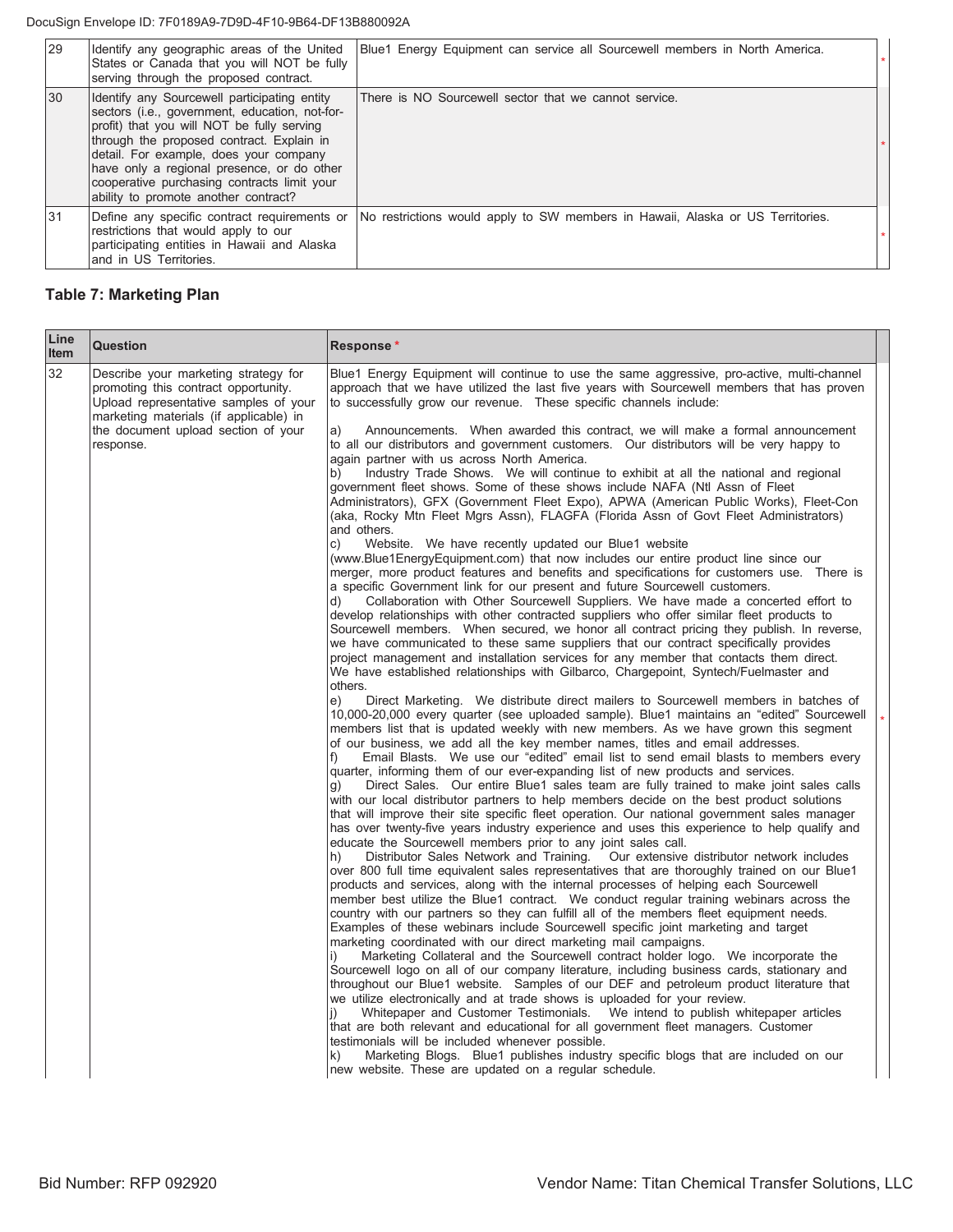| 33 | Describe your use of technology and<br>digital data (e.g., social media,<br>metadata usage) to enhance<br>marketing effectiveness.                                                                       | We have recently launched an extensive, new website that includes our entire DEF product<br>offering since the merger between Blue1 and Titan. It was built with the intent to easily<br>modify as our products and services are expanded. After we were awarded the Sourcewell<br>contract five years ago, we have learned the important of educating our customers/members<br>with a very detailed section that includes videos, documents and project information,<br>In addition, it is our intent to add Customer Relationship Management (CRM) software that<br>will incorporate our customer/member list, trade show and other market information so we<br>are able to track all marketing and communications efforts, both from our Blue1 sales team<br>and our nationwide distributor sales network.<br>As mentioned in #32 above, we publish industry specific blogs on our website to keep<br>members informed of relevant industry and equipment news. |  |
|----|----------------------------------------------------------------------------------------------------------------------------------------------------------------------------------------------------------|--------------------------------------------------------------------------------------------------------------------------------------------------------------------------------------------------------------------------------------------------------------------------------------------------------------------------------------------------------------------------------------------------------------------------------------------------------------------------------------------------------------------------------------------------------------------------------------------------------------------------------------------------------------------------------------------------------------------------------------------------------------------------------------------------------------------------------------------------------------------------------------------------------------------------------------------------------------------|--|
| 34 | In your view, what is Sourcewell's role<br>In promoting contracts arising out of<br>this RFP? How will you integrate a<br>Sourcewell-awarded contract into your<br>sales process?                        | We consider Sourcewell as one of our marketing partners. But, we have not and will not<br>rely on Sourcewell to promote our particular product line beyond the initial announcement to<br>members when we secure this bid. We will continue to proactively promote our contract<br>through trade shows, direct mailers, distributor webinars, telemarketing and regular<br>communications with Sourcewell members. We have initiated a formal Sourcewell training<br>program with all our distributors that not only includes our products and services but all the<br>benefits of utilizing the contract. We plan to integrate Sourcewell's resources helping us<br>train our distributor sales teams. We contact Sourcewell any time we are made aware of<br>any legal matter we cannot rectify without Sourcewell's legal input.                                                                                                                                |  |
| 35 | Are your products or services<br>available through an e-procurement<br>ordering process? If so, describe your<br>e-procurement system and how<br>governmental and educational<br>customers have used it. | At the present time, e-procurement is not available. Most of our equipment and systems<br>are very site specific with many qualifying subjects to be addressed prior to formal<br>purchase orders.                                                                                                                                                                                                                                                                                                                                                                                                                                                                                                                                                                                                                                                                                                                                                                 |  |

#### **Table 8: Value-Added Attributes**

| Line<br>Item | Question                                                                                                                                                                                                                                                                  | Response*                                                                                                                                                                                                                                                                                                                                                                                                                                                                                                                                                                                                                                                                                                                                                                                                                                                                                                                                                                                                                                                                                                                                                                                                                                                                                                                                                                                                                                                                                                                                                                                   |  |
|--------------|---------------------------------------------------------------------------------------------------------------------------------------------------------------------------------------------------------------------------------------------------------------------------|---------------------------------------------------------------------------------------------------------------------------------------------------------------------------------------------------------------------------------------------------------------------------------------------------------------------------------------------------------------------------------------------------------------------------------------------------------------------------------------------------------------------------------------------------------------------------------------------------------------------------------------------------------------------------------------------------------------------------------------------------------------------------------------------------------------------------------------------------------------------------------------------------------------------------------------------------------------------------------------------------------------------------------------------------------------------------------------------------------------------------------------------------------------------------------------------------------------------------------------------------------------------------------------------------------------------------------------------------------------------------------------------------------------------------------------------------------------------------------------------------------------------------------------------------------------------------------------------|--|
| 36           | Describe any product, equipment,<br>maintenance, or operator training<br>programs that you offer to<br>Sourcewell participating entities.<br>Include details, such as whether<br>training is standard or optional,<br>who provides training, and any<br>costs that apply. | Our customer training is standard with all our DEF, petroleum and alternative energy products<br>sold. Once our aboveground system(s) has been installed, tested and calibrated, we provide<br>an extensive training checklist for our local distributor to review in detail with the local<br>manager.<br>The checklist provides for a review of all pertinent equipment functionality of every<br>component, including a thorough review of all local and state safety requirements. To ensure<br>training compliance, we require the form to be signed by the local member/manager then<br>returned to Blue1 for future reference. In addition to on-site training, we also provide and<br>review the applicable aboveground systems Owner's Manual. An Owner's Manual is included<br>with every DEF system sold.                                                                                                                                                                                                                                                                                                                                                                                                                                                                                                                                                                                                                                                                                                                                                                        |  |
| 37           | Describe any technological<br>advances that your proposed<br>products or services offer.                                                                                                                                                                                  | Our Blue1 Energy Equipment DEF systems offer several industry-leading technological<br>advances. The exterior on all of our storage systems are made of 100% composite<br>materials. This prevents rust or corrosion from deteriorating or discoloring the exterior while<br>extending the life of the entire unit. Another unique feature is that our stainless steel piping<br>and fittings are sealed with a unique press-fitting tool that permanently prevents fluid leaks of<br>any sort. No other DEF manufacturer uses these proprietary materials or processes, which<br>results in greater reliability and long term value for Sourcewell members. The latest, cutting-<br>edge technology is also available with any applicable EMV credit card dispenser. Blue1 is<br>developing proprietary technology with next generation connectivity interface capabilities.                                                                                                                                                                                                                                                                                                                                                                                                                                                                                                                                                                                                                                                                                                               |  |
| 38           | Describe any "green" initiatives<br>that relate to your company or to<br>your products or services, and<br>include a list of the certifying<br>agency for each.                                                                                                           | Blue1 offers DEF storage and dispensing equipment to Sourcewell members that is<br>considered essential to operate their diesel vehicle fleets. Just as a gasoline or diesel<br>pumps are needed to dispense fuel into a vehicle, the same, is in fact, required for Diesel<br>Exhaust Fluid (DEF) equipment since this fluid is now needed to meet the EPA mandate to<br>reduce harmful Nitrogen Oxide (NOx) from all diesel vehicle engines. All diesel engine<br>manufacturers are employing selective catalytic reductive (SCR) technology, which requires the<br>use of DEF fluid, which requires proper and separate storage and dispensing equipment<br>everywhere there is a diesel pump. This SCR technology reduces harmful NOx emissions by<br>90%. In addition, the use of DEF has proven to improve a vehicles fuel economy by 3-5%.<br>Even though the DEF fluid is non-toxic and non-hazardous, our storage systems provide<br>secondary containment against leaking fluid.<br>All of our aboveground diesel and gasoline equipment meets local and federal regulations<br>concerning secondary equipment, spill containment and overfill prevention. These features<br>protect the environment from potential fuel spills and leaks. The lighting on all our customer<br>canopy's are specified with energy efficient, LED bulbs. We provide optional solar panels<br>for the battery chargers on our mobile fuelers.<br>Alternative energy products that we provide to members include our propane autogas<br>equipment, EV charging equipment and solar energy solutions. |  |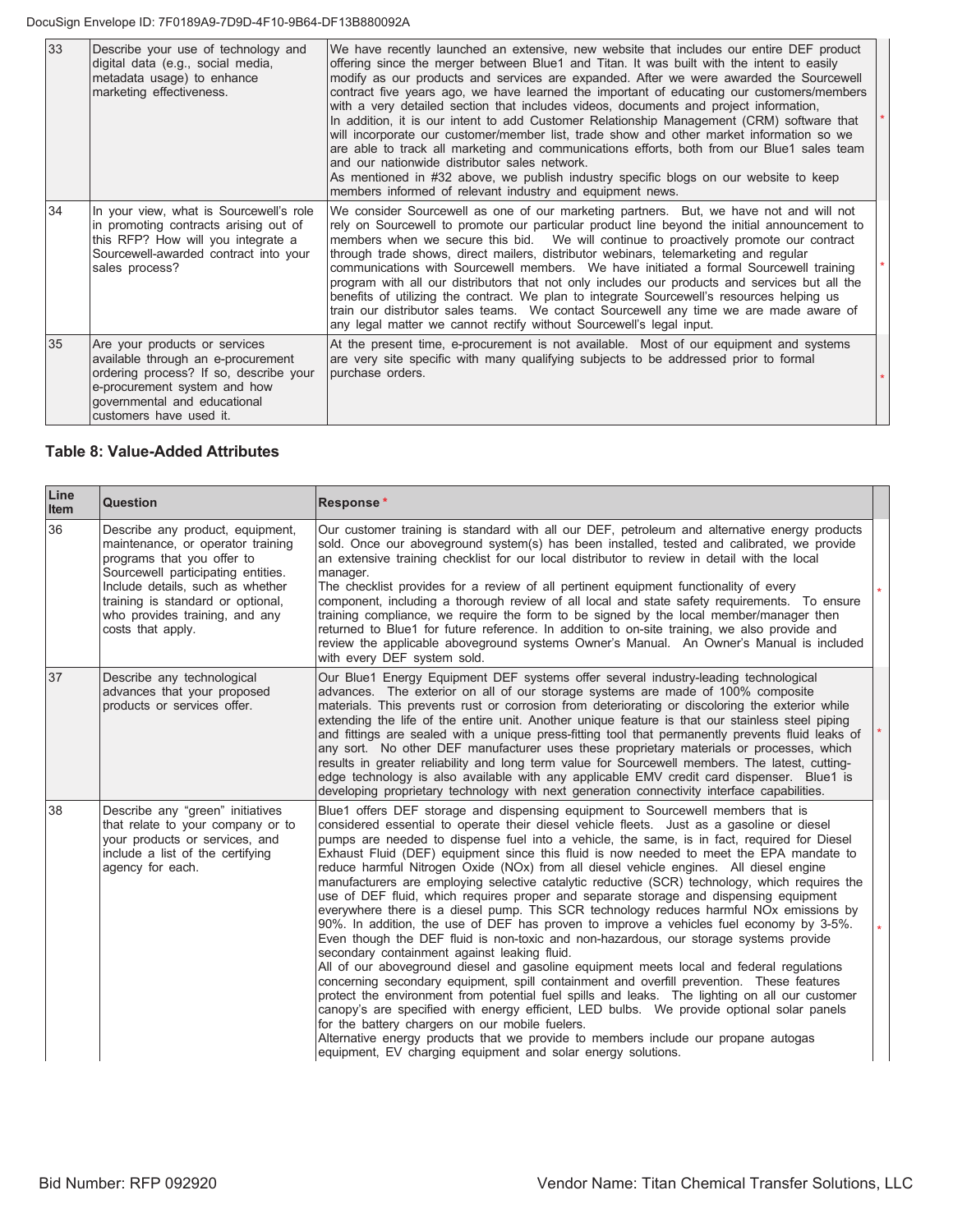| 39 | Identify any third-party issued eco-<br>labels, ratings or certifications that<br>your company has received for the<br>equipment or products included in<br>your Proposal related to energy<br>efficiency or conservation, life-cycle<br>design (cradle-to-cradle), or other<br>green/sustainability factors. | All of our DEF Platinum mini-bulk storage units carry an R6 insulation rating that protects<br>the fluid from extreme heat and cold weather. We have no other third-party certifications of<br>any kind that are related to energy efficiencies.                                                                                                                                                                                                                                                                                                                                                                                                                                                                                                                                                                                                                                                                                                                                                                                                                                                                                                                                                                                                                                                                                                                                                                                                                                                                                                                                                                                                                                                                                                                                                                                                                                                                                                                                                                                                                                                                                                                                                                                                                                                                                                                                                                                                                                                                                                                                                                                                                                                                                                                                                                                                                                                                                                                                                                                          |
|----|---------------------------------------------------------------------------------------------------------------------------------------------------------------------------------------------------------------------------------------------------------------------------------------------------------------|-------------------------------------------------------------------------------------------------------------------------------------------------------------------------------------------------------------------------------------------------------------------------------------------------------------------------------------------------------------------------------------------------------------------------------------------------------------------------------------------------------------------------------------------------------------------------------------------------------------------------------------------------------------------------------------------------------------------------------------------------------------------------------------------------------------------------------------------------------------------------------------------------------------------------------------------------------------------------------------------------------------------------------------------------------------------------------------------------------------------------------------------------------------------------------------------------------------------------------------------------------------------------------------------------------------------------------------------------------------------------------------------------------------------------------------------------------------------------------------------------------------------------------------------------------------------------------------------------------------------------------------------------------------------------------------------------------------------------------------------------------------------------------------------------------------------------------------------------------------------------------------------------------------------------------------------------------------------------------------------------------------------------------------------------------------------------------------------------------------------------------------------------------------------------------------------------------------------------------------------------------------------------------------------------------------------------------------------------------------------------------------------------------------------------------------------------------------------------------------------------------------------------------------------------------------------------------------------------------------------------------------------------------------------------------------------------------------------------------------------------------------------------------------------------------------------------------------------------------------------------------------------------------------------------------------------------------------------------------------------------------------------------------------------|
| 40 | Describe any Women or Minority<br>Business Entity (WMBE), Small<br>Business Entity (SBE), or veteran<br>owned business certifications that<br>your company or hub partners<br>have obtained. Upload<br>documentation of certification (as<br>applicable) in the document upload<br>section of your response.  | We are self-certified as a Small Business Enterprise (SBE), per the Small Business<br>Administration's guidelines by product code, revenue and number of employees.                                                                                                                                                                                                                                                                                                                                                                                                                                                                                                                                                                                                                                                                                                                                                                                                                                                                                                                                                                                                                                                                                                                                                                                                                                                                                                                                                                                                                                                                                                                                                                                                                                                                                                                                                                                                                                                                                                                                                                                                                                                                                                                                                                                                                                                                                                                                                                                                                                                                                                                                                                                                                                                                                                                                                                                                                                                                       |
| 41 | What unique attributes does your<br>company, your products, or your<br>services offer to Sourcewell<br>participating entities? What makes<br>your proposed solutions unique in<br>your industry as it applies to<br>Sourcewell participating entities?                                                        | Although the functionality of our equipment may be similar to other providers, there are<br>numerous value added attributes that make our company and equipment solutions unique.<br>These features include:<br>* The core business of Blue1 has always been aboveground<br>storage solutions. Our extraordinary 30 years of AST<br>(aboveground storage tank) equipment experience makes us<br>uniquely qualified because we have never diluted any of our<br>resources by trying to become both underground and<br>aboveground equipment experts. No other national competitor<br>can make this claim.<br>* As the sole-source provider, the Blue1 benefit for members is<br>their ability to communicate with one company and one person<br>throughout the total build-out of any fleet fueling project, thus<br>freeing his/her time to manage their primary duties without<br>interruption. Our competitors do not have the same breadth of<br>equipment solutions and services as Blue1. Members know<br>exactly who to call with any questions versus having numerous<br>suppliers point fingers at each other for problems that may arise.<br>Blue1 has the largest network of distributors, resellers, sales<br>reps and service technicians in North America. We have<br>equipment installed in every major city, every state and<br>every province in North America.<br>Turn-key, project management and installation services for all<br>our systems and equipment.<br>With over 2,000 units installed across North America, our DEF<br>storage and dispensing systems have proven to be the most<br>reliable product in the marketplace available today.<br>Optional annual inspection contracts that prevent minor issues<br>from escalating into major environmental problems.<br>Financing options for all of our DEF and petroleum equipment<br>solutions.<br>Sourcewell member training upon installation of one of our<br>systems.<br>Technological advances as mentioned in question #37 above.<br>All of our Blue1 DEF systems are manufactured and assembled<br>to meet UL 508A and CSA 22.2 electrical requirements. (This is<br>NOT the case with some of our competitors).<br>Our turn-key, aboveground storage tank systems (AST) for<br>diesel and gasoline are assembled to meet our strict<br>engineering standards in one of our regional tank factories. This<br>ensures consistent quality and reduces expensive cross-country<br>freight charges.<br>Our services include the removal of underground storage tanks, which is important today<br>due to expiring warranties for older, out of warranty tanks that were installed thirty years ago.<br>Our experienced distributor network will help expand the Sourcewell membership by<br>communicating the benefits of Sourcewell cooperative purchasing.<br>Recognizing that equipment downtime is very disruptive and expensive. Blue1 provides<br>optional 24/7 service for all major downtime equipment problems, whether in or out of<br>warranty. |
|    |                                                                                                                                                                                                                                                                                                               | We offer a full range of environmental services that are required for all petroleum sites.<br>These equipment regulations are complex and may include local, state and federal<br>inspections and repairs with detailed record-keeping requirements and fines, if not maintained<br>properly.<br>Discontinued, close-out items are offered periodically to members on our product "Hot<br>List"                                                                                                                                                                                                                                                                                                                                                                                                                                                                                                                                                                                                                                                                                                                                                                                                                                                                                                                                                                                                                                                                                                                                                                                                                                                                                                                                                                                                                                                                                                                                                                                                                                                                                                                                                                                                                                                                                                                                                                                                                                                                                                                                                                                                                                                                                                                                                                                                                                                                                                                                                                                                                                           |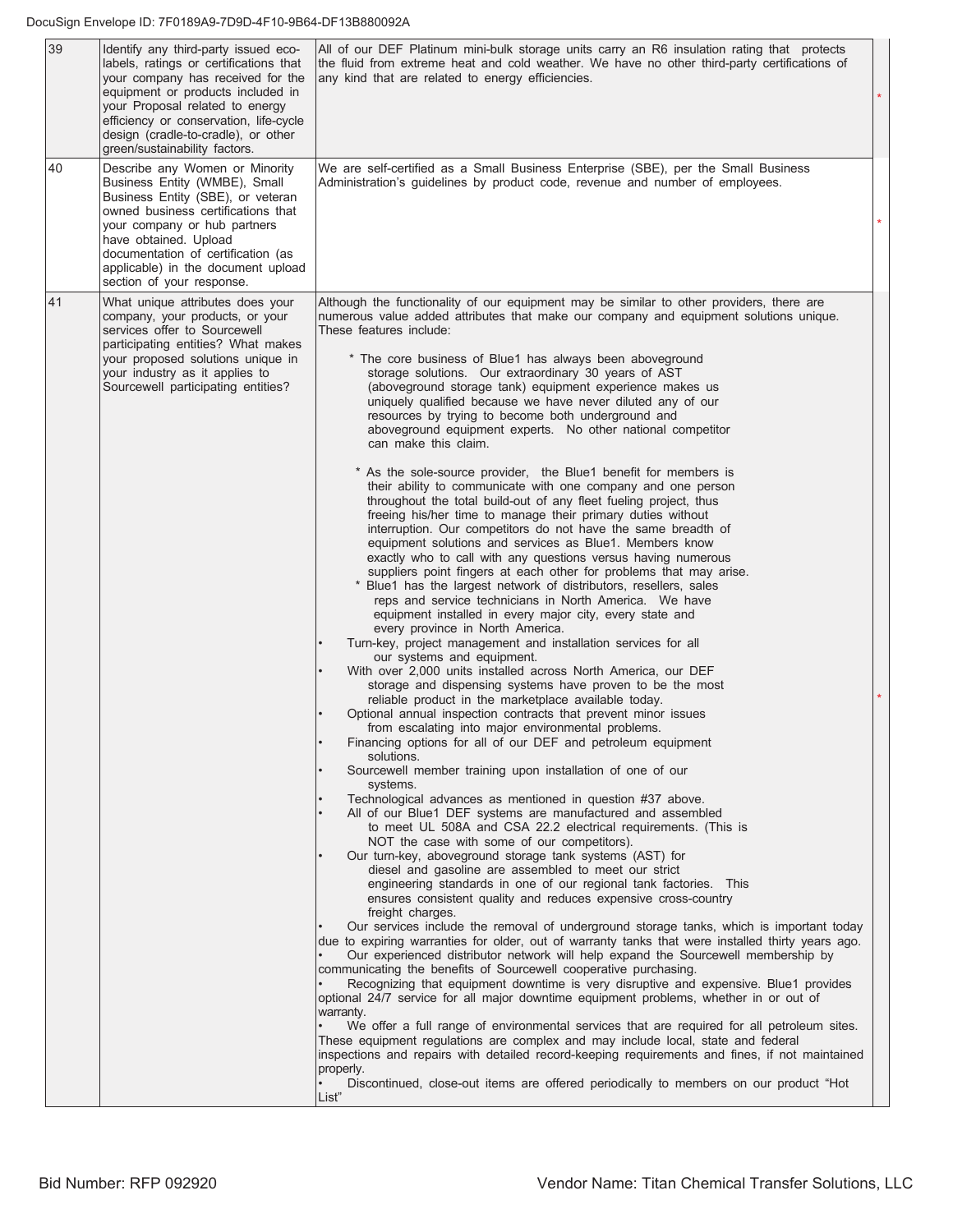#### **Table 9: Warranty**

Describe in detail your manufacturer warranty program, including conditions and requirements to qualify, claims procedure, and overall structure. You may upload representative samples of your warranty materials (if applicable) in the document upload section of your response in addition to responding to the questions below.

| Line<br><b>Item</b> | Question                                                                                                                                                                                                                                                                             | Response*                                                                                                                                                                                                                                                                                                                                                                                                          |         |
|---------------------|--------------------------------------------------------------------------------------------------------------------------------------------------------------------------------------------------------------------------------------------------------------------------------------|--------------------------------------------------------------------------------------------------------------------------------------------------------------------------------------------------------------------------------------------------------------------------------------------------------------------------------------------------------------------------------------------------------------------|---------|
| 42                  | Do your warranties cover all products, parts, and<br>labor?                                                                                                                                                                                                                          | Yes, the warranty for our Platinum mini-bulk systems and aboveground fuel<br>storage systems provides full coverage for twelve months, including parts and<br>workmanship for all factory installed components.  The warranty for our pump<br>assemblies includes parts only. It does not include labor. Uploaded for your<br>review are both the Blue1 DEF Platinum and Petroleum AST warranty<br>documents.      | $\star$ |
| 43                  | Do your warranties impose usage restrictions or<br>other limitations that adversely affect coverage?                                                                                                                                                                                 | No. There are no imposed usage restrictions. Regular maintenance as<br>detailed in the Owner's Manual is<br>Is required on the equipment.                                                                                                                                                                                                                                                                          |         |
| 44                  | Do your warranties cover the expense of<br>technicians' travel time and mileage to perform<br>warranty repairs?                                                                                                                                                                      | Yes. Our warranty for our Platinum mini-bulk systems and aboveground fuel<br>storage systems covers both travel time and mileage.                                                                                                                                                                                                                                                                                  |         |
| 45                  | Are there any geographic regions of the United<br>States or Canada (as applicable) for which you<br>cannot provide a certified technician to perform<br>warranty repairs? How will Sourcewell participating<br>entities in these regions be provided service for<br>warranty repair? | No. Blue1 provides certified technicians for warranty repairs in all geographic<br>regions of the United States and Canada.                                                                                                                                                                                                                                                                                        |         |
| 46                  | Will you cover warranty service for items made by<br>other manufacturers that are part of your proposal,<br>or are these warranties issues typically passed on<br>to the original equipment manufacturer?                                                                            | Blue1 honors the warranty for any OEM part or component that is included<br>on our systems.                                                                                                                                                                                                                                                                                                                        |         |
| 47                  | What are your proposed exchange and return<br>programs and policies?                                                                                                                                                                                                                 | Once our product or system has been installed in the field, we will make<br>every effort to repair on site, to the customer's complete satisfaction. Any<br>part deemed to be defective, will be assigned an RMA number, then returned<br>to the factory. All returns are at the complete discretion of Blue1. We will<br>express ship replacement parts at our expense so the member's down time<br>is minimized. | $\star$ |
| 48                  | Describe any service contract options for the items<br>included in your proposal.                                                                                                                                                                                                    | Optional extended service contracts are quoted based on the member's site<br>specific fluid and product<br>requirements.                                                                                                                                                                                                                                                                                           |         |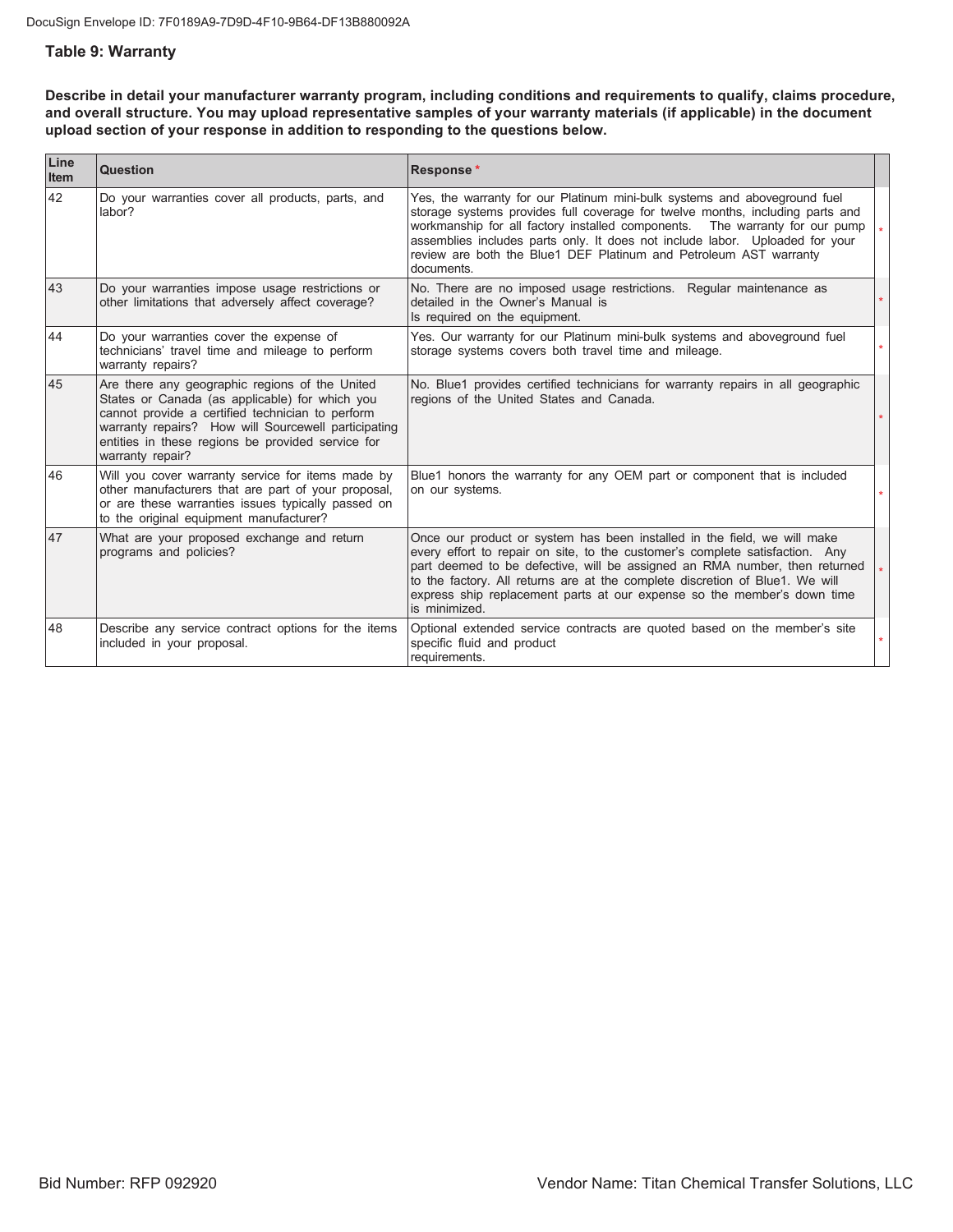#### **Table 10: Payment Terms and Financing Options**

| Line<br>Item | Question                                                                                                                                                                                                                                                                                                                                                                                        | Response*                                                                                                                                                                                                                                                                                                                                                                                                                                                                                                                                                                                                                                                                                                                                              |  |
|--------------|-------------------------------------------------------------------------------------------------------------------------------------------------------------------------------------------------------------------------------------------------------------------------------------------------------------------------------------------------------------------------------------------------|--------------------------------------------------------------------------------------------------------------------------------------------------------------------------------------------------------------------------------------------------------------------------------------------------------------------------------------------------------------------------------------------------------------------------------------------------------------------------------------------------------------------------------------------------------------------------------------------------------------------------------------------------------------------------------------------------------------------------------------------------------|--|
| 49           | What are your payment terms (e.g., net 10, net 30)?                                                                                                                                                                                                                                                                                                                                             | Terms for all invoices are net 30 days. Because many of our turn-<br>key projects include long lead times, sometimes exceeding six to<br>nine months, Blue1 reserves the right to invoice the member<br>for "progress payments" (aka, "progress invoices"). These progress<br>payments typically are broken down by; a) permitting and site work<br>completion, b) large equipment deliveries and initial installation. C)<br>Upon final completion and approval of the project, we will bill the<br>member with one final invoice.                                                                                                                                                                                                                    |  |
| 50           | Do you provide leasing or financing options, especially<br>those options that schools and governmental entities may<br>need to use in order to make certain acquisitions?                                                                                                                                                                                                                       | Yes. We offer extended terms for financing of any Blue1 system. We<br>also offer outside financing assistance with companies such as<br>National Cooperative Leasing.                                                                                                                                                                                                                                                                                                                                                                                                                                                                                                                                                                                  |  |
| 51           | Briefly describe your proposed order process. Include<br>enough detail to support your ability to report quarterly<br>sales to Sourcewell as described in the Contract template.<br>For example, indicate whether your dealer network is<br>included in your response and whether each dealer (or<br>some other entity) will process the Sourcewell participating<br>entities' purchase orders. | Every Purchase Order from a Sourcewell member must include our<br>secured contract number. Once this PO is received, we review for<br>accuracy which includes a complete product description, part<br>numbers (if applicable), scope of work for installation services and<br>itemized pricing. Upon confirmation of all these details, we will send<br>the member a site specific "Order Confirmation" form that must be<br>included to confirm all details (door and dispenser orientation, etc),<br>or applicable system drawings. Once the completed document is<br>returned to us, the order is entered into our manufacturing schedule.<br>These member orders are entered into our Sourcewell quarterly<br>spreadsheet which is updated weekly. |  |
| 52           | Do you accept the P-card procurement and payment<br>process? If so, is there any additional cost to Sourcewell<br>participating entities for using this process?                                                                                                                                                                                                                                | Yes. We accept all government issued P-cards and major credit<br>cards. A three-percent (3%) service fee is passed on to the<br>customer for all orders greater than \$3,000                                                                                                                                                                                                                                                                                                                                                                                                                                                                                                                                                                           |  |

#### **Table 11: Pricing and Delivery**

Provide detailed pricing information in the questions that follow below. Keep in mind that reasonable price and product adjustments can be made during the term of an awarded Contract as desribed in the RFP, the template Contract, and the Sourcewell Price and Product Change Request Form.

| Line<br><b>Item</b> | <b>Question</b>                                                                                                                                                                                                                                                                                                                                                                                                                                                       | Response*                                                                                                                                                                                                                                                                                                                                                                                                                                                                                                                                                                                                                                                                                                                                                                                              |  |
|---------------------|-----------------------------------------------------------------------------------------------------------------------------------------------------------------------------------------------------------------------------------------------------------------------------------------------------------------------------------------------------------------------------------------------------------------------------------------------------------------------|--------------------------------------------------------------------------------------------------------------------------------------------------------------------------------------------------------------------------------------------------------------------------------------------------------------------------------------------------------------------------------------------------------------------------------------------------------------------------------------------------------------------------------------------------------------------------------------------------------------------------------------------------------------------------------------------------------------------------------------------------------------------------------------------------------|--|
| 53                  | Describe your pricing model (e.g., line-item discounts or<br>product-category discounts). Provide detailed pricing data<br>(including standard or list pricing and the Sourcewell<br>discounted price) on all of the items that you want<br>Sourcewell to consider as part of your RFP response. If<br>applicable, provide a SKU for each item in your proposal.<br>Upload your pricing materials (if applicable) in the document<br>upload section of your response. | Sourcewell members receive a percentage discount off each product<br>category's list price. Uploaded are both the Blue1 list price<br>catalog and the member's NET price catalog. Each catalog has<br>every SKU itemized by category. Our individual product category's<br>include Diesel Exhaust Fluid (DEF), petroleum equipment and<br>alternative energy products (propane, solar energy and EV charging).<br>We also provide turn-key installation services for all of the products<br>we provide.<br>As mentioned in our answer to question number 32, we will continue<br>to collaborate with other Sourcewell contract holders (Gilbarco,<br>Chargepoint and others) to provide and install their products, which<br>include but not limited to, EV charging and fuel management<br>equipment. |  |
| 54                  | Quantify the pricing discount represented by the pricing<br>proposal in this response. For example, if the pricing in<br>your response represents a percentage discount from MSRP<br>or list, state the percentage or percentage range.                                                                                                                                                                                                                               | Members receive a twenty-percent (20%) discount off all Diesel<br>Exhaust Fluid (DEF) equipment. Members receive a ten-percent<br>(10%) discount off all petroleum and alternative energy equipment<br>list. When requested, we will provide and install other Sourcewell<br>contract provider's products (I.E., Gilbarco or Chargepoint). We will<br>honor the applicable company's specific published contract price.<br>Because our installation services are all site specific, our installation<br>price to members is our cost, plus an eighteen-percent (18%) margin.                                                                                                                                                                                                                           |  |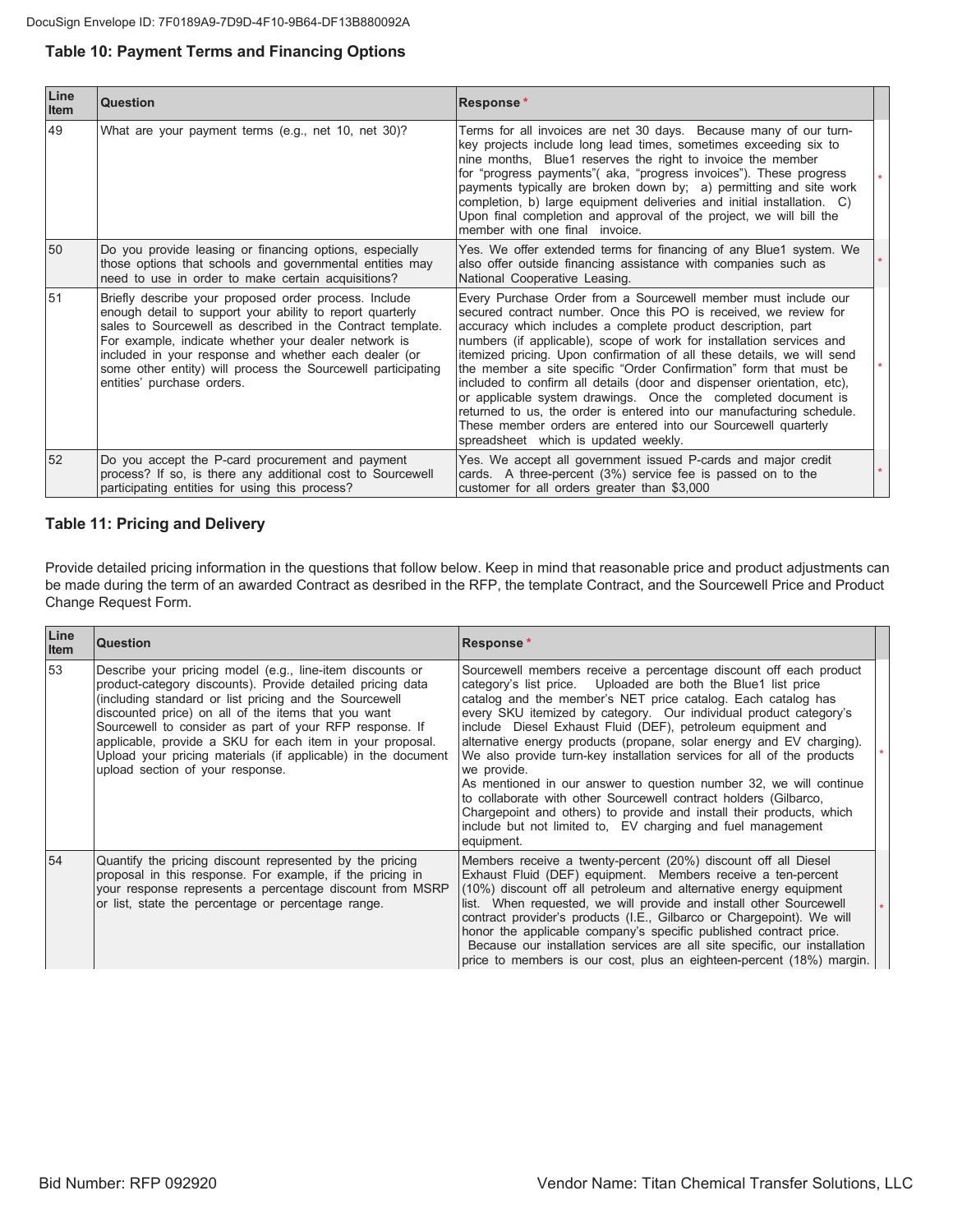| 55 | Describe any quantity or volume discounts or rebate<br>programs that you offer.                                                                                                                                                                                                                                                                                                                                                                                                                     | Sourcewell members will receive an additional five-percent (5%)<br>discount if their purchase order includes an order for five or more of<br>our systems. These systems may have multiple delivery sites and/or<br>delivery dates. A "system" is defined as one of our DEF Platinum<br>mini-bulk storage units, DEF storage Cube, diesel or gasoline<br>storage system, or mobile diesel fuel system.<br>Members will also receive an additional ten-percent (10%) discount<br>off any DEF system listed above when their order includes the<br>purchase of a petroleum system for a new or existing fuel island.<br>Therefore, members may receive up to thirty-percent (30%) off our<br>published DEF list prices when a DEF system is purchased along<br>with a fuel island storage tank. Members may receive up to thirty-<br>five percent (35%) off the published DEF list price when they<br>purchase fuel storage equipment for five or more locations. |  |
|----|-----------------------------------------------------------------------------------------------------------------------------------------------------------------------------------------------------------------------------------------------------------------------------------------------------------------------------------------------------------------------------------------------------------------------------------------------------------------------------------------------------|----------------------------------------------------------------------------------------------------------------------------------------------------------------------------------------------------------------------------------------------------------------------------------------------------------------------------------------------------------------------------------------------------------------------------------------------------------------------------------------------------------------------------------------------------------------------------------------------------------------------------------------------------------------------------------------------------------------------------------------------------------------------------------------------------------------------------------------------------------------------------------------------------------------------------------------------------------------|--|
| 56 | Propose a method of facilitating "sourced" products or<br>related services, which may be referred to as "open market"<br>items or "nonstandard options". For example, you may<br>supply such items "at cost" or "at cost plus a percentage,"<br>or you may supply a quote for each such request.                                                                                                                                                                                                    | For all sourced product items, we will work on a cost plus eighteen-<br>percent (18%) margin, which will be quoted on a site specific, case-<br>by-case basis.                                                                                                                                                                                                                                                                                                                                                                                                                                                                                                                                                                                                                                                                                                                                                                                                 |  |
| 57 | Identify any element of the total cost of acquisition that is<br>NOT included in the pricing submitted with your response.<br>This includes all additional charges associated with a<br>purchase that are not directly identified as freight or<br>shipping charges. For example, list costs for items like pre-<br>delivery inspection, installation, set up, mandatory training, or<br>initial inspection. Identify any parties that impose such costs<br>and their relationship to the Proposer. | There are no costs that would not be included, unless the customer<br>requests an additional quote for unforeseen additional equipment or<br>We would then require approval of a "Change"<br>installation services.<br>Order Request" that would include all additional charges. The same<br>original PO will be used for this additional work. If a member<br>requests a performance bond after he has received and approved<br>our quote, the additional fee will be added to the original quote at<br>our cost plus eighteen-percent (18%) margin. Sales tax will not be<br>included in any of our quotes. If a member cannot provide us with<br>their proper tax exemption information, we must include the<br>appropriate tax amount on our final invoice.                                                                                                                                                                                                |  |
| 58 | If freight, delivery, or shipping is an additional cost to the<br>Sourcewell participating entity, describe in detail the<br>complete freight, shipping, and delivery program.                                                                                                                                                                                                                                                                                                                      | The freight terms for all of our aboveground systems are FOB,<br>factory. Unless otherwise stated, we will ship all products "prepaid<br>and add". All applicable freight charges will be itemized and<br>included on the final customer invoice. If requested, members will<br>receive an estimated freight quote with the initial quote from Blue1.<br>The formal off-loading of tank systems will be arranged with the<br>installation sub-contractor or end-user. If they prefer, the<br>customer/member has the choice to arrange their own shipping and<br>transportation. Applicable freight charges will be added to the final<br>invoice.                                                                                                                                                                                                                                                                                                             |  |
| 59 | Specifically describe freight, shipping, and delivery terms or<br>programs available for Alaska, Hawaii, Canada, or any<br>offshore delivery.                                                                                                                                                                                                                                                                                                                                                       | Freight to Alaska, Hawaii Canada are quoted the same as<br>mentioned above. All Canadian customs charges are the<br>responsibility of the Sourcewell member and must be arranged prior<br>to any products departing the factory.                                                                                                                                                                                                                                                                                                                                                                                                                                                                                                                                                                                                                                                                                                                               |  |
| 60 | Describe any unique distribution and/or delivery methods or<br>options offered in your proposal.                                                                                                                                                                                                                                                                                                                                                                                                    | With pre-approval from a member, Blue1 can expedite shipments to<br>destination to meet certain budgeting cutoff requirements. These<br>expedited fees will be quoted and must be approved in advance.<br>Most of our distributor's inventory the most commonly used<br>replacement parts for our DEF and petroleum systems. These can<br>be delivered and installed to the customer's site anywhere in the US<br>or Canada to minimize any operational downtime.                                                                                                                                                                                                                                                                                                                                                                                                                                                                                              |  |

## **Table 12: Pricing Offered**

| Line The Pricing Offered in this Proposal is: *                                                                                   | <b>Comments</b> |  |
|-----------------------------------------------------------------------------------------------------------------------------------|-----------------|--|
| c. better than the Proposer typically offers to GPOs, cooperative procurement organizations, or state purchasing<br>Idepartments. |                 |  |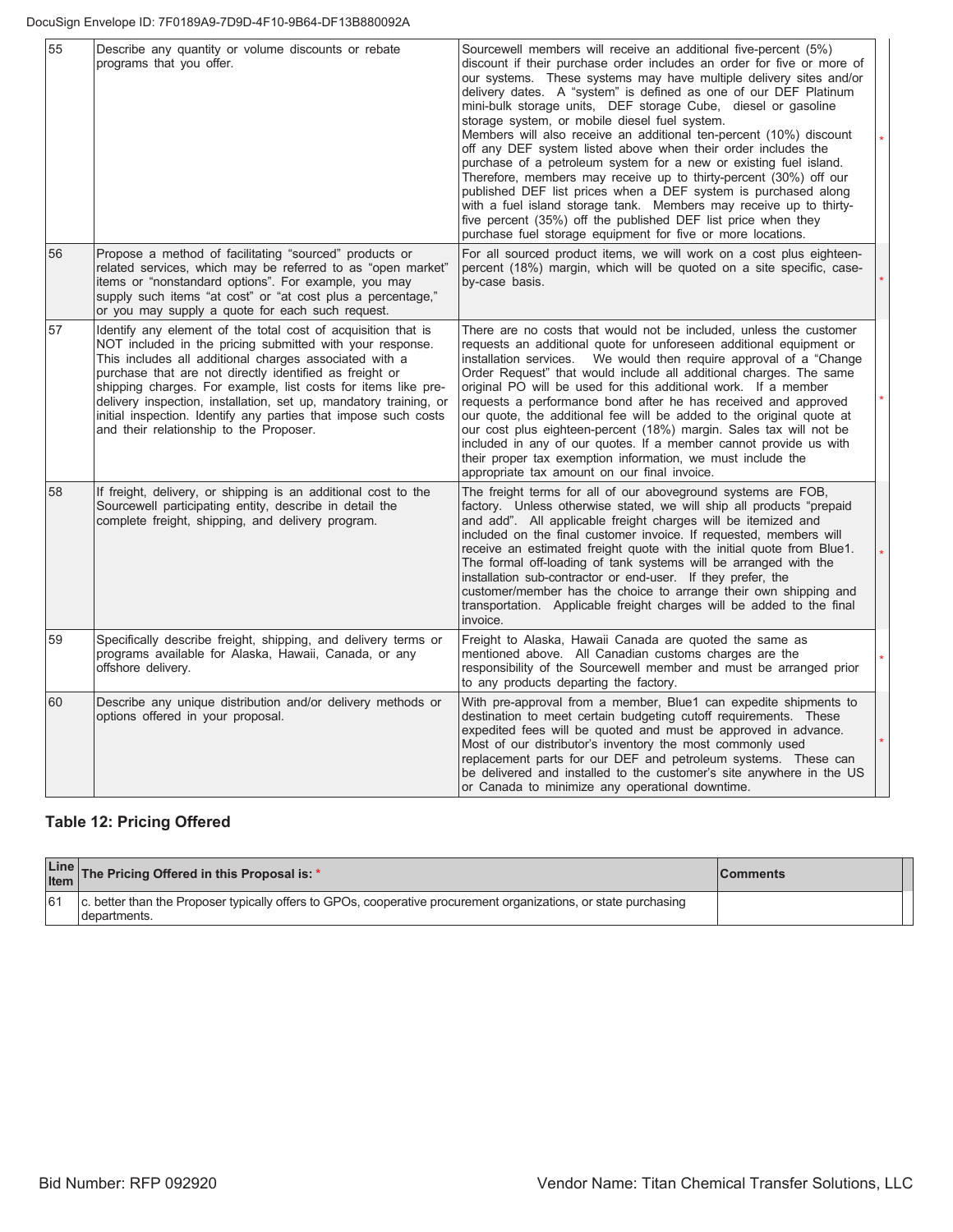## **Table 13: Audit and Administrative Fee**

| Line<br><b>Item</b> | <b>Question</b>                                                                                                                                                                                                                                                                                                                                                                                                                                | Response*                                                                                                                                                                                                                                                                                                                                                                                                                                                                                                                                                                                                                                                                                                                                                                                                                                                                                                                                                                                                                                                                                                                                                                       |  |
|---------------------|------------------------------------------------------------------------------------------------------------------------------------------------------------------------------------------------------------------------------------------------------------------------------------------------------------------------------------------------------------------------------------------------------------------------------------------------|---------------------------------------------------------------------------------------------------------------------------------------------------------------------------------------------------------------------------------------------------------------------------------------------------------------------------------------------------------------------------------------------------------------------------------------------------------------------------------------------------------------------------------------------------------------------------------------------------------------------------------------------------------------------------------------------------------------------------------------------------------------------------------------------------------------------------------------------------------------------------------------------------------------------------------------------------------------------------------------------------------------------------------------------------------------------------------------------------------------------------------------------------------------------------------|--|
| 62                  | Specifically describe any self-audit process or program that you<br>plan to employ to verify compliance with your proposed Contract<br>with Sourcewell. This process includes ensuring that Sourcewell<br>participating entities obtain the proper pricing, that the Vendor<br>reports all sales under the Contract each quarter, and that the<br>Vendor remits the proper administrative fee to Sourcewell.                                   | When a purchase order is received from a Sourcewell<br>member, all of the itemized products, services and prices<br>listed on the PO will be confirmed with our Sourcewell NET<br>price catalog. This member's PO will then be added to our<br>Quickbooks customer data base. This member will also be<br>added to our Sourcewell quarterly spreadsheet that tracks<br>every member's PO, from production planning to the final<br>installation and sign-off by the member. Upon receipt of the<br>final payment and end of each quarter, Blue1 will calculate<br>and pay Sourcewell the appropriate administrative fee.<br>Because of the complexity of numerous product lines provided<br>to any one member at the same site (I.E., DEF, petroleum<br>and/or alternative energy equipment), billing will be direct from<br>Blue1. If one of our distributors sells any one product direct<br>to a Sourcewell member, the distributor must provide Blue1<br>with a copy of the member's purchase order so we can<br>verify the proper billing amount(s). This distributor invoice will<br>be added to our Sourcewell log for payment of the<br>appropriate administrative fee. |  |
| 63                  | Identify a proposed administrative fee that you will pay to<br>Sourcewell for facilitating, managing, and promoting the Sourcewell<br>Contract in the event that you are awarded a Contract. This fee is<br>typically calculated as a percentage of Vendor's sales under the<br>Contract or as a per-unit fee; it is not a line-item addition to the<br>Member's cost of goods. (See the RFP and template Contract for<br>additional details.) | Blue1 Energy Equipment will pay Sourcewell a two-percent<br>(2%) administrative fee for all equipment, open-market items,<br>installation and environmental services listed in our Product<br>and Pricing catalog (attached). This fee will be paid within<br>30 days at the close of each quarter                                                                                                                                                                                                                                                                                                                                                                                                                                                                                                                                                                                                                                                                                                                                                                                                                                                                              |  |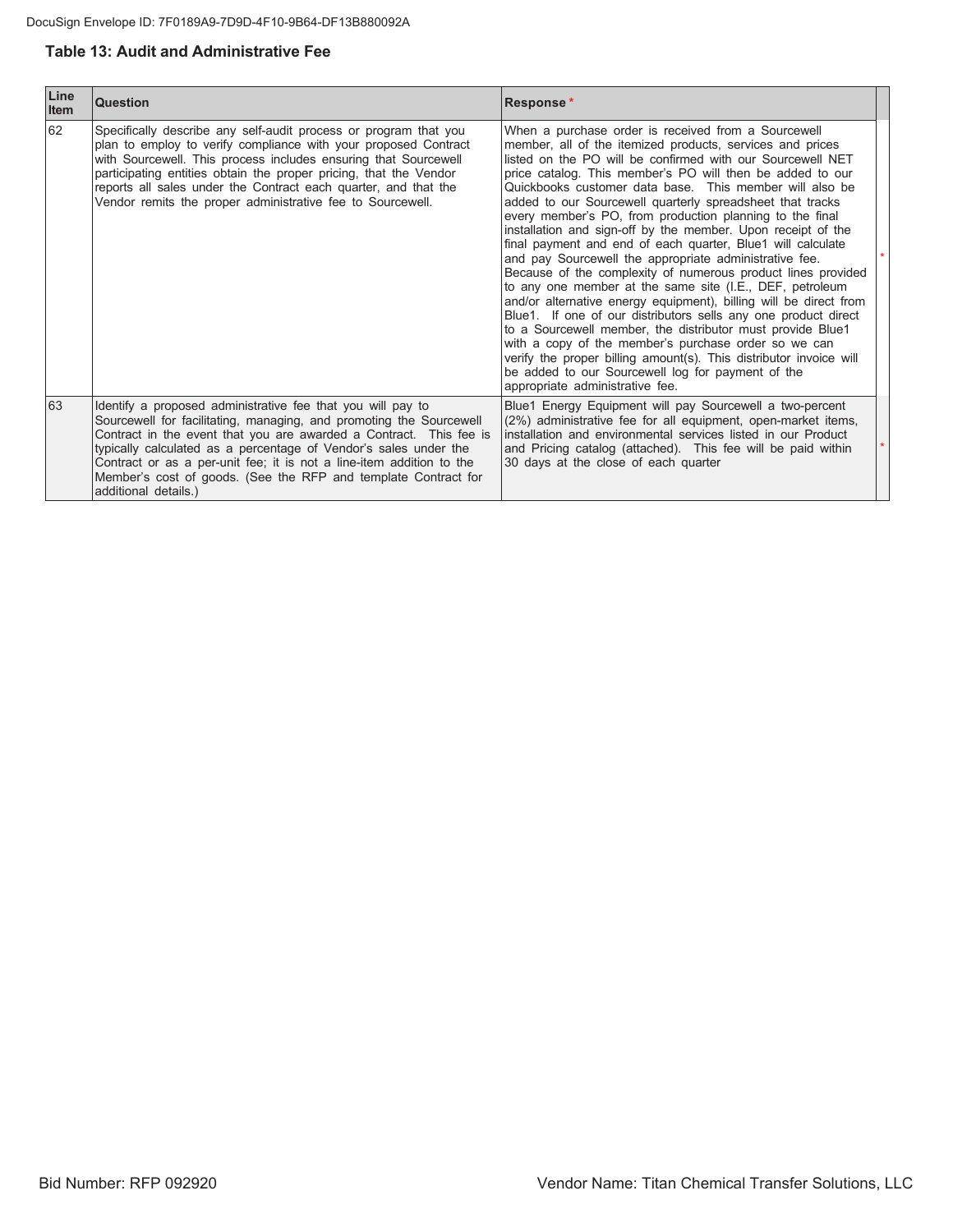## Table 14A: Depth and Breadth of Offered Equipment Products and Services

| Line<br>Item | <b>Question</b>                                                                                                                                   | Response*                                                                                                                                                                                                                                                                                                                                                                                                                                                                                                                                                                                                                                                                                                                                                                                                                                                                                                                                                                                                                                                                                                                                                                                                                                                                                                                                                                                                                                                                                                                                                                                                                                                                                                                                                                                                                                                                                                                                                                                                                                                                                                                                                                                                                                                                                                        |  |
|--------------|---------------------------------------------------------------------------------------------------------------------------------------------------|------------------------------------------------------------------------------------------------------------------------------------------------------------------------------------------------------------------------------------------------------------------------------------------------------------------------------------------------------------------------------------------------------------------------------------------------------------------------------------------------------------------------------------------------------------------------------------------------------------------------------------------------------------------------------------------------------------------------------------------------------------------------------------------------------------------------------------------------------------------------------------------------------------------------------------------------------------------------------------------------------------------------------------------------------------------------------------------------------------------------------------------------------------------------------------------------------------------------------------------------------------------------------------------------------------------------------------------------------------------------------------------------------------------------------------------------------------------------------------------------------------------------------------------------------------------------------------------------------------------------------------------------------------------------------------------------------------------------------------------------------------------------------------------------------------------------------------------------------------------------------------------------------------------------------------------------------------------------------------------------------------------------------------------------------------------------------------------------------------------------------------------------------------------------------------------------------------------------------------------------------------------------------------------------------------------|--|
| 64           | Provide a detailed description of the<br>equipment, products, and services that you<br>are offering in your proposal.                             | Due to the breadth of our fleet fueling equipment and extension destirbutror network,<br>Blue1 Energy Equipment is considered one of the largest and most respected<br>suppliers in the nation for our ability to provide complete fuel island infrastructure<br>solutions for fleet customers of all sizes and categories.<br>As a fully integrated provider of aboveground fleet fueling systems and equipment,<br>the Blue1 product line includes systems and equipment for DEF, petroleum and<br>alternative energy solutions. Our DEF products include turn-key storage and<br>dispensing systems, pump assemblies, bulk storage tanks, tote cabinets and portable<br>dispensing systems. Our aboveground petroleum equipment includes products for<br>both diesel and gasoline vehicles. The aboveground equipment includes turnkey<br>storage systems, mobile fuel systems, dispensers, canopies, emergency fuel pump<br>systems, inventory monitoring equipment and fuel management systems. Our<br>alternative energy products include propane autogas, EV charging and solar energy<br>solutions.<br>Blue1 also provides turnkey, worry-free installation services lead by our highly<br>experienced project management team. Depending on the site specific requirement,<br>these project management services may include any or all of the following: Complete<br>mobilization of all sub-contractors and equipment, facilitation of construction and safety<br>meetings, coordination of transportation and off-loading services, securing of all<br>required local and state and permits, equipment and installation of required electrical<br>services, concrete pads and posts, installation of any open market equipment, start-<br>up, calibration, testing and training of local personnel.<br>Blue1 also provides important environmental services required for all fleet members.<br>These site specific services available include underground tank removal and soil<br>remediation (if needed), inspections and compliance assistance, equipment testing<br>and repairs, fuel cleaning and, spill prevention and storm water plans.<br>There is no other company in the country that not only provides proven, reliable<br>equipment, but installs everything, on-time and within budget. |  |
| 65           | Within this RFP category there may be<br>subcategories of solutions. List subcategory<br>titles that best describe your products and<br>services. | Diesel Exhaust Fluid (DEF) Equipment<br>Platinum mini-bulk storage systems<br>Tote cabinets<br>Cube storage systems<br>Bulk DEF storage tanks<br>PDU, portable dispense units<br>DEF dispensers and pump assemblies<br>DEF parts<br>Petroleum Equipment<br>Aboveground storage tanks & fueling systems<br>Mobile fuel systems<br>Fuel dispensers and pumps<br>Canopies<br>Fuel management systems<br>Inventory monitoring equipment<br>Emergency fuel pump systems<br>Misfuel prevention device<br>Petroleum parts<br>Alternative Energy Equipment<br>Propane autogas storage and dispensing systems<br>EV charging equipment<br>Solar energy products<br>Installation and Other Services<br>Project management<br>Shop and engineered drawings<br>Local and state permitting<br>Safety meetings<br>Underground tank removal<br>Mobilization of labor and equipment<br>Electrical power & communications networks<br>Construction services (concrete pad, protective posts & other)<br>Start-up, calibration, testing & training of local personnel<br>Environmental services, repairs and certifications                                                                                                                                                                                                                                                                                                                                                                                                                                                                                                                                                                                                                                                                                                                                                                                                                                                                                                                                                                                                                                                                                                                                                                                                        |  |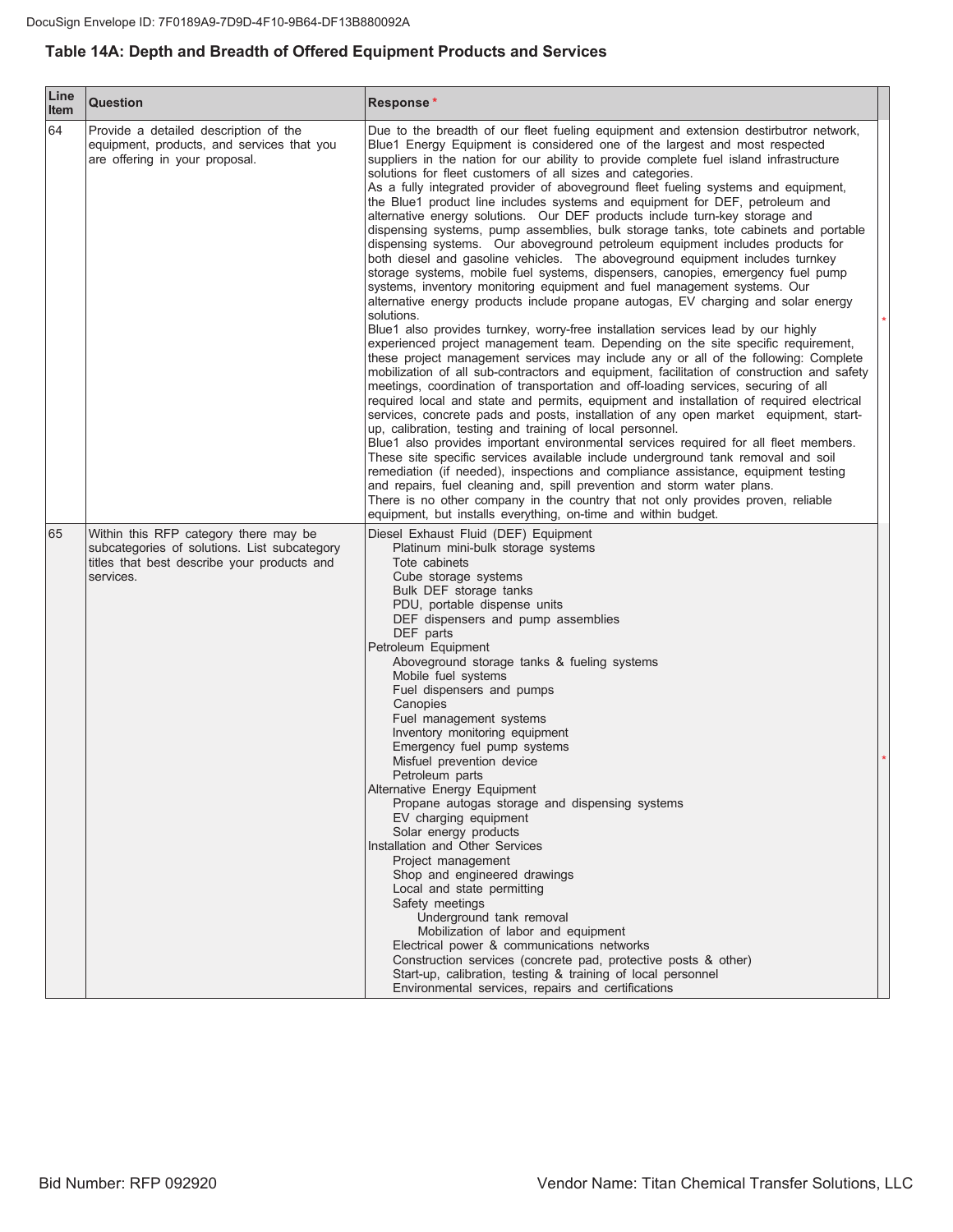## Table 14B: Depth and Breadth of Offered Equipment Products and Services

Indicate below if the listed types or classes of equipment, products, and services are offered within your proposal. Provide additional comments in the text box provided, as necessary.

| <b>Line Item</b> | <b>Category or Type</b>                               | Offered *                     | <b>Comments</b>                                                                                                                    |  |
|------------------|-------------------------------------------------------|-------------------------------|------------------------------------------------------------------------------------------------------------------------------------|--|
| 66               | Aboveground fuel and fluid storage tanks              | G Yes<br>$\circ$ No           | We provide not only the storage<br>tanks but are the industry leading<br>provider of aboveground, turn-key<br>systems              |  |
| 67               | <b>Fuel and fluid hardware</b>                        | $\subset$ Yes<br>$\cap$ No    | We provide any ancillary hardware for<br>fueling pumps, dispensers, and tank<br>systems.                                           |  |
| 68               | Fuel and fluid management software                    | C Yes<br>$\cap$ No            | We provide this equipment through<br>our own independent sources or in<br>collaboration with other Sourcewell<br>contract holders. |  |
| 69               | Installation, testing, maintenance or repair services | $\cap$ Yes<br><b>No</b><br>C. | We provide turn-key services across<br>N. America for installation, testing,<br>maintenance, and repair services.                  |  |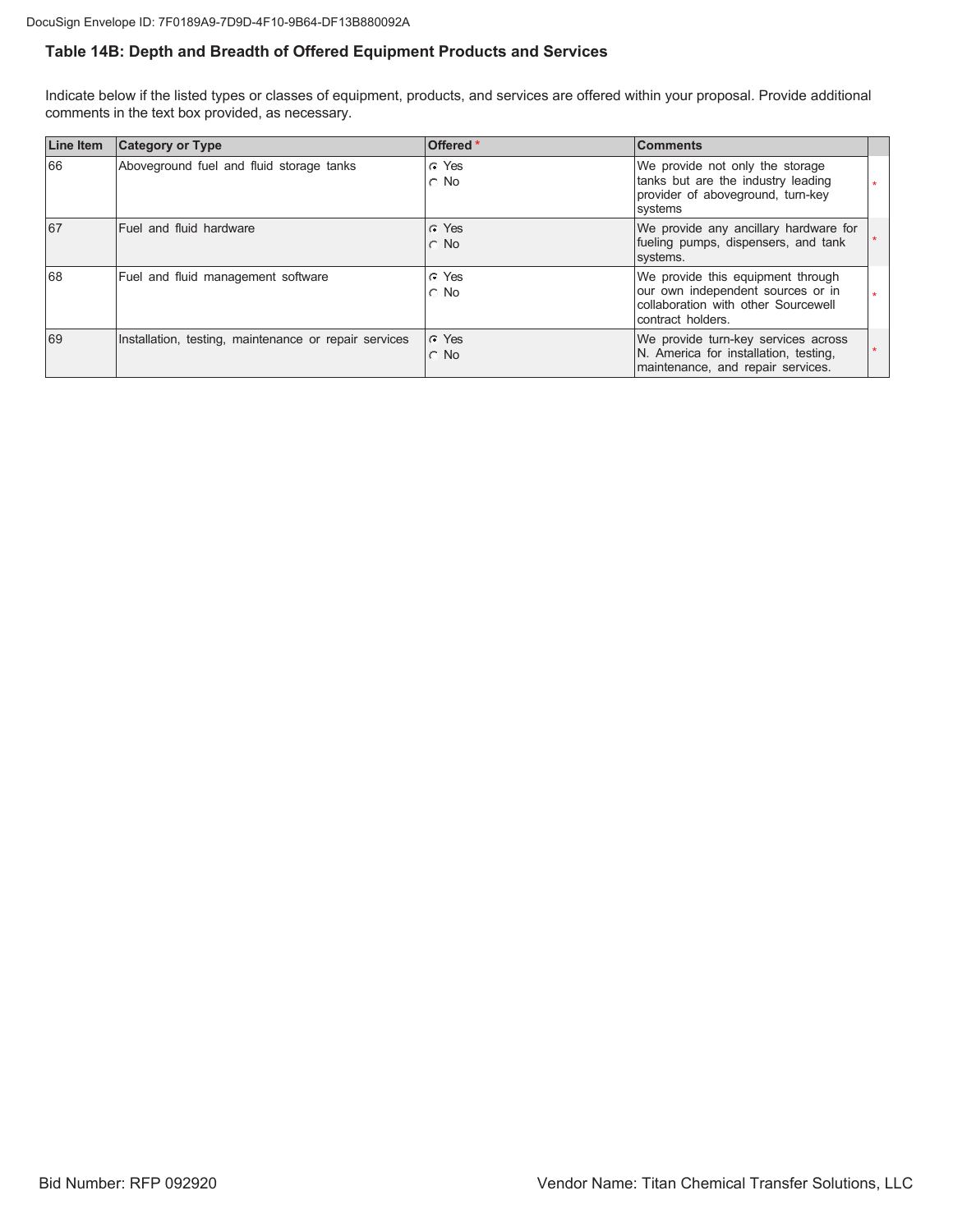## **Table 15: Industry Specific Questions**

| Line<br><b>Item</b> | <b>Question</b>                                                                                                                                                      | Response*                                                                                                                                                                                                                                                                                                                                                                                                                                                                                                                                                                                                                                                                                                                                                                                                                                                                                                                                                                                                                                                    |         |
|---------------------|----------------------------------------------------------------------------------------------------------------------------------------------------------------------|--------------------------------------------------------------------------------------------------------------------------------------------------------------------------------------------------------------------------------------------------------------------------------------------------------------------------------------------------------------------------------------------------------------------------------------------------------------------------------------------------------------------------------------------------------------------------------------------------------------------------------------------------------------------------------------------------------------------------------------------------------------------------------------------------------------------------------------------------------------------------------------------------------------------------------------------------------------------------------------------------------------------------------------------------------------|---------|
| 70                  | If you are awarded a contract, provide a<br>few examples of internal metrics that will<br>be tracked to measure whether you are<br>having success with the contract. | The measurement of our progress and success with Sourcewell begins with<br>implementation of our marketing plan detailed in answer number 32. All new leads<br>received are logged based on how they initially heard about Blue1 (I.E. direct mailer,<br>SW website, B1 website or trade show). Every inquiry is logged in our<br>local "Pipeline" Report. Every one of these inquiries is tracked from the initial phone<br>call, through numerous progress levels, all the way until a formal commitment is<br>received from the member. We then log the new purchase order into our system and<br>track through all stages of production and installation.<br>Sourcewell revenue is tracked locally from one quarter to the next. Our goal for the<br>last five years (which we have exceeded) has been to increase inquiries and<br>revenues, every month, every quarter and every year.                                                                                                                                                                 | $\star$ |
| 71                  | Describe the security systems in place for<br>protecting and controlling access to your<br>solutions.                                                                | The fueling systems installed by Blue1 Energy Equipment will have security systems<br>in place in two different manners. The first would be all dispensing equipment is<br>secured by fuel management equipment (FMS), ensuring only authorized users can<br>dispense. If there is not an FMS, the fueling systems are required to secured on<br>private property with fencing and locking gates surrounding the fuel island.                                                                                                                                                                                                                                                                                                                                                                                                                                                                                                                                                                                                                                | $\star$ |
| 72                  | Describe how you will secure any<br>participating entities' data captured during<br>transactions.                                                                    | Most fuel islands are installed with fuel management systems that monitor and track<br>critical data for fueling vehicles. Tanks are typically monitored with automatic tank<br>gauging reporting usage and fuel levels within the tanks as well. This data is stored<br>within a software system or remotely in a cloud accessible via the internet.                                                                                                                                                                                                                                                                                                                                                                                                                                                                                                                                                                                                                                                                                                        | *.      |
| 73                  | Describe how your solutions can improve<br>efficiency of fuel and fluid storage and<br>dispensing.                                                                   | Our offerings are purpose built solutions engineered for the needs of the end user.<br>Site specific fuel islands are designed for maximum efficiency of the traffic logistics<br>and optimal product flow for fueling vehicles.                                                                                                                                                                                                                                                                                                                                                                                                                                                                                                                                                                                                                                                                                                                                                                                                                             | $\star$ |
| 74                  | Describe how you work with participating<br>entities to ensure environmental best<br>practices are followed.                                                         | All of our petroleum and DEF systems are engineered to protect members from<br>harmful environmental issues. All of our storage and dispensing solutions include:<br>1. Double wall or secondary containment that prevents leaks<br>from reaching ground water sources<br>2. Overfill prevention valves that automatically shut off when fluid<br>levels in a tank reach 95% of capacity.<br>3. Delivery containment "buckets" that protect from product spills<br>when a delivery drivers disconnects his hose.<br>4. Automatic shutoff nozzles that prevent drivers from overfilling<br>their vehicles and spilling product onto the ground.<br>In addition, we also offers a complete range of environmental services including<br>inspections and compliance consultation, equipment testing and repairs, and Spill<br>Prevention (SPCC) and Storm water (SWPPP) plans. All systems are installed to<br>meet all local and national environmental codes.<br>Best practices for potential spill<br>cleanup are reviewed during installation and training. |         |
| 75                  | Describe how your organization meets all<br>relevant environmental regulations.                                                                                      | All of our DEF pumps, dispensers and storage systems conform to ISO 22241-3, 4<br>and PEI RP-1100 industry standards. All our Platinum mini-bulk storage systems are<br>manufactured per UL-508A and CSA C22.2 system certifications. With thousands of<br>systems installed and operational around the world, we have been the gold standard<br>within our industry.                                                                                                                                                                                                                                                                                                                                                                                                                                                                                                                                                                                                                                                                                        | $\star$ |
| 76                  | Describe any regulatory infractions or<br>sanctions against your products or<br>completed projects within the past 5 years.                                          | With thousands of systems installed in North America, Blue1 has NOT had any<br>regulatory infractions or sanctions whatsoever.                                                                                                                                                                                                                                                                                                                                                                                                                                                                                                                                                                                                                                                                                                                                                                                                                                                                                                                               | $\star$ |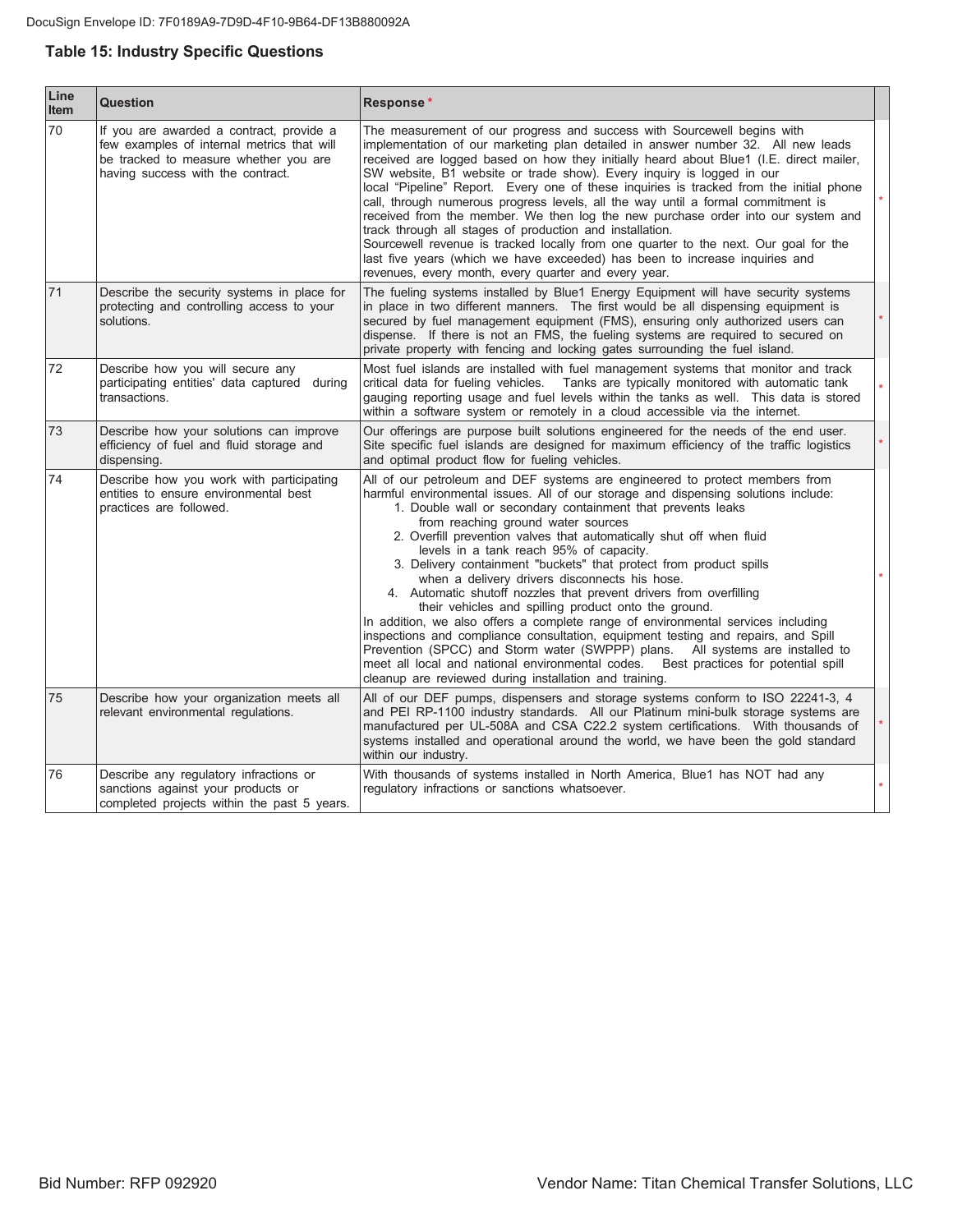DocuSign Envelope ID: 7F0189A9-7D9D-4F10-9B64-DF13B880092A

#### **Exceptions to Terms, Conditions, or Specifications Form**

Only those Proposer Exceptions to Terms, Conditions, or Specifications that have been accepted by Sourcewell have been incorporated into the contract text.

#### **Documents**

#### **Ensure your submission document(s) conforms to the following**:

1. Documents in PDF format are preferred. Documents in Word, Excel, or compatible formats may also be provided.

2. Documents should NOT have a security password, as Sourcewell may not be able to open the file. It is your sole responsibility to ensure that the uploaded document(s) are not either defective, corrupted or blank and that the documents can be opened and viewed by Sourcewell.

3. Sourcewell may reject any response where any document(s) cannot be opened and viewed by Sourcewell.

4. If you need to upload more than one (1) document for a single item, you should combine the documents into one zipped file. If the zipped file contains more than one (1) document, ensure each document is named, in relation to the submission format item responding to. For example, if responding to the Marketing Plan category save the document as "Marketing Plan."

- Financial Strength and Stability South States Bank Reference Letter.docx Monday September 21, 2020 10:36:45
- Marketing Plan/Samples Blue1 Marketing Documents.zip Tuesday September 22, 2020 09:11:23
- WMBE/MBE/SBE or Related Certificates (optional)
- Warranty Information Blue1 Warranty Documents.zip Tuesday September 22, 2020 09:12:00
- Pricing Blue1 Sourcewell Pricing Catalogs.zip Friday September 25, 2020 10:49:42
- Additional Document (optional)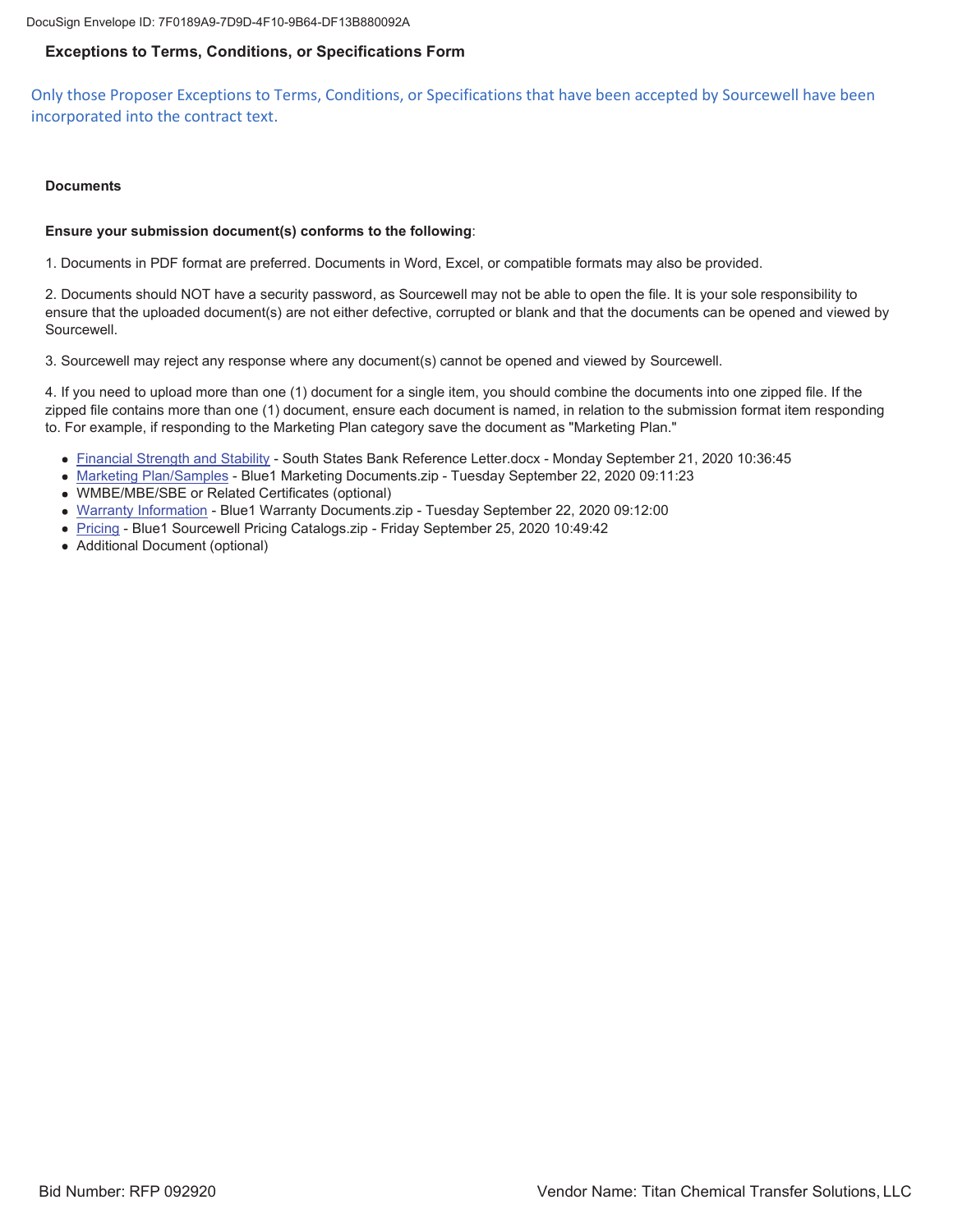#### **Proposer's Affidavit**

#### **PROPOSER AFFIDAVIT AND ASSURANCE OF COMPLIANCE**

I certify that I am the authorized representative of the Proposer submitting the foregoing Proposal with the legal authority to bind the Proposer to this Affidavit and Assurance of Compliance:

- 1. The Proposer is submitting this Proposal under its full and complete legal name, and the Proposer legally exists in good standing in the jurisdiction of its residence.
- 2. The Proposer warrants that the information provided in this Proposal is true, correct, and reliable for purposes of evaluation for contract award.
- 3. The Proposer, including any person assisting with the creation of this Proposal, has arrived at this Proposal independently and the Proposal has been created without colluding with any other person, company, or parties that have or will submit a proposal under this solicitation; and the Proposal has in all respects been created fairly without any fraud or dishonesty. The Proposer has not directly or indirectly entered into any agreement or arrangement with any person or business in an effort to influence any part of this solicitation or operations of a resulting contract; and the Proposer has not taken any action in restraint of free trade or competitiveness in connection with this solicitation. Additionally, if Proposer has worked with a consultant on the Proposal, the consultant (an individual or a company) has not assisted any other entity that has submitted or will submit a proposal for this solicitation.
- 4. To the best of its knowledge and belief, and except as otherwise disclosed in the Proposal, there are no relevant facts or circumstances which could give rise to an organizational conflict of interest. An organizational conflict of interest exists when a vendor has an unfair competitive advantage or the vendor's objectivity in performing the contract is, or might be, impaired.
- 5. The contents of the Proposal have not been communicated by the Proposer or its employees or agents to any person not an employee or legally authorized agent of the Proposer and will not be communicated to any such persons prior to Due Date of this solicitation
- 6. If awarded a contract, the Proposer will provide to Sourcewell Participating Entities the equipment, products, and services in accordance with the terms, conditions, and scope of a resulting contract.
- 7. The Proposer possesses, or will possess before delivering any equipment, products, or services, all applicable licenses or certifications necessary to deliver such equipment, products, or services under any resulting contract.
- 8. The Proposer agrees to deliver equipment, products, and services through valid contracts, purchase orders, or means that are acceptable to Sourcewell Members. Unless otherwise agreed to, the Proposer must provide only new and first-quality products and related services to Sourcewell Members under an awarded Contract.
- 9. The Proposer will comply with all applicable provisions of federal, state, and local laws, regulations, rules, and orders.
- 10. The Proposer understands that Sourcewell will reject RFP proposals that are marked "confidential" (or "nonpublic," etc.), either substantially or in their entirety. Under Minnesota Statutes Section 13.591, subdivision 4, all proposals are considered nonpublic data until the evaluation is complete and a Contract is awarded. At that point, proposals become public data. Minnesota Statutes Section 13.37 permits only certain narrowly defined data to be considered a "trade secret," and thus nonpublic data under Minnesota's Data Practices Act.
- 11. Proposer its employees, agents, and subcontractors are not:
	- a. Included on the "Specially Designated Nationals and Blocked Persons" list maintained by the Office of Foreign Assets Control of the United States Department of the Treasury found at: https://www.treasury.qov/ofac/downloads/sdnlist.pdf;
	- b. Included on the government-wide exclusions lists in the United States System for Award Management found at: https://www.sam.gov/portal/3; or
	- c. Presently debarred, suspended, proposed for debarment, declared ineligible, or voluntarily excluded from programs operated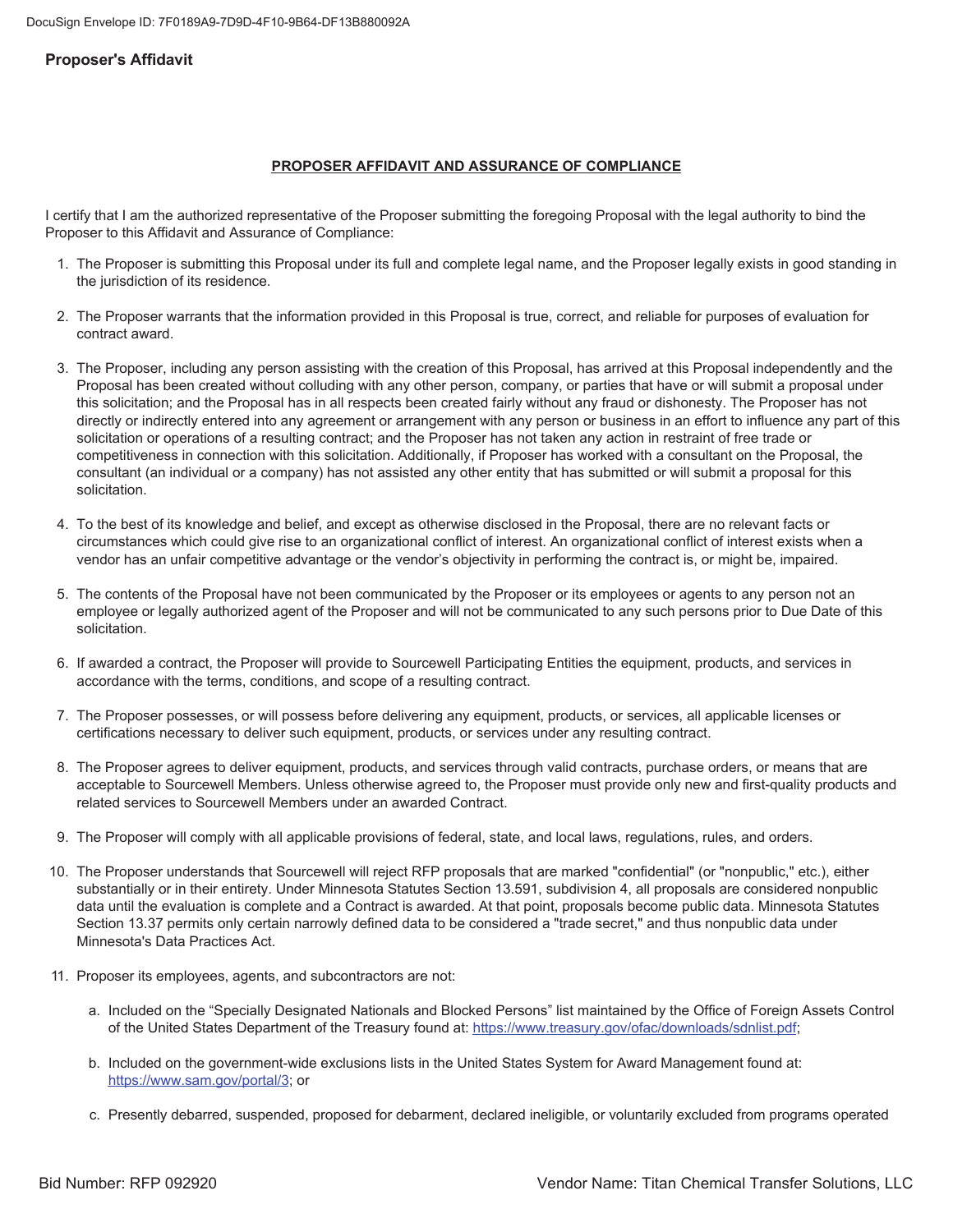DocuSign Envelope ID: 7F0189A9-7D9D-4F10-9B64-DF13B880092A

by the State of Minnesota; the United States federal government or the Canadian government, as applicable; or any Participating Entity. Vendor certifies and warrants that neither it nor its principals have been convicted of a criminal offense related to the subject matter of this solicitation.

 $\mathbb F$  By checking this box I acknowledge that I am bound by the terms of the Proposer's Affidavit, have the legal authority to submit this Proposal on behalf of the Proposer, and that this electronic acknowledgment has the same legal effect, validity, and enforceability as if I had hand signed the Proposal. This signature will not be denied such legal effect, validity, or enforceability solely because an electronic signature or electronic record was used in its formation. - Tom Nuckolls, President, PureGreen Equipment Services, LLC (dba Blue1 Energy Equipment), a wholly owned subsidiary of Titan Chemical Transfer Solutions, LLC

The Proposer declares that there is an actual or potential Conflict of Interest relating to the preparation of its submission, and/or the Proposer foresees an actual or potential Conflict of Interest in performing the contractual obligations contemplated in the bid.

**6** Yes **6** No

The Bidder acknowledges and agrees that the addendum/addenda below form part of the Bid Document.

Check the box in the column "I have reviewed this addendum" below to acknowledge each of the addenda.

| <b>File Name</b>                                                                | I have reviewed the<br>below addendum and<br>attachments (if<br>applicable) | Pages          |
|---------------------------------------------------------------------------------|-----------------------------------------------------------------------------|----------------|
| Addendum 7 Aboveground Fuel Storage RFP092920<br>Tue September 22 2020 08:27 AM | $\overline{\mathscr{S}}$                                                    | $\mathcal{P}$  |
| Addendum_6_Aboveground_Fuel_Storage_RFP092920<br>Tue September 15 2020 08:27 AM | ⊽                                                                           | 2              |
| Addendum 5 Aboveground Fuel Storage RFP092920<br>Mon September 14 2020 08:00 AM | ⊽                                                                           |                |
| Addendum 4 Aboveground Fuel Storage RFP092920<br>Tue September 8 2020 04:11 PM  | $\overline{\mathscr{A}}$                                                    |                |
| Addendum 3 Aboveground Fuel Storage RFP092920<br>Tue September 1 2020 02:10 PM  | $\overline{\mathscr{S}}$                                                    |                |
| Addendum 2 Aboveground Fuel Storage RFP092920<br>Mon August 31 2020 03:01 PM    | ⊽                                                                           |                |
| Addendum 1 Aboveground Fuel Storage RFP092920<br>Mon August 31 2020 01:44 PM    | ⊽                                                                           | $\mathfrak{p}$ |